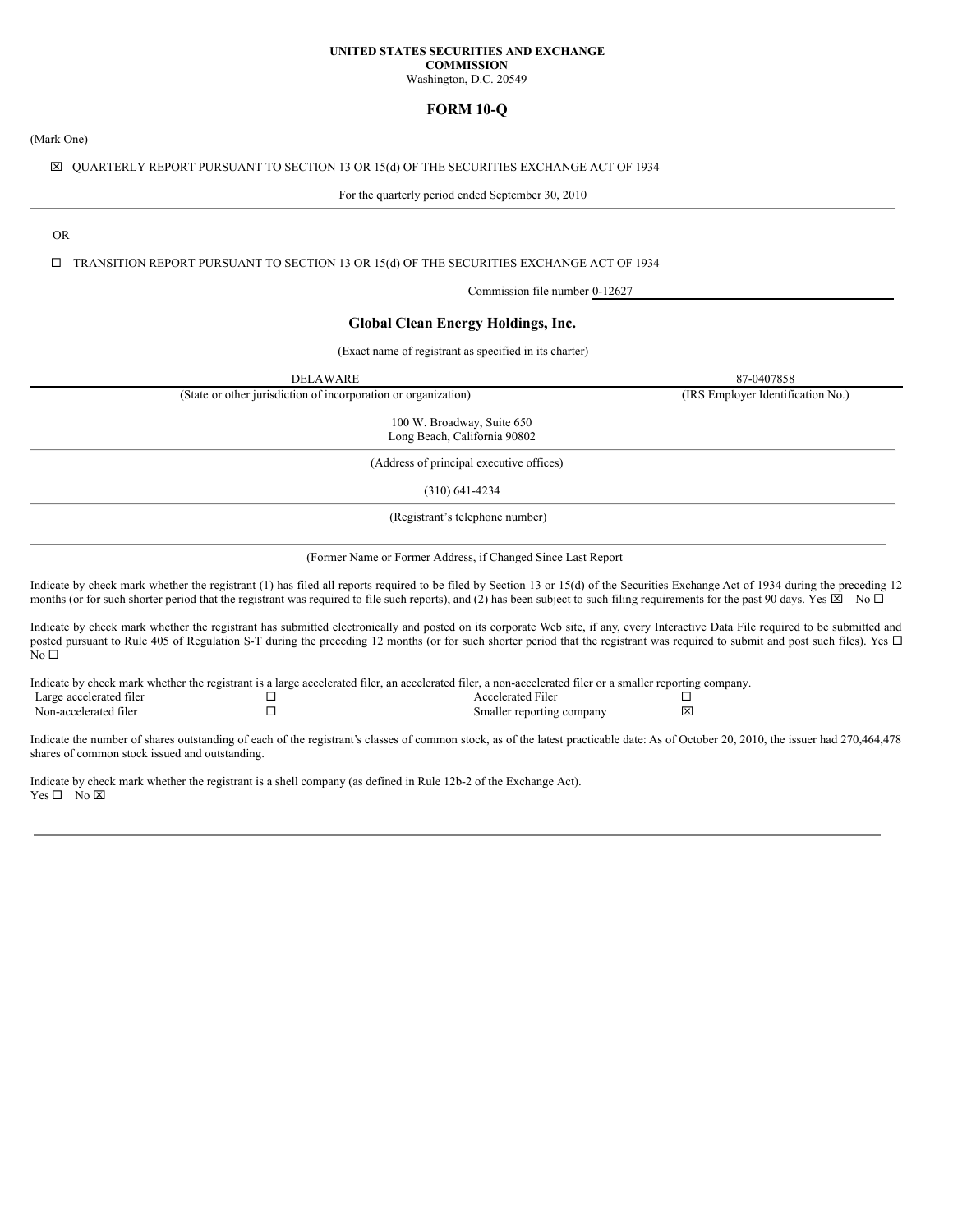# **GLOBAL CLEAN ENERGY HOLDINGS, INC.**

# **For the quarter ended September 30, 2010**

# **FORM 10-Q**

# **TABLE OF CONTENTS**

| PART I                                                                                         | $\mathbf{1}$ |
|------------------------------------------------------------------------------------------------|--------------|
| ITEM 1. FINANCIAL STATEMENTS.                                                                  | $\mathbf{1}$ |
| ITEM 2. MANAGEMENTS' DISCUSSION AND ANALYSIS OF FINANCIAL CONDITION AND RESULTS OF OPERATIONS. | 20           |
| ITEM 3. QUANTITATIVE AND QUALITATIVE DISCLOSURES ABOUT MARKET RISK.                            | 26           |
| ITEM 4. CONTROLS AND PROCEDURES.                                                               | 27           |
| <b>PART II</b>                                                                                 | 27           |
| ITEM 1. LEGAL PROCEEDINGS.                                                                     | 27           |
| ITEM 1A. RISK FACTORS.                                                                         | 27           |
| ITEM 2. UNREGISTERED SALES OF EQUITY SECURITIES AND USE OF PROCEEDS.                           | 27           |
| ITEM 3. DEFAULTS UPON SENIOR SECURITIES.                                                       | 27           |
| ITEM 4. RESERVED.                                                                              | 27           |
| ITEM 5. OTHER INFORMATION                                                                      | 27           |
| <b>ITEM 6. EXHIBITS</b>                                                                        | 27           |
|                                                                                                |              |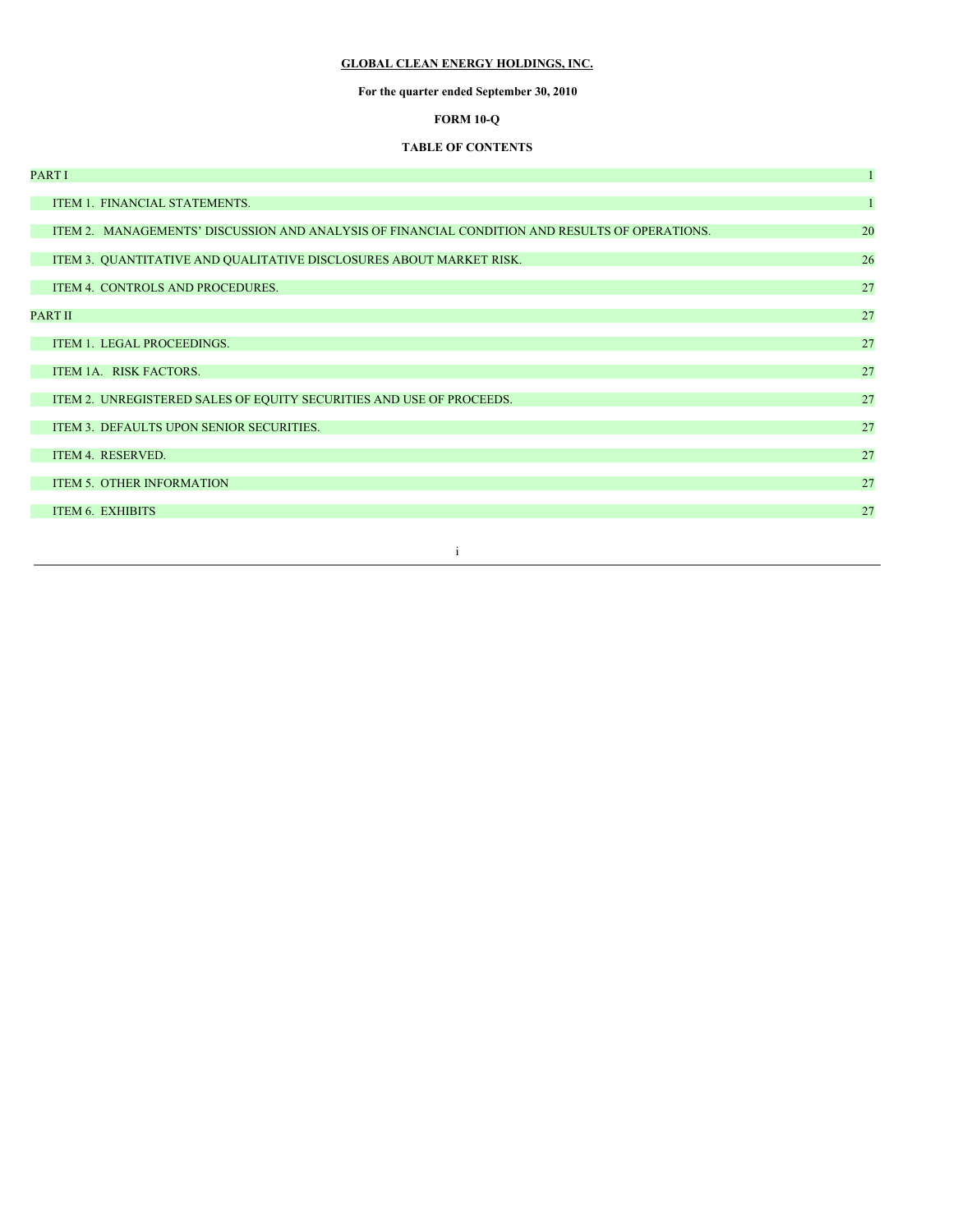# **PART I**

# **ITEM 1. FINANCIAL STATEMENTS.**

#### **GLOBAL CLEAN ENERGY HOLDINGS, INC. AND SUBSIDIARIES CONDENSED CONSOLIDATED BALANCE SHEETS (Unaudited)**

|                                                                                                                                                                    |              | September 30,<br>2010 | December 31,<br>2009 |
|--------------------------------------------------------------------------------------------------------------------------------------------------------------------|--------------|-----------------------|----------------------|
| <b>ASSETS</b>                                                                                                                                                      |              |                       |                      |
|                                                                                                                                                                    |              |                       |                      |
| <b>CURRENT ASSETS</b>                                                                                                                                              |              |                       |                      |
| Cash and cash equivalents                                                                                                                                          | \$           | 1,086,324             | \$<br>833,584        |
| Accounts receivable                                                                                                                                                |              | 29,757                | 146,730              |
| Inventory                                                                                                                                                          |              | 161,173               |                      |
| Other current assets                                                                                                                                               |              | 140,460               | 131,741              |
| <b>Total Current Assets</b>                                                                                                                                        |              | 1,417,714             | 1,112,055            |
| PROPERTY AND EQUIPMENT                                                                                                                                             |              | 8,128,451             | 6,441,489            |
| <b>DEFERRED GROWING COST</b>                                                                                                                                       |              | 925,628               |                      |
|                                                                                                                                                                    |              |                       |                      |
| <b>OTHER NONCURRENT ASSETS</b>                                                                                                                                     |              | 8,761                 | 2,691                |
|                                                                                                                                                                    |              |                       |                      |
| <b>TOTAL ASSETS</b>                                                                                                                                                | \$           | 10,480,554            | \$<br>7,556,235      |
| <b>LIABILITIES AND EQUITY (DEFICIT)</b>                                                                                                                            |              |                       |                      |
|                                                                                                                                                                    |              |                       |                      |
| <b>CURRENT LIABILITIES</b>                                                                                                                                         |              |                       |                      |
| Accounts payable                                                                                                                                                   | $\mathbb{S}$ | 1,744,333             | \$<br>2,117,573      |
| Accrued payroll and payroll taxes                                                                                                                                  |              | 1,761,644             | 1,491,385            |
| Accrued interest payable                                                                                                                                           |              | 1,058,597             | 853,811              |
| Accrued return on noncontrolling interest                                                                                                                          |              | 1,199,811             | 610,870              |
| Promissory notes                                                                                                                                                   |              | 31,681                | 509,232              |
| Capital lease liability                                                                                                                                            |              | 7,586                 |                      |
| Notes payable to shareholders                                                                                                                                      |              | 292,844               | 321,502              |
| Convertible notes payable                                                                                                                                          |              | 193,200               | 193,200              |
| <b>Total Current Liabilities</b>                                                                                                                                   |              | 6,289,696             | 6,097,573            |
| <b>LONG-TERM LIABILITIES</b>                                                                                                                                       |              |                       |                      |
| Long term capital lease liability                                                                                                                                  |              | 88,905                |                      |
| Convertible notes payable                                                                                                                                          |              | 567,000               |                      |
| Mortgage notes payable                                                                                                                                             |              | 2,793,934             | 2,051,282            |
| <b>Total Long Term Liabilities</b>                                                                                                                                 |              | 3,449,839             | 2,051,282            |
|                                                                                                                                                                    |              |                       |                      |
| <b>EQUITY (DEFICIT)</b>                                                                                                                                            |              |                       |                      |
| Preferred stock - \$0.001 par value; 50,000,000 shares authorized Series B, convertible; 13,000 shares issued (aggregate<br>liquidation preference of \$1,300,000) |              | 13                    | 13                   |
| Common stock, \$0.001 par value; 500,000,000 shares authorized; 270,464,478 and 236,919,079 shares issued and outstanding,                                         |              |                       |                      |
| respectively                                                                                                                                                       |              | 270,464               | 236.919              |
| Additional paid-in capital                                                                                                                                         |              | 23,561,004            | 22,998,907           |
| Accumulated deficit                                                                                                                                                |              | (26,889,930)          | (26, 308, 143)       |
| Accumulated other comprehensive loss                                                                                                                               |              | (5,600)               | (6,108)              |
| <b>Total Global Clean Energy Holdings, Inc. Stockholders' Deficit</b>                                                                                              |              | (3,064,049)           | (3,078,412)          |
| <b>Noncontrolling interests</b>                                                                                                                                    |              | 3,805,068             | 2,485,792            |
| <b>Total equity (deficit)</b>                                                                                                                                      |              | 741,019               | (592, 620)           |
|                                                                                                                                                                    |              |                       |                      |
| <b>TOTAL LIABILITIES AND EQUITY (DEFICIT)</b>                                                                                                                      | \$           | 10,480,554            | \$<br>7,556,235      |

The accompanying notes are an integral part of these condensed unaudited consolidated financial statements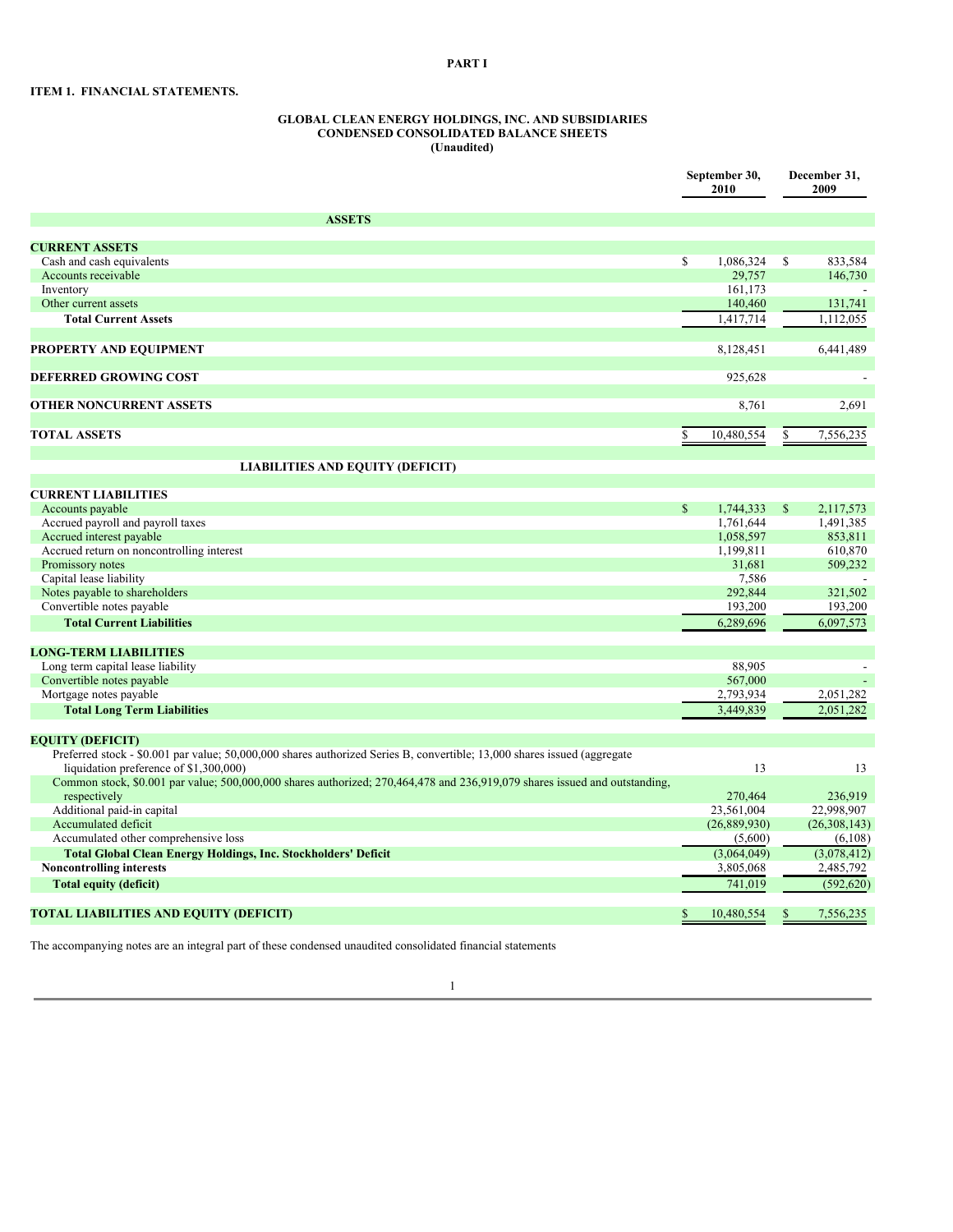#### **GLOBAL CLEAN ENERGY HOLDINGS, INC. AND SUBSIDIARIES CONDENSED CONSOLIDATED STATEMENTS OF OPERATIONS (Unaudited)**

|                                                                                    |              | <b>For the Three Months Ended</b><br>September 30, |             |             | <b>For the Nine Months Ended</b><br>September 30, |               |              |             |
|------------------------------------------------------------------------------------|--------------|----------------------------------------------------|-------------|-------------|---------------------------------------------------|---------------|--------------|-------------|
|                                                                                    |              | 2010                                               |             | 2009        |                                                   | 2010          |              | 2009        |
| Revenue                                                                            |              | 169,653                                            | \$          | 148,915     | \$                                                | 374,370       | \$           | 218,151     |
| <b>Operating Expenses</b>                                                          |              |                                                    |             |             |                                                   |               |              |             |
| General and administrative                                                         |              | 654,336                                            |             | 264,217     |                                                   | 1,906,328     |              | 1,204,655   |
| Plantation operating costs                                                         |              | 30,986                                             |             |             |                                                   | 480,424       |              |             |
| <b>Total Operating Expenses</b>                                                    |              | 685,322                                            |             | 264,217     |                                                   | 2,386,752     |              | 1,204,655   |
| <b>Loss from Operations</b>                                                        |              | (515,669)                                          |             | (115,302)   |                                                   | (2,012,382)   |              | (986, 504)  |
| Other Income (Expenses)                                                            |              |                                                    |             |             |                                                   |               |              |             |
| Interest income                                                                    |              | 37                                                 |             | 2           |                                                   | 64            |              |             |
| Interest expense                                                                   |              | (164, 702)                                         |             | (82,035)    |                                                   | (362, 367)    |              | (245,560)   |
| Gain on settlement of liabilities                                                  |              |                                                    |             |             |                                                   | 600,802       |              |             |
| Foreign currency transaction adjustments                                           |              | 25,139                                             |             | (2,101)     |                                                   | 17,622        |              | (94)        |
| <b>Total Other Income (Expenses)</b>                                               |              | (139, 526)                                         |             | (84, 134)   |                                                   | 256,121       |              | (245, 650)  |
| <b>Loss from Continuing Operations</b>                                             |              | (655, 195)                                         |             | (199, 436)  |                                                   | (1,756,261)   |              | (1,232,154) |
| Income (Loss) from Discontinued Operations                                         |              | (39,778)                                           |             | (161, 126)  |                                                   | 21,095        |              | (182, 441)  |
| <b>Net Loss</b>                                                                    |              | (694, 973)                                         |             | (360, 562)  |                                                   | (1,735,166)   |              | (1,414,595) |
| Net Loss Attributable to the Noncontrolling Interest                               |              | (412, 686)                                         |             | (166, 084)  |                                                   | (1, 153, 379) |              | (504, 617)  |
| Net Loss attributable to Global Clean Energy Holdings, Inc.                        | \$           | (282, 287)                                         | \$          | (194, 478)  | \$                                                | (581, 787)    | S            | (909, 978)  |
| Amounts attributable to Global Clean Energy Holdings, Inc. common<br>shareholders: |              |                                                    |             |             |                                                   |               |              |             |
| Loss from Continuing Operations                                                    | \$           | (242, 509)                                         | - \$        | (33,352)    | -S                                                | (602, 882)    | S.           | (727, 537)  |
| Income (Loss) from Discontinued Operations                                         |              | (39,778)                                           |             | (161, 126)  |                                                   | 21,095        |              | (182, 441)  |
| Net Loss                                                                           | \$           | (282, 287)                                         | \$          | (194, 478)  | \$                                                | (581, 787)    | $\mathbb{S}$ | (909, 978)  |
| <b>Basic and Diluted Loss per Common Share:</b>                                    |              |                                                    |             |             |                                                   |               |              |             |
| Income (Loss) from Continuing Operations                                           | $\mathbb{S}$ | (0.0009)                                           | $\mathbf S$ | (0.0001)    | $\mathbb{S}$                                      | (0.0023)      | $\mathbf S$  | (0.0032)    |
| Income (Loss) from Discontinued Operations                                         |              | (0.0001)                                           |             | (0.0007)    |                                                   | 0.0001        |              | (0.0008)    |
| Net Loss per Common Share                                                          |              | (0.0010)                                           | S           | (0.0008)    | \$                                                | (0.0022)      | S            | (0.0040)    |
|                                                                                    |              |                                                    |             |             |                                                   |               |              |             |
| Basic and Diluted Weighted-Average Common Shares Outstanding                       |              | 270,464,478                                        |             | 236,724,454 |                                                   | 258,774,858   |              | 229,441,296 |

The accompanying notes are an integral part of these condensed unaudited consolidated financial statements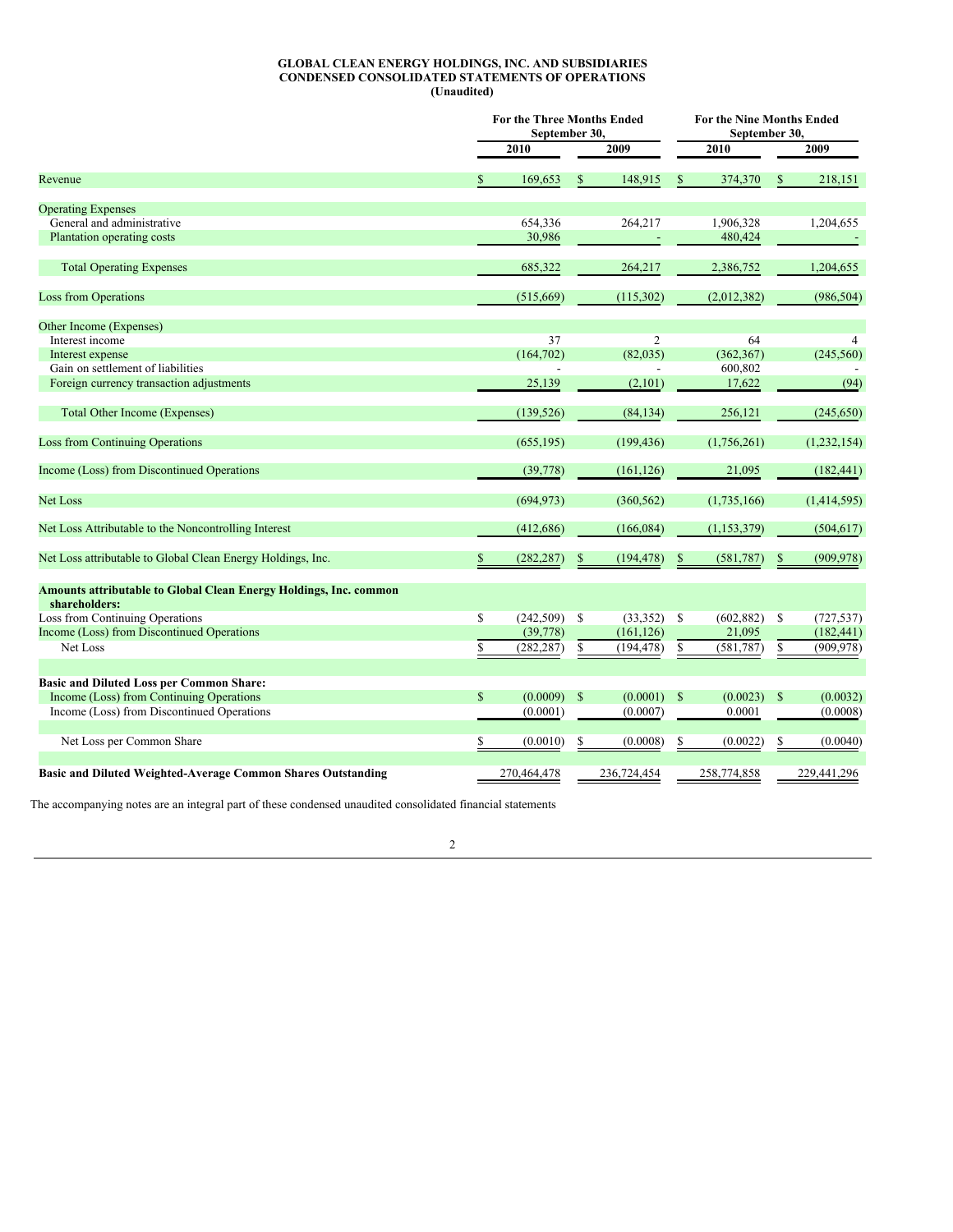#### **GLOBAL CLEAN ENERGY HOLDINGS, INC. AND SUBSIDIARIES CONDENSED CONSOLIDATED STATEMENTS OF CASH FLOWS (Unaudited)**

|                                                                             |                         | <b>For the Nine Months Ended</b><br>September 30, |               |  |
|-----------------------------------------------------------------------------|-------------------------|---------------------------------------------------|---------------|--|
|                                                                             | 2010                    |                                                   | 2009          |  |
| <b>Cash Flows From Operating Activities</b>                                 |                         |                                                   |               |  |
| Net loss                                                                    | \$<br>$(1,735,166)$ \$  |                                                   | (1,414,595)   |  |
| Adjustments to reconcile net loss to net cash used in operating activities: |                         |                                                   |               |  |
| Foreign currency transaction loss (gain)                                    | (21,056)                |                                                   | 115,170       |  |
| Gain on settlement of liabilities                                           | (600, 802)              |                                                   |               |  |
| Share-based compensation                                                    | 95,642                  |                                                   | 401,197       |  |
| Depreciation                                                                | 172,838                 |                                                   | 1,649         |  |
| Changes in operating assets and liabilities:                                |                         |                                                   |               |  |
| Accounts receivable                                                         | 118,360                 |                                                   | (116,618)     |  |
| Inventory                                                                   | (157, 231)              |                                                   |               |  |
| Other current assets                                                        | (50, 117)               |                                                   | (49, 392)     |  |
| Deferred growing costs                                                      | (902, 984)              |                                                   |               |  |
| Accounts payable and accrued expenses                                       | 638,888                 |                                                   | 823,271       |  |
| Net Cash Used in Operating Activities                                       | (2,441,628)             |                                                   | (239,318)     |  |
| <b>Cash Flows From Investing Activities</b>                                 |                         |                                                   |               |  |
| Purchase of land                                                            | (715, 658)              |                                                   |               |  |
| Plantation development costs                                                | (609, 260)              |                                                   | (1, 191, 767) |  |
| Purchase of property and equipment                                          | (183, 011)              |                                                   | (266, 658)    |  |
| Proceeds from disposal of assets                                            |                         |                                                   | 12,624        |  |
| Cash acquired in acquisition of Technology Alternatives, Limited            |                         |                                                   | 2,532         |  |
| Net Cash Used in Investing Activities                                       | (1,507,929)             |                                                   | (1,443,269)   |  |
| <b>Cash Flows From Financing Activities</b>                                 |                         |                                                   |               |  |
| Proceeds from issuance of common stock for cash                             |                         |                                                   | 50.000        |  |
| Proceeds from issuance of preferred membership in GCE Mexico I, LLC         | 500,000                 |                                                   |               |  |
| Proceeds from notes payable                                                 | 2,817,722<br>742,652    |                                                   | 2,204,063     |  |
| Payments on notes payable                                                   |                         |                                                   | 15,000        |  |
|                                                                             | (478, 726)              |                                                   |               |  |
| Proceeds from convertible notes payable                                     | 567,000                 |                                                   |               |  |
| Net Cash Provided by Financing Activities                                   | 4,148,648               |                                                   | 2,269,063     |  |
| Effect of exchange rate changes on cash                                     | 53,649                  |                                                   | (29, 274)     |  |
| Net Increase in Cash and Cash Equivalents                                   | 252,740                 |                                                   | 557,202       |  |
| <b>Cash and Cash Equivalents at Beginning of Period</b>                     | 833,584                 |                                                   | 291,309       |  |
| Cash and Cash Equivalents at End of Period                                  | \$<br>1,086,324         | \$                                                | 848,511       |  |
|                                                                             |                         |                                                   |               |  |
| <b>Supplemental Disclosures of Cash Flow Information:</b>                   |                         |                                                   |               |  |
| Cash paid for interest                                                      | $\mathbb{S}$<br>157,581 | $\mathcal{S}$                                     |               |  |
| Noncash Investing and Financing Activities:                                 |                         |                                                   |               |  |
| Cashless exercise of warrants                                               | 8,545                   |                                                   |               |  |
| Accrual of return on noncontrolling interest                                | 588,941                 |                                                   | 325,638       |  |
| Plantation costs financed by accounts payable                               | 32,497                  |                                                   | 204,388       |  |
| Equipment depreciation capitalized to plantation development costs          | L.                      |                                                   | 38,052        |  |
| Release of common Stock held in escrow                                      |                         |                                                   | 17,618        |  |
| Issuance of common stock for net assets of Technology Alternatives, Ltd     |                         |                                                   | 179,055       |  |
| Equipment purchase for debt                                                 | 103.195                 |                                                   |               |  |

The accompanying notes are an integral part of these condensed unaudited consolidated financial statements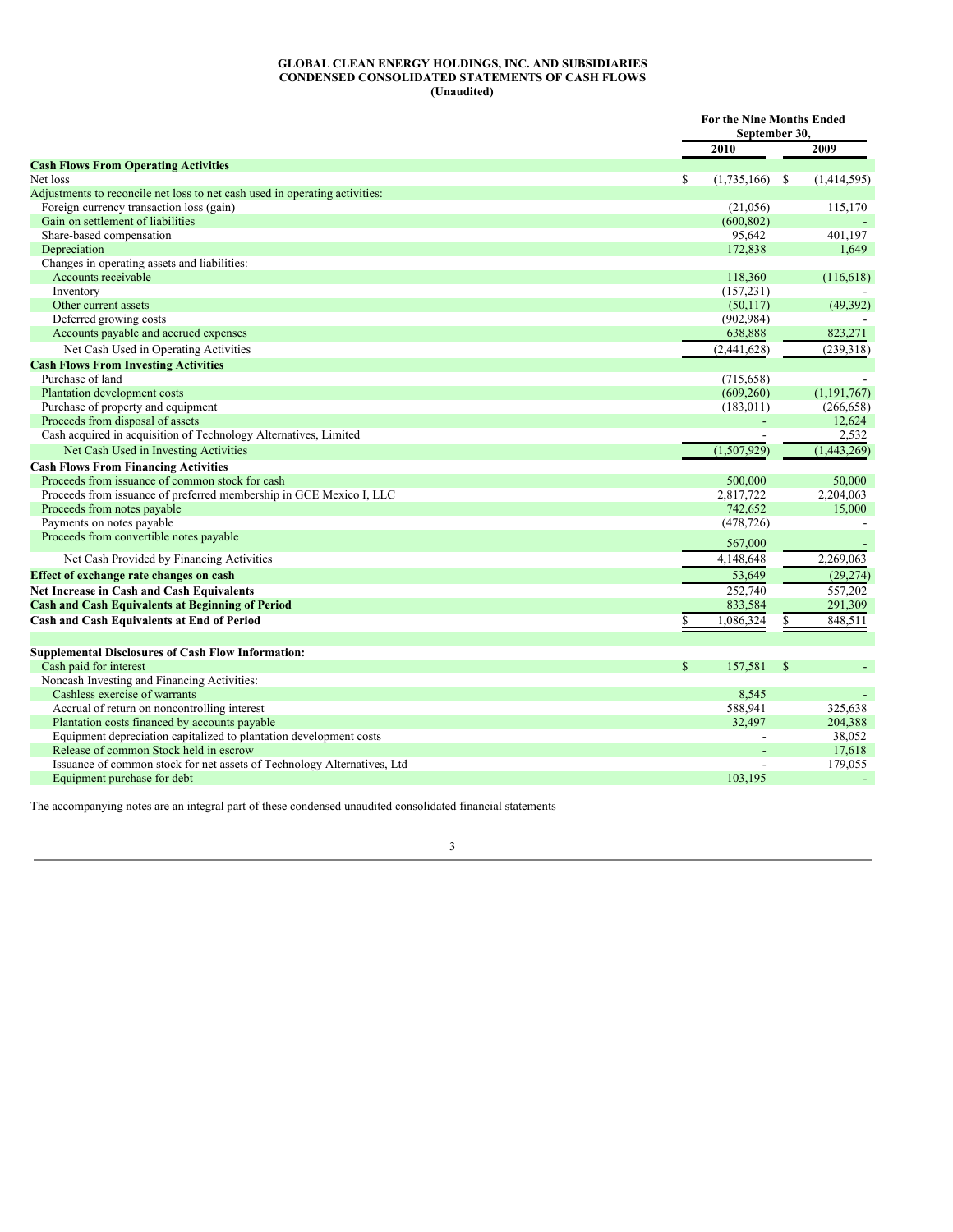#### **Note 1 – History and Basis of Presentation**

#### *History*

Medical Discoveries, Inc. was incorporated under the laws of the State of Utah on November 20, 1991. Effective as of August 6, 1992, the Company merged with and into WPI Pharmaceutical, Inc., a Utah corporation ("WPI"), pursuant to which WPI was the surviving corporation. Pursuant to the MDI-WPI merger, the name of the surviving corporation was changed to Medical Discoveries, Inc. ("MDI"). MDI's initial purpose was the research and development of an anti-infection drug. In 2005, MDI acquired the assets and business associated with the SaveCream technology and carried on the research and development of this drug candidate. As discussed in Note 10, MDI made the decision in 2007 to discontinue further development of its drug candidates and sell the technologies.

On September 7, 2007, MDI entered into a share exchange agreement pursuant to which it acquired all of the outstanding ownership interests in Global Clean Energy Holdings, LLC, discussed further in Note 3 Global Clean Energy Holdings, LLC was an entity that had certain trade secrets, know-how, business plans, term sheets, business relationships, and other information relating to the start-up of a business related to the cultivation and production of seed oil from the seed of the Jatropha plant. With this transaction, MDI commenced the research and development of a business whose purpose is to provide feedstock oil intended for the production of bio-diesel.

On January 29, 2008, a meeting of shareholders was held and, among other things, the name Medical Discoveries, Inc. was changed to Global Clean Energy Holdings, Inc. (the "Company").

Effective April 23, 2008, the Company entered into a limited liability company agreement to form GCE Mexico I, LLC (GCE Mexico) along with six unaffiliated investors. The Company owns 50% of the common membership interest of GCE Mexico and five of the unaffiliated investors own the other 50% of the common membership interest. Additionally, a total of 1,000 preferred membership units were issued to two of the unaffiliated investors. GCE Mexico owns a 99% interest in Asideros Globales Corporativo (Asideros I) and a 99% interest in Asideros 2, entities organized under the laws of Mexico, and the Company owns the remaining 1% directly. GCE Mexico was organized primarily to, among other things; acquire land in Mexico through subsidiaries for the cultivation of the Jatropha plant.

On July 2, 2009, the Company acquired 100% of the equity interests of Technology Alternatives, Limited (TAL), which has developed a farm in Belize for cultivation of the Jatropha plant. TAL has also developed a nursery capable of producing Jatropha seedlings and rooted cuttings, and provided technical advisory services for the propagation of the Jatropha plant.

On July 19, 2010, the reincorporation of the company from a Utah corporation to a Delaware corporation was completed, as approved by shareholders. In the reincorporation, each outstanding share of the company's common stock was automatically converted into one share of common stock of the surviving Delaware corporation. In addition, the par value of the Company's capital stock changed from no par per share to \$0.001 per share. The effects of the change in par value have been reflected retroactively in the accompanying condensed consolidated financial statements and notes thereto for all periods presented. The effect of retroactively applying the par value of \$0.001 per share resulted in reclassification of \$17,644,228 of common stock and \$1,290,722 of preferred stock as of December 31, 2009 to additional paid-in capital. The reincorporation did not result in any change in the company's name, ticker symbol, CUSIP number, business, assets or operations. The management and Board of Directors of the company remained the same.

## *Principles of Consolidation*

The consolidated financial statements include the accounts of Global Clean Energy Holdings, Inc., its subsidiaries, and the variable interest entities of GCE Mexico, Asideros I, and Asideros 2. All significant intercompany transactions have been eliminated in consolidation.

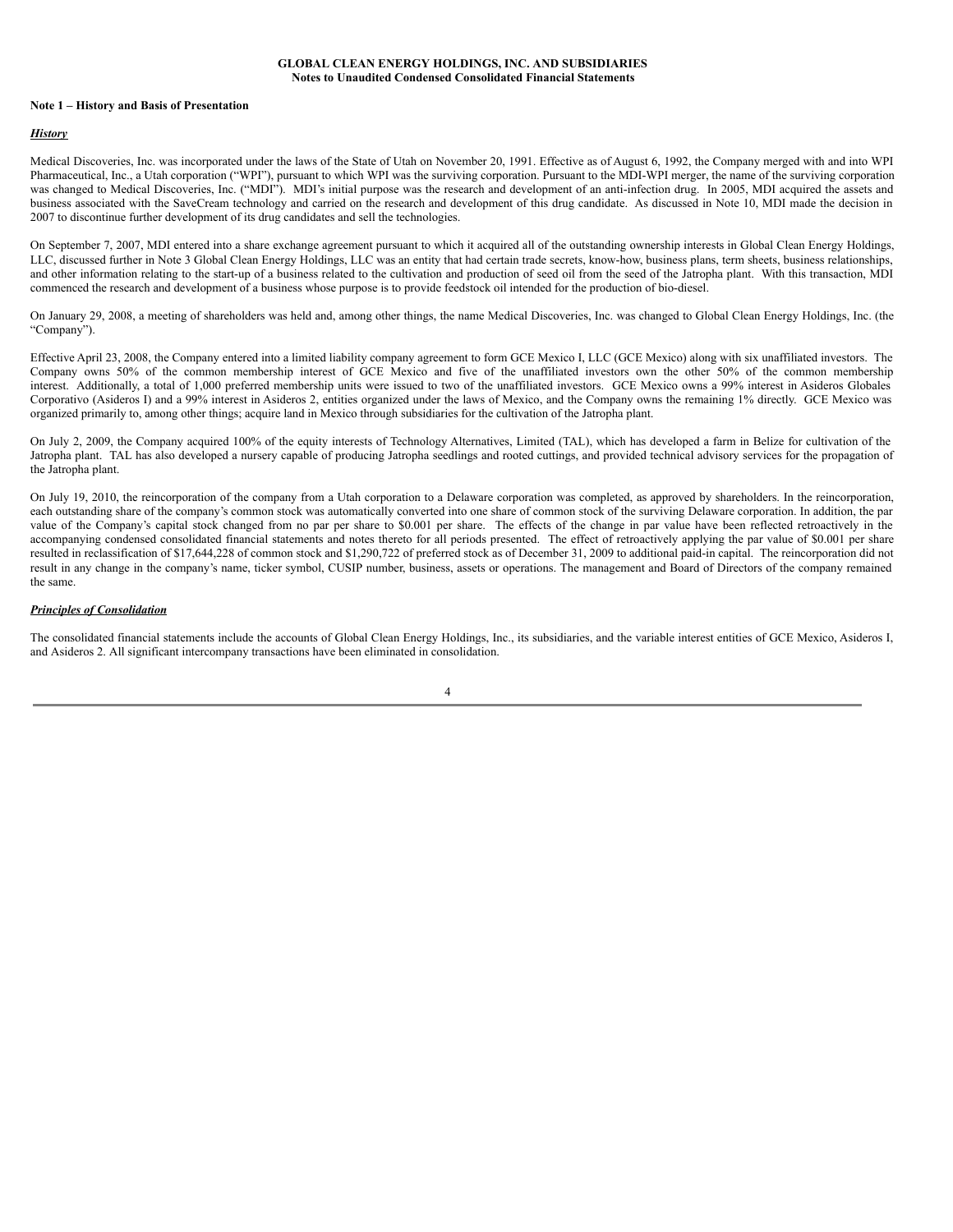Generally accepted accounting principles require that if an entity is the primary beneficiary of a variable interest entity (VIE), the entity should consolidate the assets, liabilities and results of operations of the VIE in its consolidated financial statements. Global Clean Energy Holdings, Inc. considers itself to be the primary beneficiary of GCE Mexico, Asideros I, and Asideros 2, and accordingly, has consolidated these entities since their formation beginning in April 2008, with the equity interests of the unaffiliated investors in GCE Mexico presented as Noncontrolling Interests in the accompanying condensed consolidated financial statements.

#### *Unaudited Interim Condensed Consolidated Financial Statements*

The accompanying unaudited condensed consolidated financial statements have been prepared by the Company pursuant to the rules and regulations of the Securities and Exchange Commission. Certain information and footnote disclosures normally included in financial statements prepared in accordance with accounting principles generally accepted in the United States of America have been condensed or omitted pursuant to such rules and regulations. In the opinion of management, all adjustments and disclosures necessary for a fair presentation of these financial statements have been included and are of normal, recurring nature. These financial statements should be read in conjunction with the financial statements and notes thereto included in the Company's annual report on Form 10-K for the year ended December 31, 2009, as filed with the Securities and Exchange Commission. The results of operations for the three months and nine months ended September 30, 2010, may not be indicative of the results that may be expected for the year ending December 31, 2010.

#### *Accounting for Agricultural Operations*

All costs incurred until the actual planting of the Jatropha Curcas plant are capitalized as plantation development costs, and are included in "Property and Equipment" on the balance sheet. Plantation development costs are being accumulated in the balance sheet during the development period and will be accounted for in accordance with accounting standards for Agricultural Producers and Agricultural Cooperatives. The direct costs associated with each farm and the production of the Jatropha revenue streams have been deferred and accumulated as a noncurrent asset, "Deferred Growing Costs", on the balance sheet. Other general costs without expected future benefits are expensed when incurred.

#### *Profit/Loss per Common Share*

Profit/Loss per share amounts are computed by dividing profit or loss applicable to the common shareholders of the Company by the weighted-average number of common shares outstanding during each period. Diluted profit or loss per share amounts are computed assuming the issuance of common stock for potentially dilutive common stock equivalents. All outstanding stock options, warrants, convertible notes, and convertible preferred stock are currently antidilutive and have been excluded from the calculations of diluted profit or loss per share at September 30, 2010 and 2009, as follows:

|                                               | September 30. |             |
|-----------------------------------------------|---------------|-------------|
|                                               | 2010          | 2009        |
| Convertible notes                             | 19,028,671    | 128,671     |
| Convertible preferred stock - Series B        | 11,818,181    | 11,818,181  |
| Warrants                                      | 26,475,662    | 29,742,552  |
| Compensation-based stock options and warrants | 69,031,483    | 60,859,083  |
|                                               | 126, 353, 997 | 102,548,487 |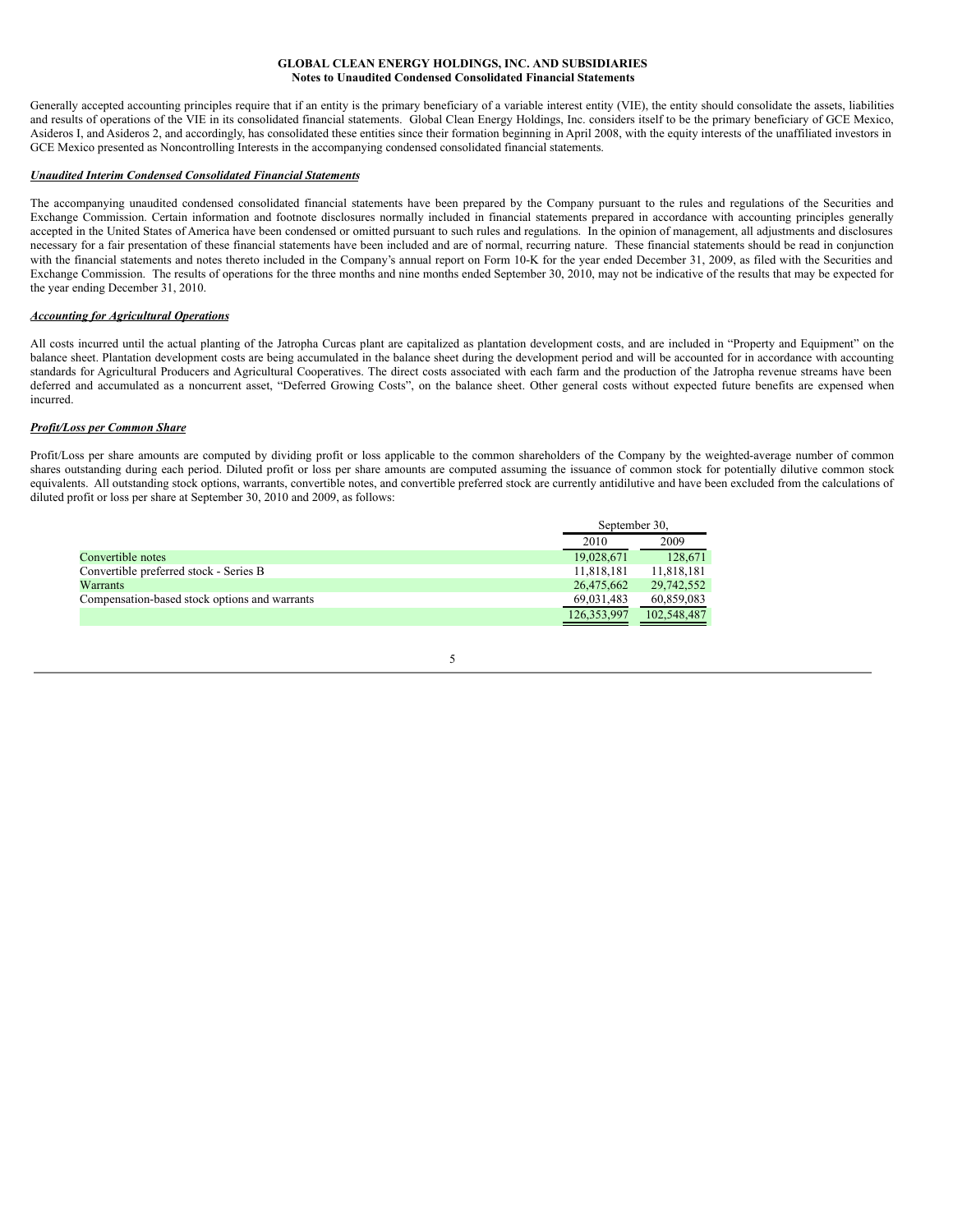#### *Fair Values of Financial Instruments*

The carrying amounts reported in the condensed consolidated balance sheets for accounts receivable and accounts payable approximate fair value because of the immediate or short-term maturity of these financial instruments. The carrying amounts reported for the various notes payable and the mortgage notes payable approximate fair value because the underlying instruments are at interest rates which approximate current market rates.

#### *Inventory*

The inventory reported in the condensed consolidated balance sheets consists of finished goods measured at the lower of cost or market. The company uses the FIFO (First in first out) valuation method for all inventories.

#### *Foreign Currency*

The Company has current operations located in the United States, Mexico and Belize. During the quarter ended December 31, 2009, the Company changed its functional currency for certain assets located in Mexico from the U.S. dollar to the Mexican peso. For these foreign operations, the functional currency is the local country's currency. Consequently, revenues and expenses of operations outside the United States of America are translated into U.S. dollars using weighted average exchange rates, while assets and liabilities of operations outside the United States of America are translated into U.S. dollars using exchange rates at the balance sheet date. The effects of foreign currency translation adjustments are included in the deficit as a component of accumulated other comprehensive loss in the accompanying condensed consolidated financial statements. Foreign currency transaction adjustments are included in other income (expense) in the Company's results of operations.

Certain foreign currency transactions related to the discontinued bio-pharmaceutical business are primarily undertaken in Euros. Gains and losses arising on translation or settlement of foreign currency denominated transactions or balances are included in the determination of income or loss. Consequently, certain foreign currency gains and losses have been included in income from discontinued operations.

The Company has not entered into derivative instruments to offset the impact of foreign currency fluctuations.

#### *Recently Issued Accounting Standards*

In October 2009, the FASB issued a new accounting standard which amends guidance on accounting for revenue arrangements involving the delivery of more than one element of goods and/or services. This standard addresses the unit of accounting for arrangements involving multiple deliverables and removes the previous separation criteria that objective and reliable evidence of fair value of any undelivered item must exist for the delivered item to be considered a separate unit of accounting. This standard also addresses how the arrangement consideration should be allocated to each deliverable. Finally, this standard expands disclosures related to multiple element revenue arrangements. This standard is effective for the Company beginning January 1, 2011. The adoption of this standard is not expected to have a material impact on the Company's consolidated financial statements.

In January 2010, the FASB issued new accounting guidance related to the disclosure requirements for fair value measurements and provided clarification for existing disclosures requirements. More specifically, this update will require an entity to disclose separately (a) the amounts of significant transfers in and out of Levels 1 and 2 fair value measurements and to describe the reasons for the transfers; and (b) information about purchases, sales, issuances and settlements to be presented separately (i.e. present the activity on a gross basis rather than net) in the reconciliation for fair value measurements using significant unobservable inputs (Level 3 inputs). This guidance clarifies existing disclosure requirements for the level of disaggregation used for classes of assets and liabilities measured at fair value and requires disclosures about the valuation techniques and inputs used to measure fair value for both recurring and nonrecurring fair value measurements using Level 2 and Level 3 inputs. The new disclosures and clarifications of existing disclosures are effective for interim and annual reporting periods beginning after December 15, 2009, except for the disclosure requirements related to the purchases, sales, issuances and settlements in the rollforward activity of Level 3 fair value measurements. Those disclosure requirements are effective for fiscal years beginning after December 15, 2010 and for interim periods within those fiscal years. The Company adopted the new disclosure requirements in the first quarter of fiscal 2010. Other than requiring additional disclosures, adoption of this guidance did not have and is not expected to have a material impact on the Company's condensed consolidated financial statements.

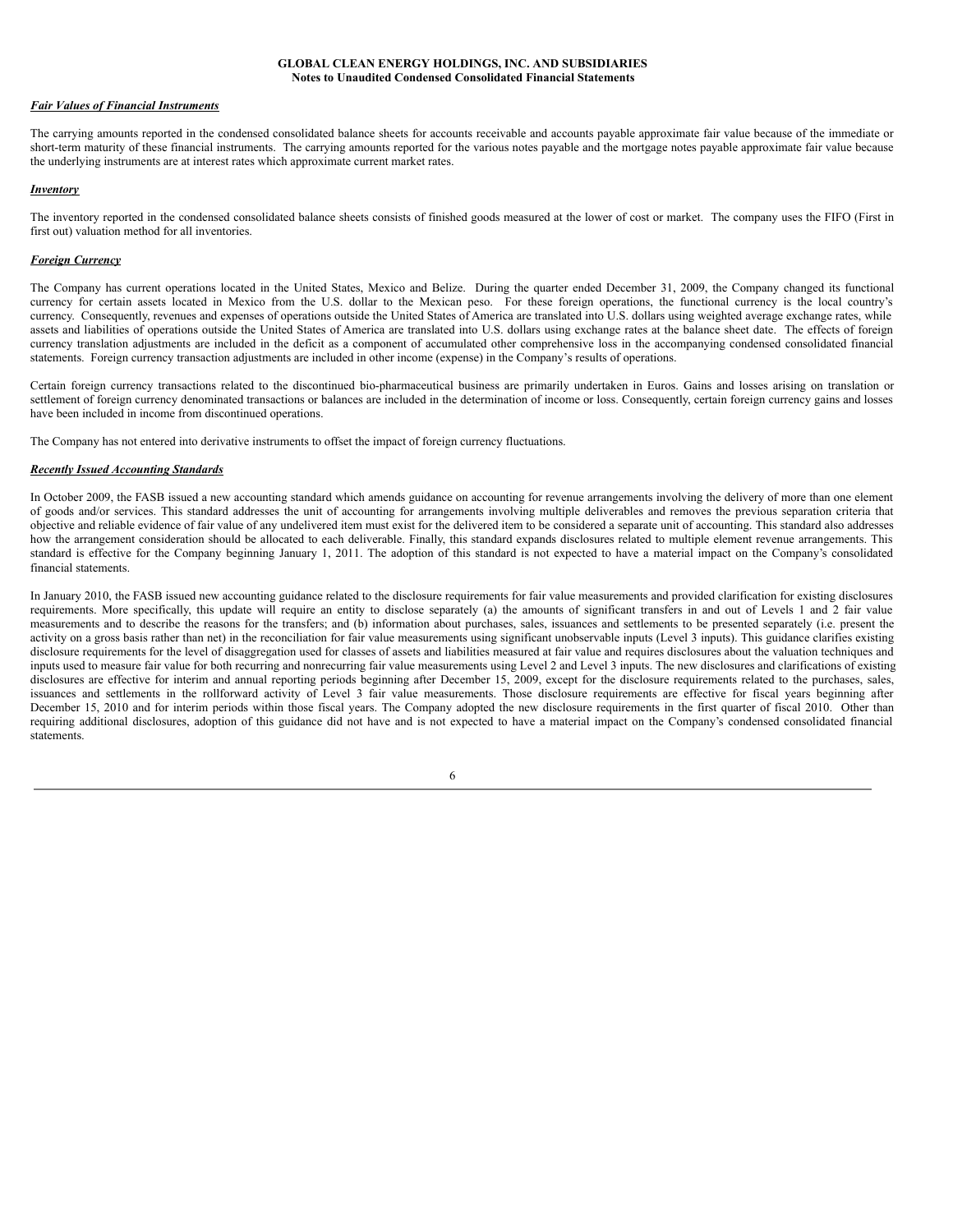#### **Note 2 – Going Concern Considerations**

The accompanying unaudited condensed consolidated financial statements have been prepared assuming that the Company will continue as a going concern. As shown in the accompanying consolidated financial statements, the Company incurred a loss from continuing operations applicable to its common shareholders of \$602,822 and \$928,733 during the nine-month period ended September 30, 2010 and during the year ended December 31, 2009, respectively, and has an accumulated deficit applicable to its common shareholders of \$26,889,930 at September 30, 2010. The Company also used cash in operating activities of \$2,441,628 and \$1,225,629 during the nine-month period ended September 30, 2010 and during the year ended December 31, 2009, respectively. At September 30, 2010, the Company has negative working capital of \$4,871,892 and a stockholders' deficit attributable to its stockholders of \$3,064,049. These factors raise substantial doubt about the Company's ability to continue as a going concern.

The Company commenced its new business related to the cultivation and production of seed oil from the seed of the Jatropha plant in September 2007. Management plans to meet its cash needs through various means including securing financing, entering into joint ventures, and developing the new business model. In order to fund its new operations, the Company has sold Series B preferred stock in the amount of \$1,300,000, has issued a secured promissory note with aggregate borrowings of \$625,000, has received \$8,013,050 in capital contributions from the preferred membership interest in GCE Mexico I, LLC, has issued mortgages in the total amount of \$2,793,934 for the acquisition of land, and has received proceeds of \$650,000 from the sale of common stock. The Company is developing the new business operation to participate in the rapidly growing bio-diesel industry. The Company continues to expect to be successful in this new venture, but there is no assurance that its business plan will be economically viable. The ability of the Company to continue as a going concern is dependent on that plan's success. The financial statements do not include any adjustments that might be necessary if the Company is unable to continue as a going concern.

## **Note 3 – Jatropha Business Venture**

Having determined to discontinue its bio-pharmaceutical operations and dispose of the related assets, the Company considered entering into a number of other businesses that would enable it to be able to provide the shareholders with future value. The Company's Board of Directors decided to develop a business to produce and sell seed oils, including seed oils harvested from the planting and cultivation of the *Jatropha curcas* plant, for the purpose of providing feedstock oil intended for the generation of methyl ester, otherwise known as bio-diesel (the "Jatropha Business"). The Company's Board concluded that there was a significant opportunity to participate in the rapidly growing biofuels industry, which previously was mainly driven by high priced, edible oil-based feedstock. In order to commence its new Jatropha Business, the Company entered into various transactions during September and October of 2007, including: (i) hired Richard Palmer, an energy consultant, and a member of Global Clean Energy Holdings LLC ("Global") to act as its new President, Chief Operating Officer and future Chief Executive Officer, (ii) engaged Mobius Risk Group, LLC, a Texas company engaged in providing energy risk advisory services, to provide it with consulting services related to the development of the Jatropha Business, (iii) acquired certain trade secrets, know-how, business plans, term sheets, business relationships, and other information relating to the cultivation and production of seed oil from the Jatropha plant for the production of bio-diesel from Global, and (iv) engaged Corporativo LODEMO S.A DE CV to assist with the development of the Jatropha Business in Mexico. Subsequent to entering into these transactions, the Company identified certain real property in Mexico it believed to be suitable for cultivating the Jatropha plant. During April 2008, the Company and six unaffiliated investors formed GCE Mexico I, LLC (GCE Mexico) and Asideros Globales Corporativo (Asideros I), a Mexican corporation. Asideros I acquired the land in Mexico for the cultivation of the Jatropha plant. In July 2009, the Company acquired Technology Alternatives Limited (TAL), which has developed a farm in Belize for cultivation of the Jatropha plant and provides technical advisory services for the propagation of the Jatropha plant. In March 2010, the Company formed Asideros 2, a Mexican corporation, which has acquired additional land in Mexico adjacent to the land acquired by Asideros I. All of these transactions are described in further detail in the remainder of this note to these condensed consolidated financial statements.

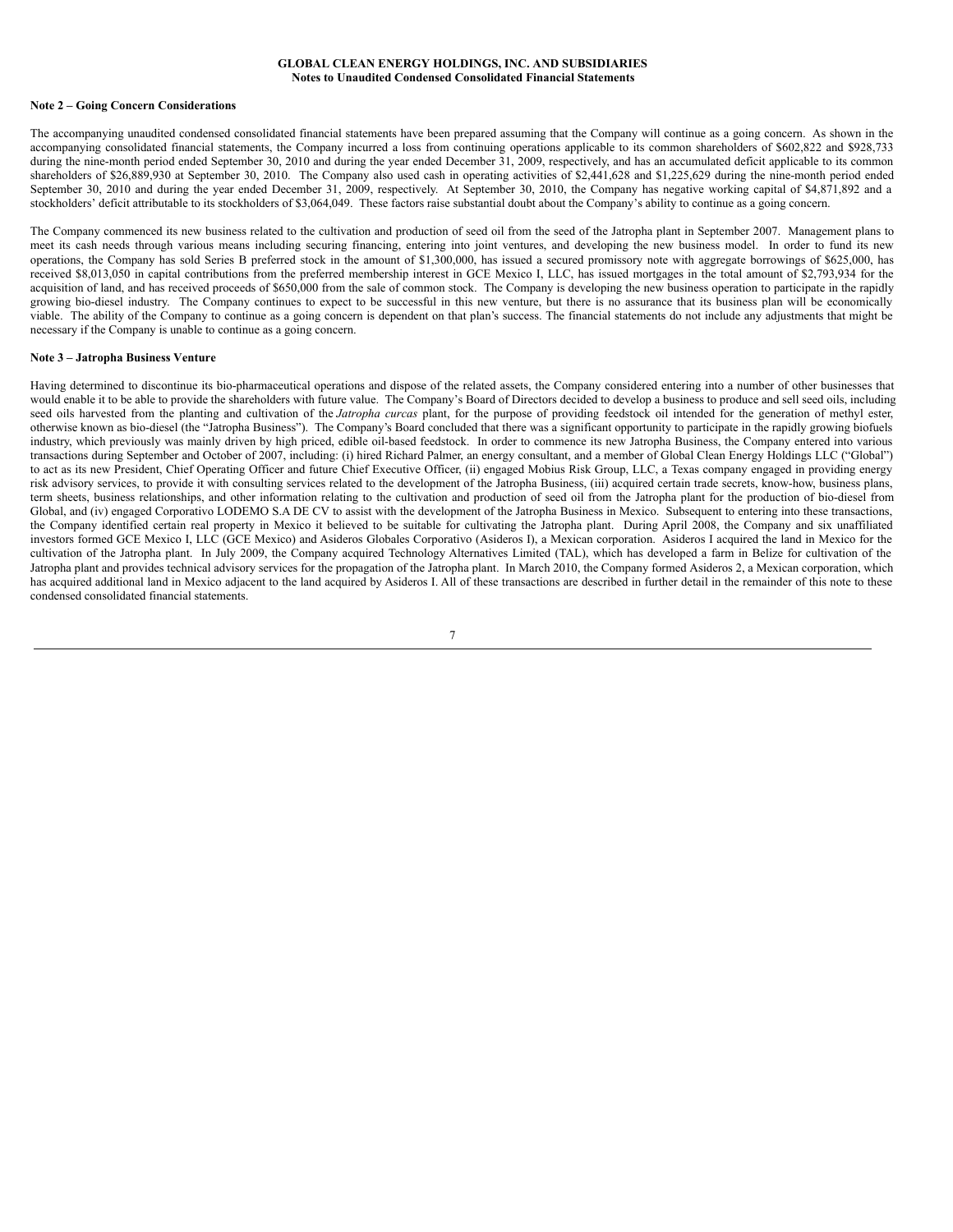#### **Share Exchange Agreement**

The Company entered into a share exchange agreement (the Global Agreement) pursuant to which the Company acquired all of the outstanding ownership interests in Global Clean Energy Holdings, LLC, a Delaware limited liability company (Global), on September 7, 2007 from Mobius Risk Group, LLC (Mobius) and from Richard Palmer (Mr. Palmer). Mr. Palmer owned a 13.33% equity interest in Mobius and became the Company's new President and Chief Operating Officer in September 2007 and its Chief Executive Officer in December 2007.

#### **Mobius Consulting Agreement**

Concurrent with the execution of the Global Agreement, the Company entered into a consulting agreement with Mobius pursuant to which Mobius agreed to provide consulting services to the Company in connection with the Company's new Jatropha biofuel feedstock business. The Company engaged Mobius as a consultant to obtain Mobius' experience and expertise in the feedstock/bio-diesel market to assist the Company and Mr. Palmer in developing this new line of operations for the Company. Mobius agreed to provide the following services to the Company: (i) manage and supervise a contemplated research and development program contracted by the Company and conducted by the University of Texas Pan American regarding the location, characterization, and optimal economic propagation of the Jatropha plant; and (ii) assist with the management and supervision of the planning, construction, and start-up of plant nurseries and seed production plantations in Mexico, the Caribbean or Central America.

The original term of the agreement was twelve months. Under the agreement, Mobius was required to supervise the hiring of certain staff to serve in management and operations roles of the Company, or to hire such persons to provide similar services to the company as independent contractors. Mobius' compensation for the services provided under the agreement was a monthly fee of \$45,000. The Company also reimbursed Mobius for reasonable business expenses incurred in connection with the services provided. The Company terminated the agreement in July 2008, with the termination to become effective August 2008. The Company had recorded liabilities to Mobius of \$322,897 for accrued, but unpaid, compensation and costs as of September 30, 2010 and December 31, 2009. However, the Company disputes these charges, and the additional amounts that Mobius claims that it is owed, and is currently in litigation with Mobius to resolve this liability.

#### **LODEMO Agreement**

On October 15, 2007, the Company entered into a service agreement with Corporativo LODEMO S.A DE CV, a Mexican corporation (the LODEMO Group). The Company had decided to initiate its Jatropha Business in Mexico, and had identified parcels of land in Mexico to plant and cultivate Jatropha. In order to obtain all of the logistical and other services needed to operate a large-scale farming and transportation business in Mexico, the Company entered into the service agreement with the LODEMO Group, a privately held Mexican company with substantial land holdings, significant experience in diesel distribution and sales, liquids transportation, logistics, land development and agriculture.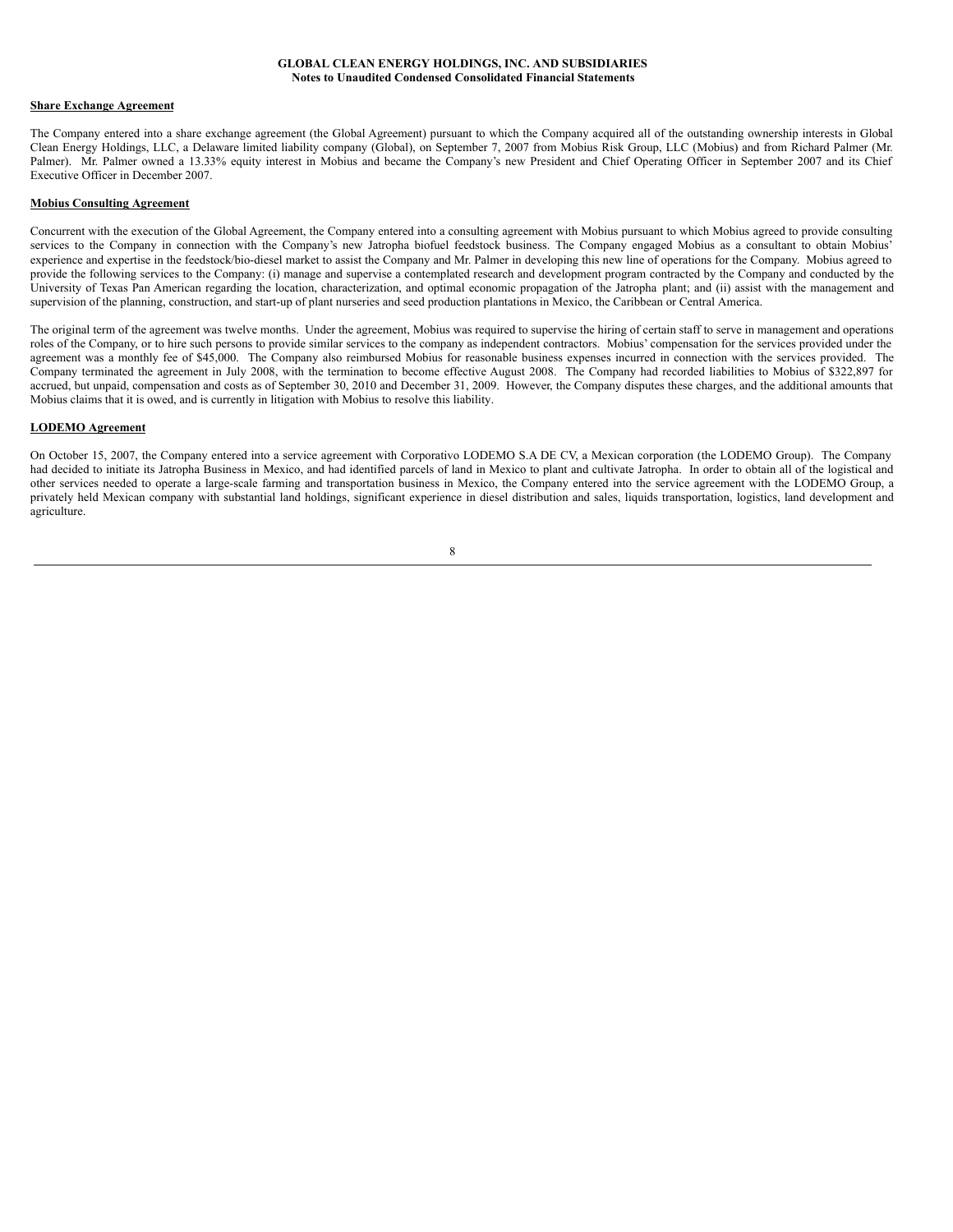Under the supervision of the Company's management, the LODEMO Group was responsible for the establishment, development, and day-to-day operations of the Jatropha Business in Mexico, including the extraction of the oil from the Jatropha seeds, the delivery of the Jatropha oil to buyers, the purchase or lease of land in Mexico, the establishment and operation of one or more Jatropha nurseries, the clearing, planting and cultivation of the Jatropha fields, the harvesting of the Jatropha seeds, the operation of the Company's oil extraction facilities, and the logistics associated with the foregoing. The LODEMO Group was responsible for identifying and acquiring the farmland. However, ownership of the farmland or any lease thereto is held directly by the Company or by a Mexican subsidiary of the Company. The LODEMO Group was responsible for hiring and the initial management of all necessary employees. All direct and budgeted costs of the Jatropha Business in Mexico were to be borne by the Company or by its Mexican subsidiary or joint venture.

The LODEMO Group initially provided the foregoing and other necessary services for a fee. The Company had agreed to pay the LODEMO Group a fixed fee per year of \$60 per hectare of land planted and maintained with minimum payments based on 10,000 hectares of developed land, to follow a planned planting schedule. The Agreement has a 20-year term but may be terminated or modified earlier by the Company under certain circumstances. The scope of work that was suppose to be performed by LODEMO was reduced and modified, and the Company, through its Mexican subsidiary, took over these functions from LODEMO on a go-forward basis. Under this modified agreement, the Company has paid the LODEMO Group or accrued \$14,275 during the three-months period ended September 30, 2009 and \$616,365 during the nine months ended September 30, 2009, all of which was capitalized as plantation development costs. This agreement was cancelled in 2009. As of September 30, 2010 the Company owed the LODEMO Group \$251,500 for accrued, but unpaid, compensation and costs and \$204,085 as of December 31, 2009.

#### **GCE Mexico I, LLC, Asideros 1, and Asideros 2**

Effective April 23, 2008, the Company entered into a limited liability company agreement ("LLC Agreement") to form GCE Mexico I, LLC, a Delaware limited liability company (GCE Mexico), with six unaffiliated investors (collectively, the Investors). GCE Mexico was organized primarily to facilitate the acquisition of approximately 5,000 acres of farm land (the Jatropha Farm) in the State of Yucatan in Mexico to be used primarily for the (i) cultivation of *Jatropha curcas*, (ii) the marketing and sale of the resulting fruit, seeds, or pre-processed crude Jatropha oil, whether as biodiesel feedstock, biomass or otherwise, and (iii) the sale of carbon value, green fuel value, or renewable energy credit value (and other similar environmental attributes) derived from activities at the Jatropha Farm.

Under the LLC Agreement, the Company owns 50% of the issued and outstanding common membership units of GCE Mexico. The remaining 50% of the common membership units was issued to five of the Investors. The Company and the other owners of the common membership interest were not required to make capital contributions to GCE Mexico.

In addition, two of the Investors agreed to invest in GCE Mexico through the purchase of preferred membership units and through the funding of the purchase of land in Mexico. An aggregate of 1,000 preferred membership units were issued to these two Investors who each agreed to make capital contributions to GCE Mexico in installments and as required, funding the development and operations of the Jatropha Farm. The preferred members have made capital contributions of \$1,117,340 and \$645,377 during the threemonth periods ended September 30, 2010 and 2009, respectively, and total contributions of \$8,013,050 received by GCE Mexico from these Investors since the execution of the LLC Agreement. The LLC Agreement calls for additional contributions from the Investors, as requested by management and as required by the operation in 2010 and the following years. These Investors are entitled to earn a preferential 12% per annum cumulative compounded return on the cumulative balance of their preferred membership interest. The preferential return totaled \$221,035 and \$123,948 during the three-month periods ended September 30, 2010 and 2009, respectively, and totaling \$1,199,811 since the execution of the LLC Agreement.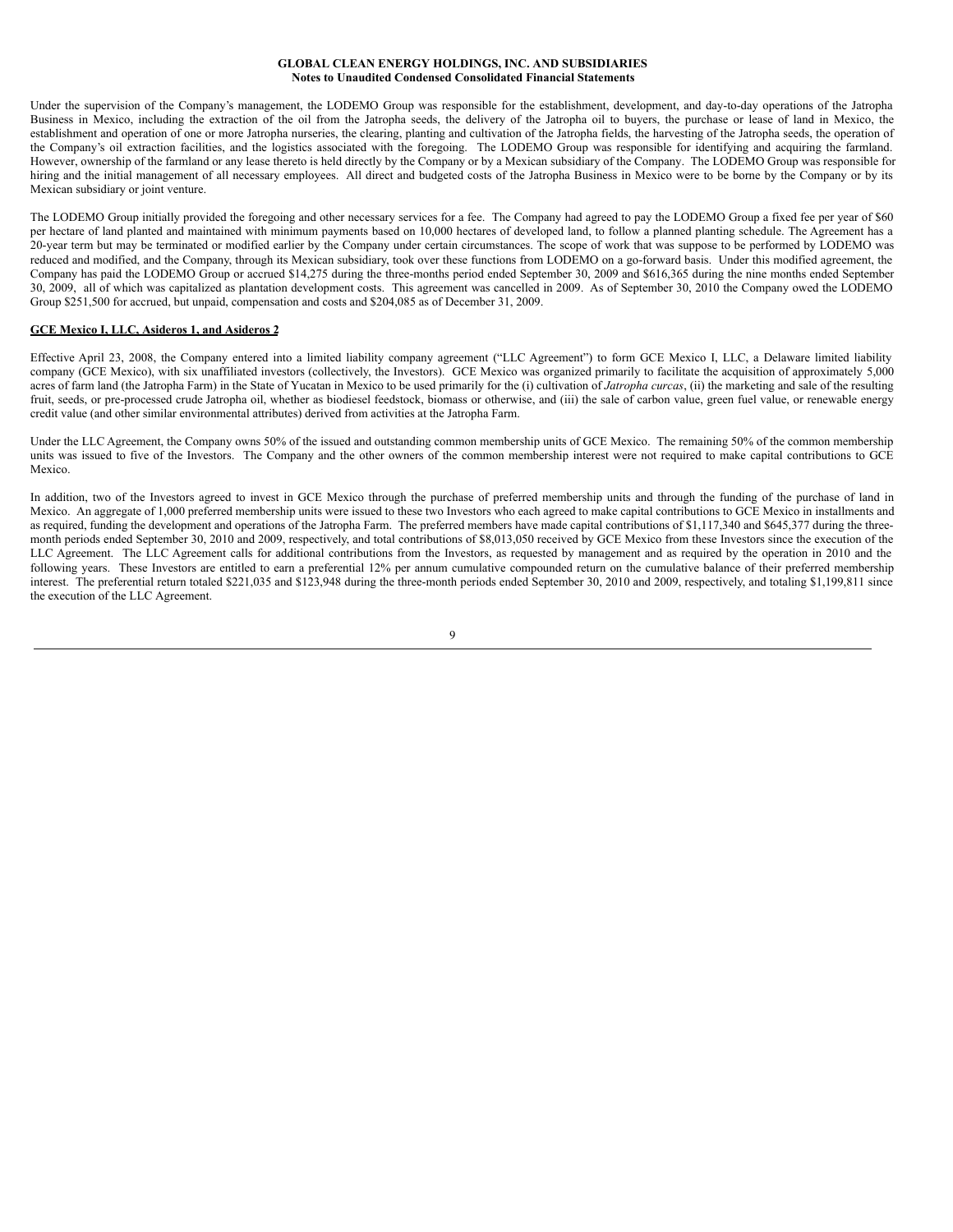The two investors holding preferred membership units also directly funded the purchase by Asideros I of approximately 5,000 acres of land in the State of Yucatan in Mexico by the payment of \$2,051,282. The land was acquired in the name of Asideros I and Asideros I issued a mortgage in the amount of \$2,051,282 in favor of these two investors. These two investors also directly funded the purchase by Asideros 2 of approximately 3,700 acres of land adjacent to the land owned by Asideros I by the payment of \$742,652. The land was acquired in the name of Asideros 2 and Asideros 2 issued a mortgage in the amount of \$742,652 in favor of these two investors. These mortgages bear interest at the rate of 12% per annum, payable quarterly. The Board has directed that this interest shall continue to accrue until such time as the Board determines that there is sufficient cash flow to pay all accrued interest. The initial mortgage, including any unpaid interest, is due in April 2018. The second mortgage, including any unpaid interest, is due in February 2020.

The net income or loss of Asideros I and of Asideros 2 is allocated to its shareholders based on their respective equity ownership, which is 99% to GCE Mexico and 1% directly to the Company. GCE Mexico has no operations separate from its investments in Asideros I and Asideros 2. According to the LLC Agreement of GCE Mexico, the net loss of GCE Mexico is allocated to its members according to their respective investment balances. Accordingly, since the common membership interest did not make a capital contribution, all of the losses have been allocated to the preferred membership interest. The noncontrolling interest presented in the accompanying condensed consolidated balance sheet includes the carrying value of the preferred membership interests and of the common membership interests owned by the Investors, and exclude any common membership interest in GCE Mexico held by the Company.

## **Technology Alternatives, Limited**

On October 29, 2008, the Company entered into a stock purchase agreement with the shareholders of Technology Alternatives, Limited (TAL), a company formed under the laws of Belize in Central America. Subsequently, the terms and conditions of the stock purchase agreement were modified prior to closing. The closing was primarily delayed to allow TAL to complete all required conditions for the closing. On July 2, 2009, all closing requirements were completed and the Company consummated the stock purchase agreement by issuing 8,952,757 shares of its common stock in exchange for 100% of the equity interests of TAL. TAL owns approximately 400 acres of land and has developed a Jatropha farm in stages over the last three years for the cultivation of the Jatropha plant. TAL has also developed a nursery capable of producing Jatropha seeds, seedlings and rooted cuttings. During 2009, TAL has commenced selling seeds, principally to GCE Mexico. TAL also provides technical advisory services for the propagation of the Jatropha plant.

In connection with the acquisition, certain payables to the former shareholders of TAL were renegotiated and converted into promissory notes in the aggregate principal amount of \$516,139 Belize Dollars (US \$268,036 based on exchange rates in effect at July 2, 2009). These notes payable to shareholders were interest free through September 30, 2009, and then bear interest at 8% per annum through the maturity date. The notes are secured by a mortgage on the land and related improvements. The notes, plus any related accrued interest, were originally due on December 29, 2009, but the due date had been extended to June 28, 2010 and has subsequently been extended to January 1, 2011. TAL and/or the Company may prepay the notes at any time without penalty, and the Company is required to prepay the notes if and when it receives future funding in an amount that, in the Company's reasonable discretion, is sufficient to permit the prepayment of the notes without adversely affecting the Company's operations or financial condition.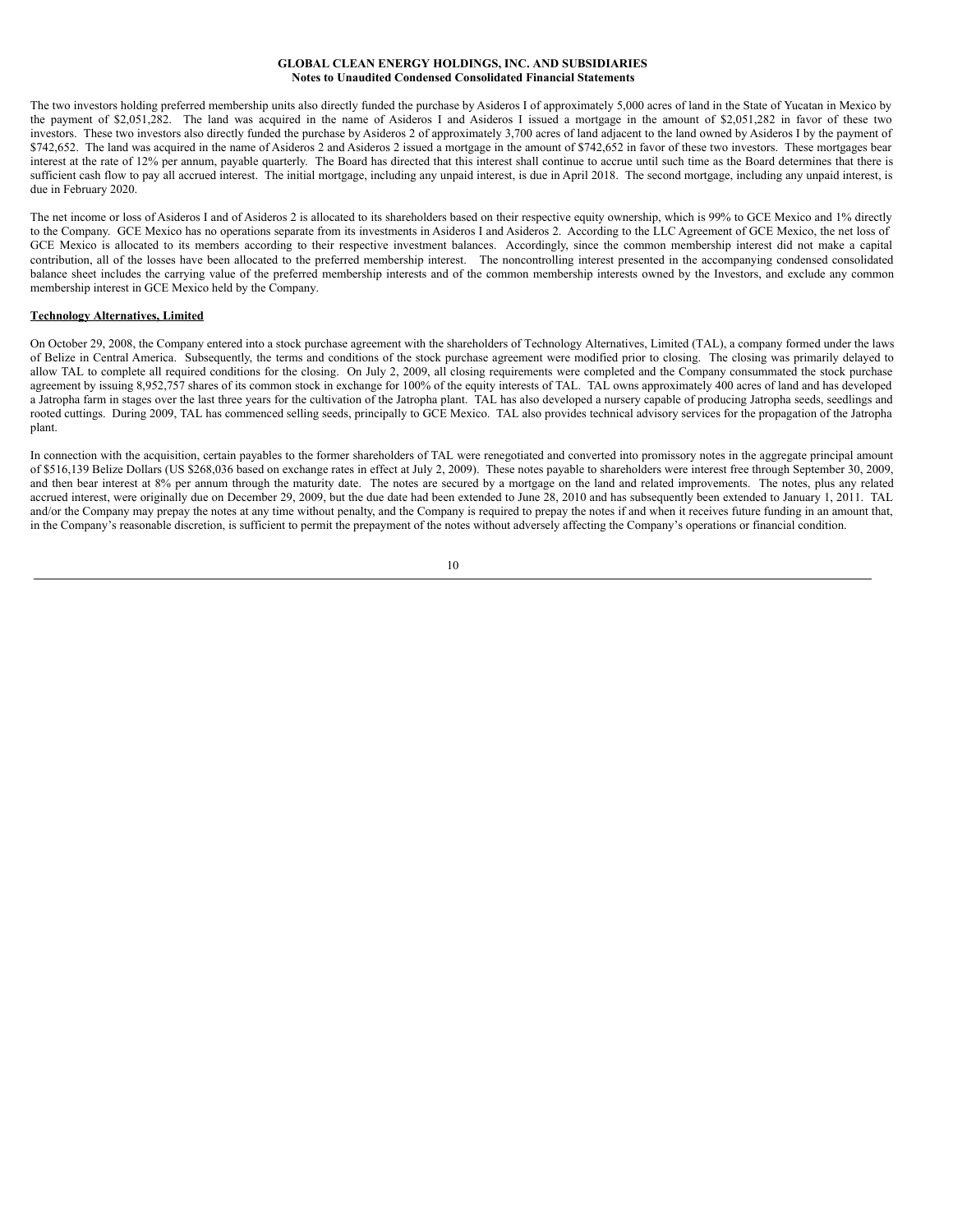#### **Note 4 – Property and Equipment**

Property and equipment are as follows:

|                                    | 2010              | September 30, December 31,<br>2009 |
|------------------------------------|-------------------|------------------------------------|
| Land                               | S<br>2,896,696 \$ | 2,079,914                          |
| Plantation development costs       | 4,367,224         | 3,633,288                          |
| <b>Plantation equipment</b>        | 1,068,783         | 805,719                            |
| Office equipment                   | 85,376            | 33,478                             |
| Total cost                         | 8,418,079         | 6,552,399                          |
| Less accumulated depreciation      | (289, 628)        | (110,910)                          |
|                                    |                   |                                    |
| <b>Property and equipment, net</b> | 8,128,451         | 6,441,489<br>S.                    |

Commencing in June 2008, Asideros I purchased certain equipment for purposes of rapidly clearing the land, preparing the land for planting, and actually planting the Jatropha trees. The Company has capitalized farming equipment and costs related to the development of land for farm use in accordance with generally accepted accounting principles for accounting by agricultural producers and agricultural cooperatives. Plantation equipment is depreciated using the straight-line method over estimated useful lives of 5 to 15 years. Depreciation expense has been capitalized as part of plantation development costs through the date that the plantation becomes commercially productive. The initial plantations were deemed to be commercially productive on October 1, 2009, at which date the Company commenced the depreciation of plantation development costs over estimated useful lives of 10 to 35 years, depending on the nature of the development. Developments and other improvements with indefinite lives are capitalized and not depreciated. Other developments that have a limited life and intermediate-life plants that have growth and production cycles of more than one year are being depreciated over their useful lives once they are placed in service. The land, plantation development costs, and plantation equipment are located in Mexico and in Belize.

## **Note 5 – Accrued Payroll and Payroll Taxes**

A significant portion of accrued payroll and payroll taxes relates to unpaid compensation for officers and directors that are no longer affiliated with the Company. Accrued payroll taxes will become due upon payment of the related accrued compensation. Accrued payroll and payroll taxes are composed of the following: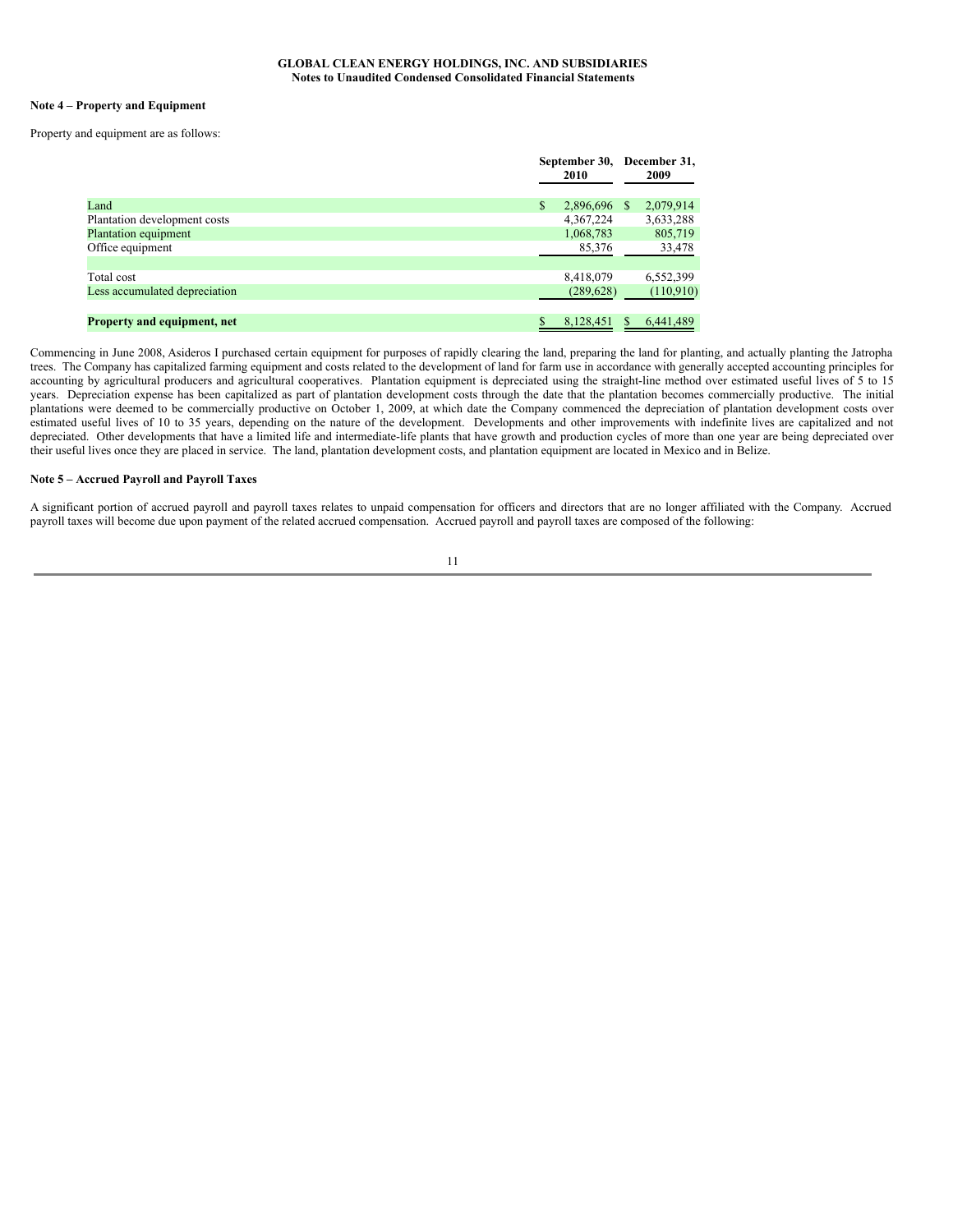|                                                                                                               | September 30,<br>2010 | December 31,<br>2009 |
|---------------------------------------------------------------------------------------------------------------|-----------------------|----------------------|
| Accrued payroll, vacation, and related payroll taxes for current officers                                     | 1.087.355             | 570,726              |
| Former Chief Executive Officer, resigned 2007, including \$500,000 under the Release and Settlement Agreement | 570,949               | 570.949              |
| Other former officers and directors                                                                           | 77.750                | 311,200              |
| Accrued payroll taxes on accrued compensation to former officers and directors                                | 25,590                | 38,510               |
|                                                                                                               |                       |                      |
| Accrued payroll and payroll taxes                                                                             | 1.761.644             | 1.491.385            |

On August 31, 2007, the Company entered into a Release and Settlement Agreement with Judy Robinett, the Company's then-current Chief Executive Officer. Under the agreement, Ms. Robinett agreed to, among other things, assist the Company in the sale of its legacy assets and complete the preparation and filing of the delinquent reports to the Securities and Exchange Commission. Under the agreement, Ms. Robinett agreed to (i) forgive her potential right to receive \$1,851,805 in accrued and unpaid compensation, un-accrued and pro-rata bonuses, and severance pay and (ii) the cancellation of stock options to purchase 14,000,000 shares of common stock at an exercise price of \$0.02 per share. In consideration for her services, the forgiveness of the foregoing cash payments, the cancellation of the stock options, and settlement of other issues, the Company agreed to, among other things, to pay Ms. Robinett \$500,000 upon the receipt of the cash payment under the agreement to sell the SaveCream Assets to Eucodis Pharmaceuticals Forschungs und Entwicklungs GmbH (Eucodis). Pursuant to this agreement, Ms. Robinett resigned on December 21, 2007. Despite the Company's efforts, the sale to Eucodis was never completed and Eucodis has since ceased operations. Accordingly, the conditions precedent to make the \$500,000 payment from the Eucodis proceeds described above has not been fulfilled, i.e., the Company's sale of the SaveCream Assets to Eucodis did not occur. Furthermore, the Company subsequently sold the SaveCream Assets to an unaffiliated third party on November 16, 2009.

## **Note 6 – Debt**

## *Promissory Note*

In October 2009, a bank loaned TAL \$67,800 Belize Dollars (US \$35,554 based on exchange rates in effect on the date of the note). The note bears interest at 13% per annum, is unsecured, and is due on demand. The balance of the note at September 30, 2010 is \$61,279 Belize Dollars (US \$31,681 based on exchange rates in effect at September 30, 2010). The balance of the note at December 31, 2009 was \$66,548 Belize Dollars (US \$34,232 based on exchange rates in effect at December 31, 2009).

#### **Notes Payable to Shareholders**

The Company has notes payable to certain shareholders in the aggregate amount of \$26,000 and \$56,000 at September 30, 2010 and December 31, 2009, respectively. The notes originated between 1997 and 1999, bear interest at 12%, are unsecured, and are currently in default. Accrued interest on the notes totaled \$42,492 and \$85,541 at September 30, 2010 and December 31, 2009, respectively.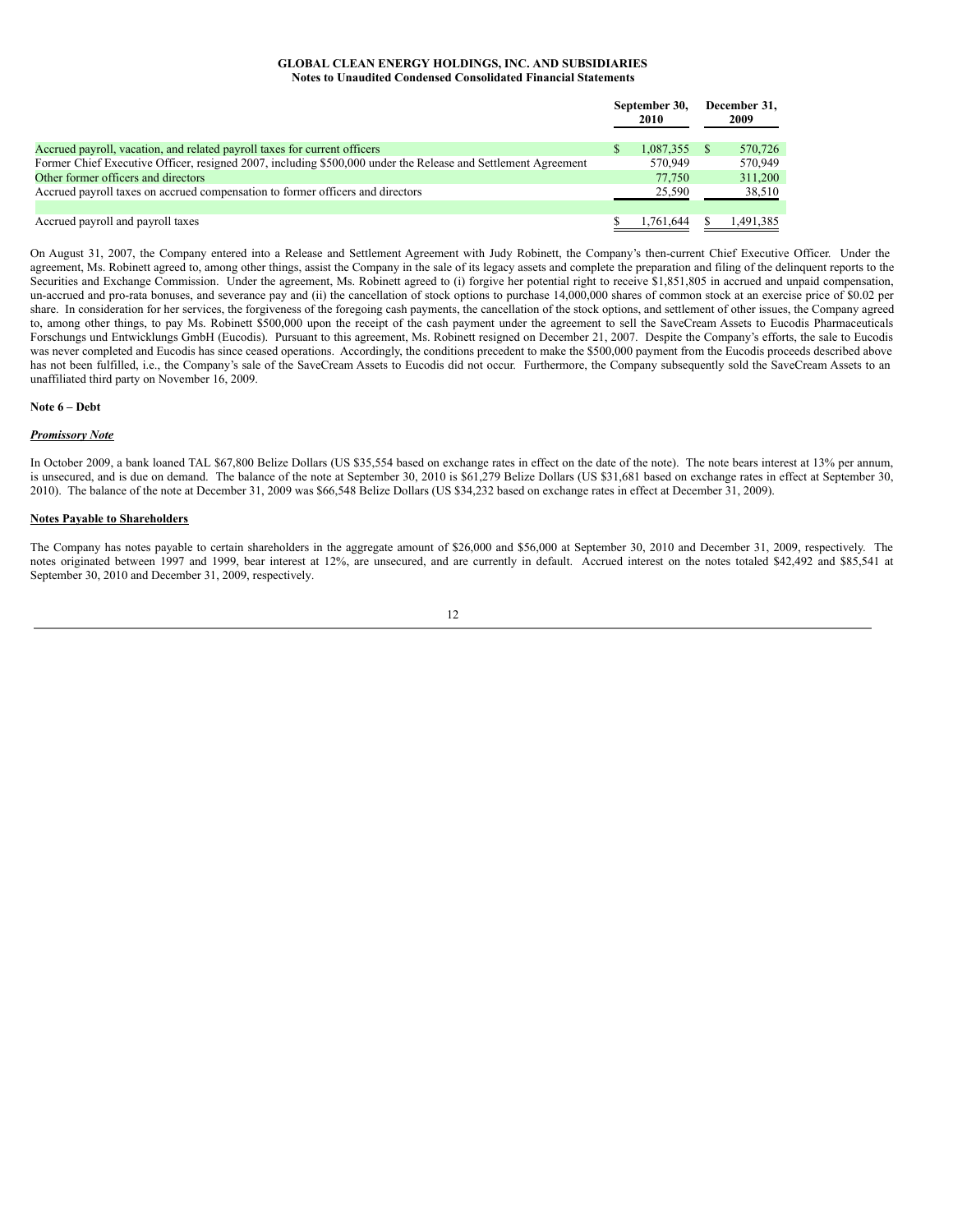As more fully disclosed in Note 3 to these condensed consolidated financial statements, the Company has promissory notes to the former shareholders of TAL in the amount of \$516,139 Belize dollars (US \$266,844 based on exchange rates in effect at September 30, 2010 and US \$266,844 based on exchange rates in effect at December 31, 2009). These notes payable to shareholders were interest free through September 30, 2009, and then bear interest at 8% per annum through the maturity date. The notes are secured by a mortgage on the land and related improvements. The notes, plus any related accrued interest, were originally due on December 29, 2009, but the due date had been extended to June 28, 2010 and subsequently extended to January 1, 2011.

# **Convertible Notes Payable**

In March 2010, the Company entered into a securities purchase agreement with the preferred members of GCE Mexico pursuant to which the Company issued senior unsecured convertible promissory notes in the original aggregate principal amount of \$567,000 and warrants to acquire an aggregate of 1,890,000 shares of the Company's common stock. The Convertible Notes mature on the earlier of (i) March 16, 2012, or (ii) upon written demand of payment by the note holders following the Company's default thereunder. The maturity date of the Convertible Notes may be extended by written notice made by the note holders at any time prior to March 16, 2012. Interest accrues on the convertible notes at a rate of 5.97% per annum, and is payable quarterly in cash, in arrears, on each three-month anniversary of the issuance of the convertible notes. The Company may at its option, in lieu of paying interest in cash, pay interest by delivering a number of unregistered shares of its common stock equal to the quotient obtained by dividing the amount of such interest by the arithmetic average of the volume weighted average price for each of the five consecutive trading days immediately preceding the interest payment date. At any time following the first anniversary of the issuance of the Convertible Notes, at the option of the note holders, the outstanding balance thereof (including unpaid interest) may be converted into shares of the Company's common stock at a conversion price equal to \$0.03. The conversion price may be adjusted in connection with stock splits, stock dividends and similar events affecting the Company's capital stock. The convertible notes rank senior to all other indebtedness of the Company, and thereafter will remain senior or pari passu with all accounts payable and other similar liabilities incurred by the Company in the ordinary course of business. The Company may not prepay the convertible notes without the prior consent of the Investors.

The warrants have an exercise price of \$0.03 per share and the exercise price of the warrants may be adjusted in connection with stock splits, stock dividends and similar events affecting the Company's capital stock. The warrants expire on March 16, 2013. The fair value of the warrants was immaterial, accordingly, all of the proceeds from the issuance of the debt were allocated to the Convertible Notes. The Company used substantially all of the proceeds received from the sale of the convertible promissory notes to repay, in full, an outstanding promissory note in the amount of \$475,000, plus accrued interest of \$81,909.

The Company has other convertible notes payable to certain individuals in the aggregate amount of \$193,200 at September 30, 2010 and December 31, 2009. The notes originated in 1996, bear interest at 12%, are unsecured, and are currently in default. Each \$1,000 note is convertible into 667 shares of the Company's common stock. Accrued interest on the convertible notes totaled \$289,324 and \$271,983 at September 30, 2010 and December 31, 2009, respectively.

## **Lease Commitment**

During June 2010, the Company entered into a new two-year and two month lease agreement with average monthly payments including prescribed common area fees of \$3,400, with a 3% annual increase in lease payments.

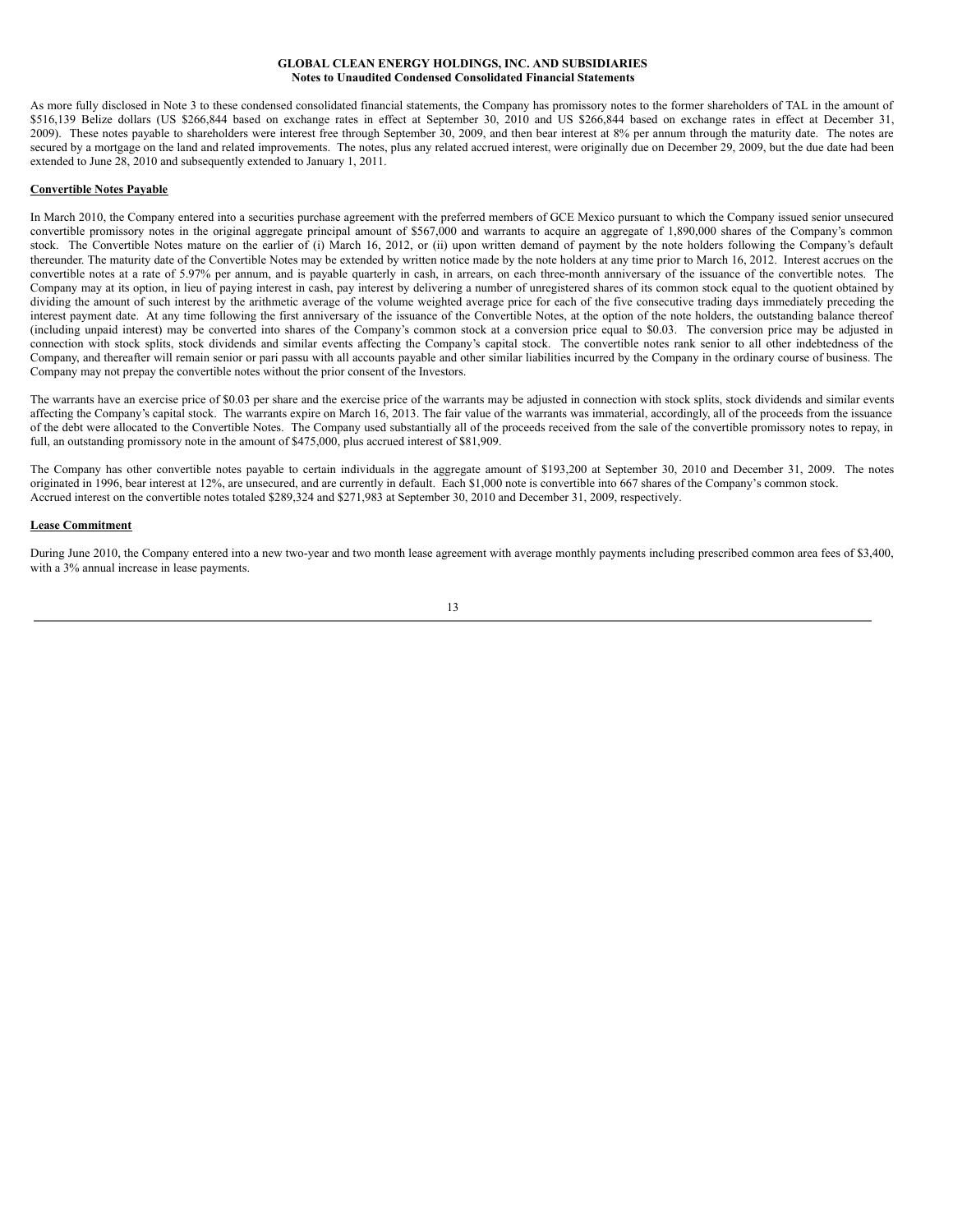Future minimum lease payments under operating lease obligations as of September 30, 2010 were as follows: Year Ending

| Tear Ending                    |    |        |
|--------------------------------|----|--------|
| December 31,                   |    |        |
| 2010                           | ΨD | 10,200 |
| 2011                           |    | 41,500 |
| 2012                           |    | 24,500 |
|                                |    |        |
| <b>Operating Lease Payable</b> | ۰D | 76.200 |

Plantation equipment recorded under the two capital leases is included in "property and equipment" and amounted to \$77,396 at September 30, 2010. As the assets were purchased at the end of the period, no amortization was recorded as of September 30, 2010. Depreciation of the capitalized asset will be computed on the straight-line basis over the lease term and will be included in depreciation expense. Imputed interest on the lease is 13.25% with principal and interest due in equal monthly installments of \$1,309 each, or \$2,618 combined. The balance of the leases payable as of September 30, 2010 was \$77,396 and is due to be paid in full by October 2013.

Transportation equipment recorded under a capital lease is included in "property and equipment" and amounted to \$19,095 at September 30, 2010. As the assets were purchased at the end of the period, no amortization was recorded as of September 30, 2010. Depreciation of the capitalized asset will be computed on the straight-line basis over the lease term and will be included in depreciation expense. Imputed interest on the lease is 14.50%,with principal and interest due in monthly installments of \$784. The balance of the lease payable as of September 30, 2010 was \$19,095 and is due to be paid in full in 30 equal monthly installments, or by March 2013.

Future minimum lease payments under capital lease obligations as of September 30, 2010 were as follows:

Year Ending

| December 31,                      |   |           |
|-----------------------------------|---|-----------|
| 2010                              | S | 7,586     |
| 2011                              |   | 40,814    |
| 2012                              |   | 40,814    |
| 2013                              |   | 27,739    |
|                                   |   | 116,954   |
| Less amount representing interest |   | (20, 463) |
|                                   |   |           |
| Capital Lease Payable             |   | 96,491    |

# **Settlement of Liabilities**

The Company has negotiated the settlement of liabilities carried on the condensed consolidated balance sheet and has recorded significant gains. The gain on settlement of liabilities for the nine months ended September 30, 2010 was \$600,802. There was no gain on settlement of liabilities for the comparable period in 2009. This gain was primarily from the settlement of historic liabilities primarily incurred by prior management in connection with the discontinued pharmaceutical operations that have been on the Company's records for several years.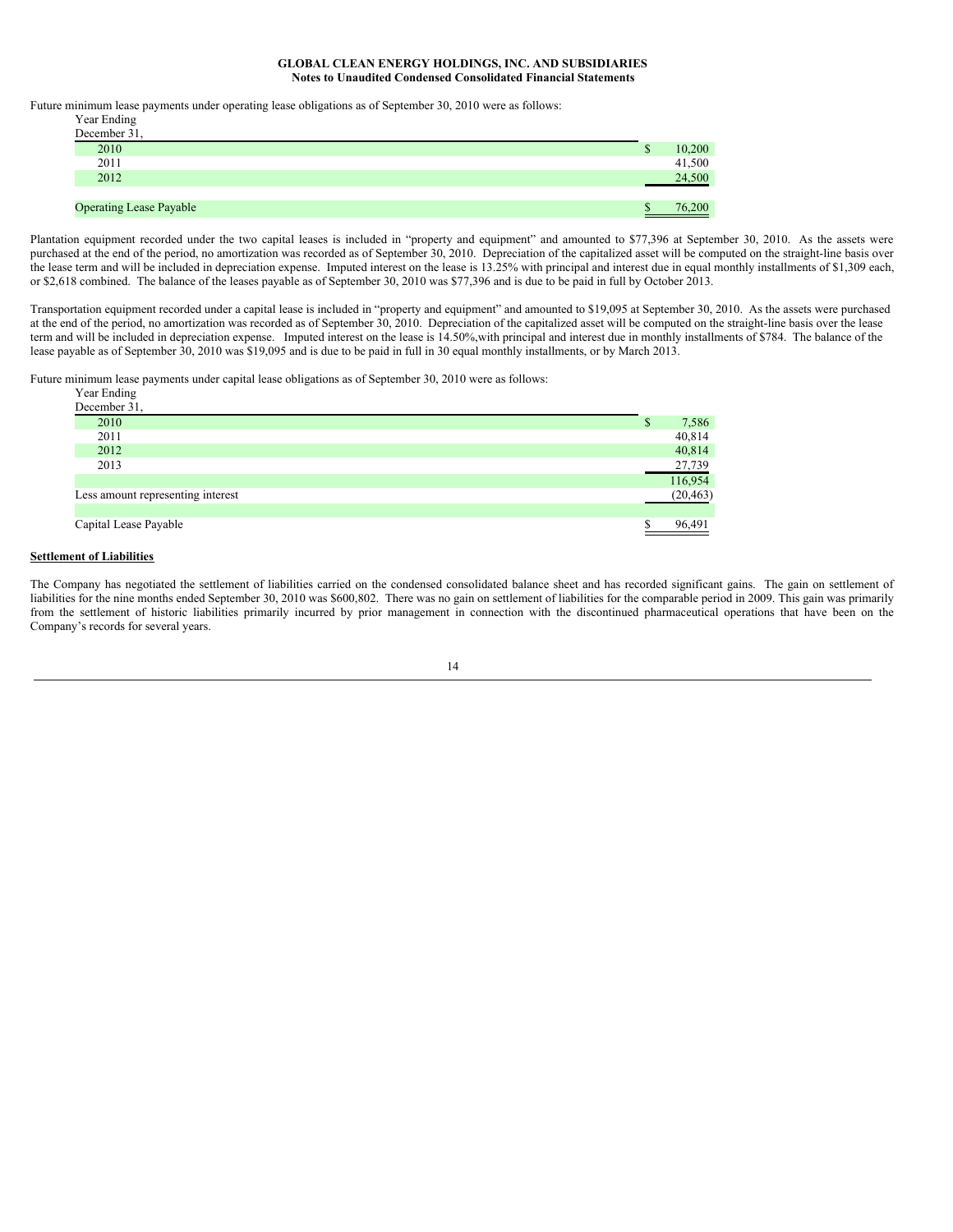# **Note 7 – Changes in Equity (Deficit)**

A summary of the composition of Equity (Deficit) of the Company at September 30, 2010 and 2009, and the changes during the nine months then ended is presented in the following table:

|                                                                | <b>Total Global Clean</b><br>Holdings, Inc.<br>stockholders'<br>equity (deficit) |                                                                                  |                            | Noncontrolling<br>interest | <b>Total equity</b><br>(deficit) |                                  |
|----------------------------------------------------------------|----------------------------------------------------------------------------------|----------------------------------------------------------------------------------|----------------------------|----------------------------|----------------------------------|----------------------------------|
| Balance at December 31, 2009                                   | \$                                                                               | $(3,078,412)$ \$                                                                 |                            | 2,485,792                  | -S                               | (592, 620)                       |
| Issuance of common stock                                       |                                                                                  | 500,000                                                                          |                            |                            |                                  | 500,000                          |
| Capital contribution from noncontrolling interest              |                                                                                  |                                                                                  |                            | 2,817,722                  |                                  | 2,817,722                        |
| Share-based compensation                                       |                                                                                  | 95,642                                                                           |                            |                            |                                  | 95,642                           |
| Accrual of preferential return for the noncontrolling interest |                                                                                  |                                                                                  |                            | (588, 941)                 |                                  | (588, 941)                       |
| Net loss                                                       |                                                                                  | (581, 787)                                                                       |                            | (1, 153, 379)              |                                  | (1,735,166)                      |
| Other comprehensive loss                                       |                                                                                  | 508                                                                              |                            | 243,874                    |                                  | 244,382                          |
| Balance at September 30, 2010                                  |                                                                                  | (3,064,049)                                                                      | <sup>S</sup>               | 3,805,068                  |                                  | 741,019                          |
|                                                                |                                                                                  | <b>Total Global Clean</b><br>Holdings, Inc.<br>stockholders'<br>equity (deficit) | Noncontrolling<br>interest |                            |                                  | <b>Total equity</b><br>(deficit) |

|                                                                | yuny (uchen) |                  | 111 W W    | (uchthe)    |
|----------------------------------------------------------------|--------------|------------------|------------|-------------|
| Balance at December 31, 2008                                   | æ            | $(5,948,575)$ \$ | 1,962,022  | (3,986,553) |
| Issuance of common stock                                       |              | 229,055          |            | 229,055     |
| Capital contribution from noncontrolling interest              |              |                  | 2,204,063  | 2,204,063   |
| Share-based compensation                                       |              | 401,197          |            | 401,197     |
| Accrual of preferential return for the noncontrolling interest |              |                  | (325, 638) | (325, 638)  |
| Net loss                                                       |              | (909.978)        | (504, 617) | (1,414,595) |
| Accumulated other comprehensive loss                           |              | (4,609)          | (22, 271)  | (26, 880)   |
|                                                                |              |                  |            |             |
| Balance at September 30, 2009                                  |              | (6,232,910)      | 3,313,559  | (2,919,351) |

# **Common Stock**

On March 30, 2010 the Company entered into a stock purchase agreement whereby the Company agreed to issue and sell 25,000,000 shares of the Company's common stock at a price of \$0.02 per share, for an aggregate purchase price of \$500,000, which was paid in cash.

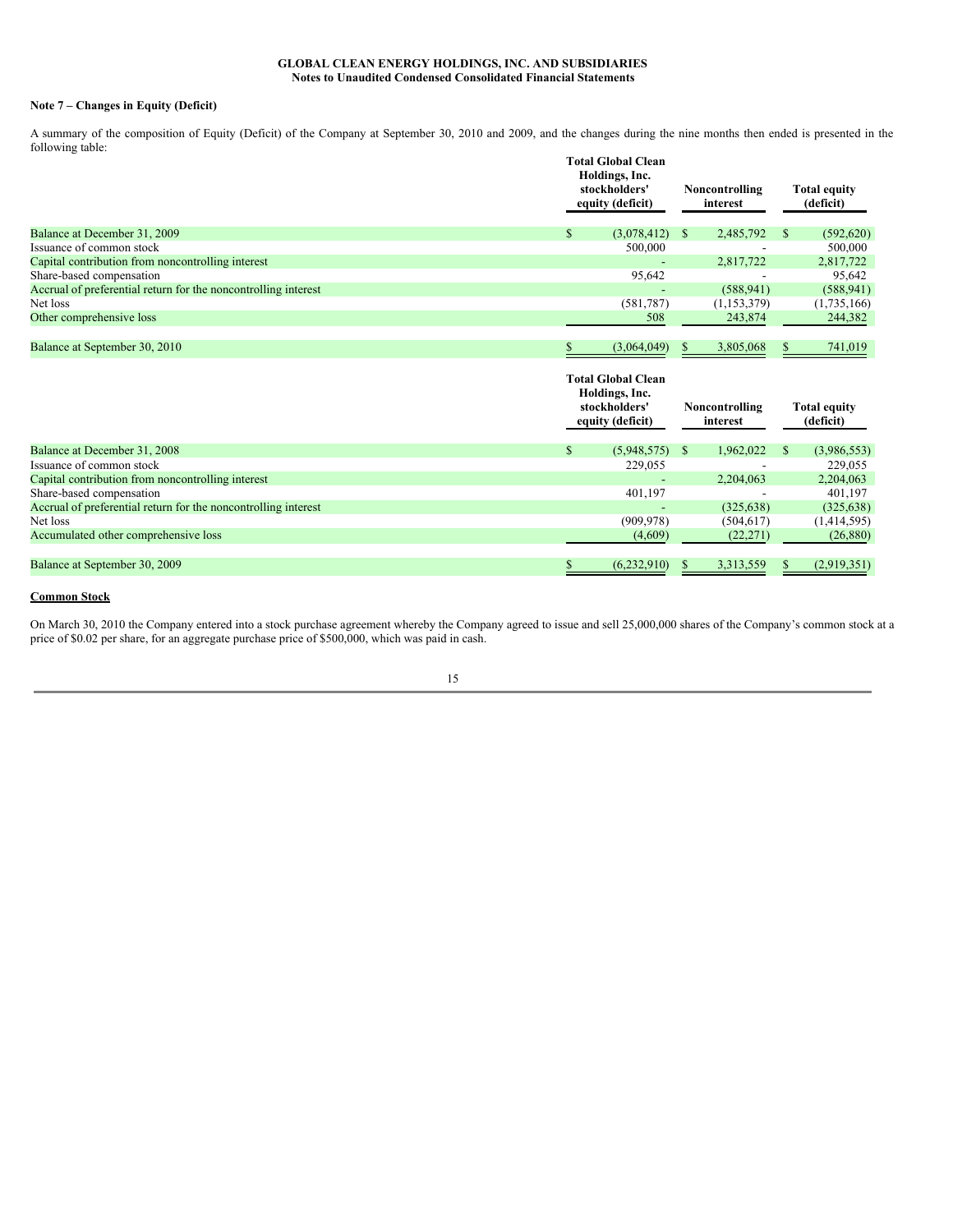#### **Note 8 – Stock Options and Warrants**

#### *Stock Options and Compensation-Based Warrants*

The Company has two incentive stock option plans wherein 24,000,000 shares of the Company's common stock are reserved for issuance there under. As further explained in Note 9 to these condensed consolidated financial statements, the Company granted stock options during the nine months ended September 30, 2010 to acquire 12,000,000 shares of the Company's common stock to the Company's Chief Executive Officer. The Company granted stock options during the nine months ended September 30, 2009 to acquire 1,000,000 shares of the Company's common stock to non-employee directors. These options are exercisable at \$0.02 per share, vest monthly over ten months starting August 31, 2009, and expire July 3, 2014. During the nine months ended September 30, 2009, the Company also issued compensation-based stock warrants to an investment banking firm to acquire 7,700,000 shares of the Company's common stock at \$0.0325 per share. Additionally, during the nine months ended September 30, 2010, the Company issued compensation-based warrants to purchase 250,000 shares of common stock to a law firm. Effective April 1, 2010, the Company appointed Martin Wenzel to its board of directors. Mr. Wenzel was granted an option to purchase 500,000 shares of the Company's common stock at an exercise price of \$0.01 per share. The option vests over ten equal monthly installments commencing May 1, 2010 and expires on April 1, 2015.

On July 19, 2010, the stockholders approved the 2010 Stock Incentive Plan. The granting of options and other stock awards is an important incentive tool for the Company's employees, officers and directors. The 2010 Plan provides a means by which employees, directors and consultants of the Company may be given an opportunity to benefit from increases in the value of our common stock, and to attract and retain the services of such persons. All of our employees, directors and consultants are eligible to participate in the 2010 Plan. The total number of shares of common stock which may be offered, or issued as restricted stock or on the exercise of options or Stock Appreciation Rights (SARs) under the Plan shall not exceed twenty million (20,000,000) shares of common stock. The shares subject to an option or SAR granted under the Plan that expire, terminate or are cancelled unexercised shall become available again for grants under this Plan. If shares of restricted stock awarded under the Plan are forfeited to the Company or repurchased by the Company, the number of shares forfeited or repurchased shall again be available under the Plan. Where the exercise price of an option is paid by means of the optionee's surrender of previously owned shares of common stock or the Company's withholding of shares otherwise issuable upon exercise of the option as may be permitted herein, only the net number of shares issued and which remain outstanding in connection with such exercise shall be deemed "issued" and no longer available for issuance under this Plan. No eligible person shall be granted options or other awards during any twelve-month period covering more than Five Hundred Thousand (500,000) shares of common stock.

On August 17, 2010, the Board of Directors approved the adoption of the 2010 Stock Incentive Plan, and directed management to issue 900,000 share options to certain consultants in the United States and certain employees in Mexico. These options shall vest over the next 12 to 24 months and have an exercise price of \$0.04 per share.

No income tax benefit has been recognized for share-based compensation arrangements. The Company has recognized plantation development costs totaling \$124,565 related to a liability that was satisfied by the issuance of warrants in 2008. Otherwise, no share-based compensation cost has been capitalized in the condensed consolidated balance sheet.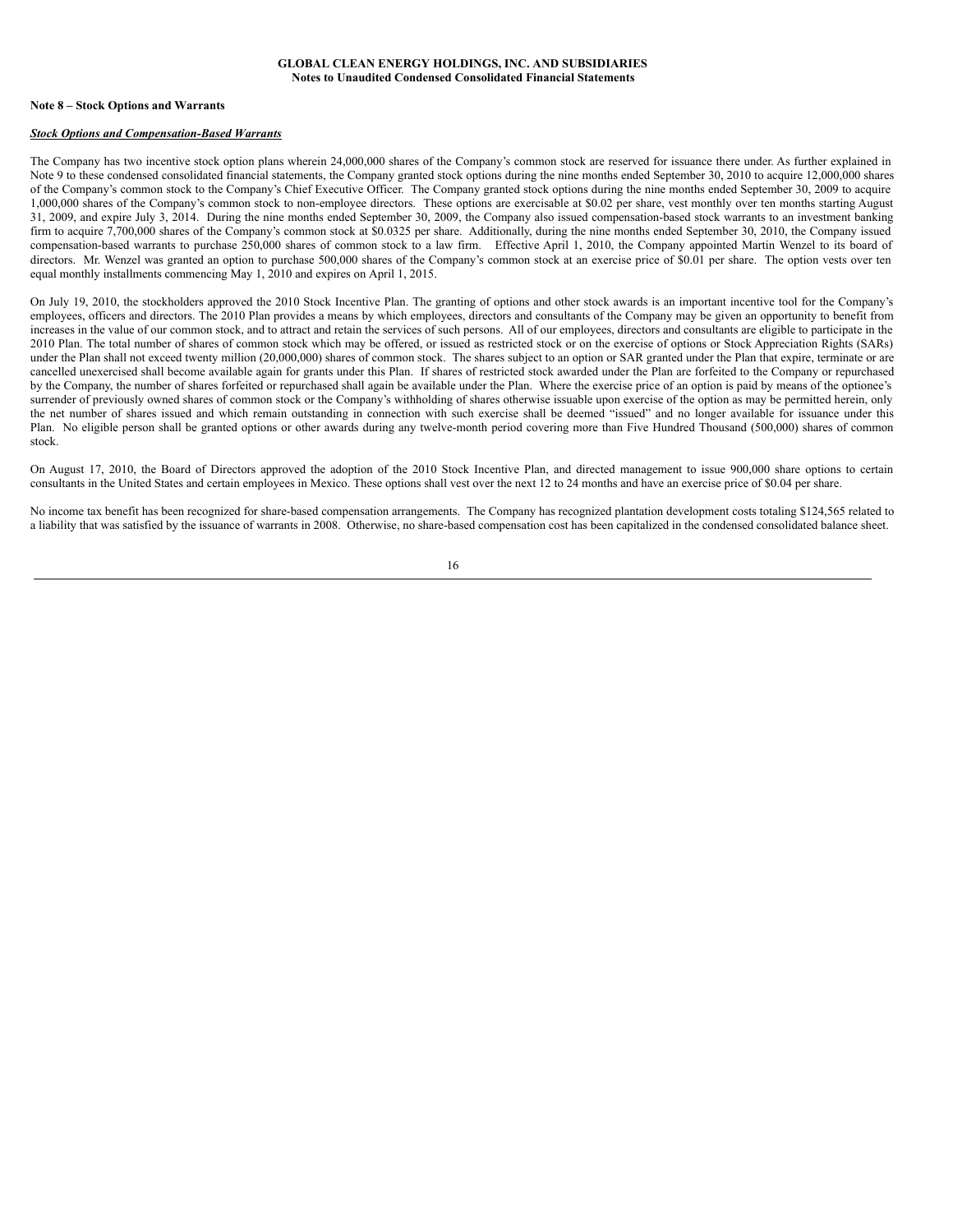A summary of the status of options and compensation-based warrants at September 30, 2010, and changes during the nine months then ended is presented in the following table:

|                                   | <b>Shares</b><br>Under<br>Option | Weighted<br>Average<br><b>Exercise</b><br>Price | Weighted<br>Average<br>Remaining<br>Contractual<br>Life | Aggregate<br><b>Intrinsic</b><br>Value |  |
|-----------------------------------|----------------------------------|-------------------------------------------------|---------------------------------------------------------|----------------------------------------|--|
| Outstanding at December 31, 2009  | 61,209,083 \$                    | 0.03                                            |                                                         |                                        |  |
| Granted                           | 13,650,000                       | 0.02                                            |                                                         |                                        |  |
| Exercised                         | (5,827,600)                      | 0.01                                            |                                                         |                                        |  |
| Expired                           |                                  | ٠                                               |                                                         |                                        |  |
|                                   |                                  |                                                 |                                                         |                                        |  |
| Outstanding at September 30, 2010 | 69,031,483                       | 0.03                                            | 5.3 years                                               | 554,367<br><b>S</b>                    |  |
|                                   |                                  |                                                 |                                                         |                                        |  |
| Exercisable at September 30, 2010 | 55,581,483                       | 0.04<br>S                                       | 4.3 years                                               | 400,267<br>S                           |  |

At September 30, 2010, options to acquire 80,000 shares of common stock have no stated contractual life. The fair value of other stock option grants and compensation-based warrants is estimated on the date of grant or issuance using the Black-Scholes option pricing model. The weighted-average fair value of stock options granted and compensationbased warrants issued during the nine months ended September 30, 2010 was \$0.0096. The weighted-average assumptions used for the stock options granted and compensationbased warrants issued during the six months ended September 30, 2010 were risk-free interest rate of 3.46%, volatility of 156%, expected life of 9.4 years, and dividend yield of zero. The assumptions employed in the Black-Scholes option pricing model include the following. The expected life of stock options represents the period of time that the stock options granted are expected to be outstanding prior to exercise. The expected volatility is based on the historical price volatility of the Company's common stock. The risk-free interest rate represents the U.S. Treasury constant maturities rate for the expected life of the related stock options. The dividend yield represents anticipated cash dividends to be paid over the expected life of the stock options. The intrinsic values are based on a September 30, 2010 closing price of \$0.032 per share.

Share-based compensation from all sources recorded during the three months and nine months ended September 30, 2010 was \$35,306 and \$95,642, respectively, and is reported as general and administrative expense in the accompanying condensed consolidated statements of operations. Share-based compensation from all sources recorded during the three months and nine months ended September 30, 2009 was \$14,982 and \$401,197, respectively, and is reported as general and administrative expense. As of September 30, 2010, there is approximately \$54,000 of unrecognized compensation cost related to stock-based payments that will be recognized over a weighted average period of approximately 0.9 years.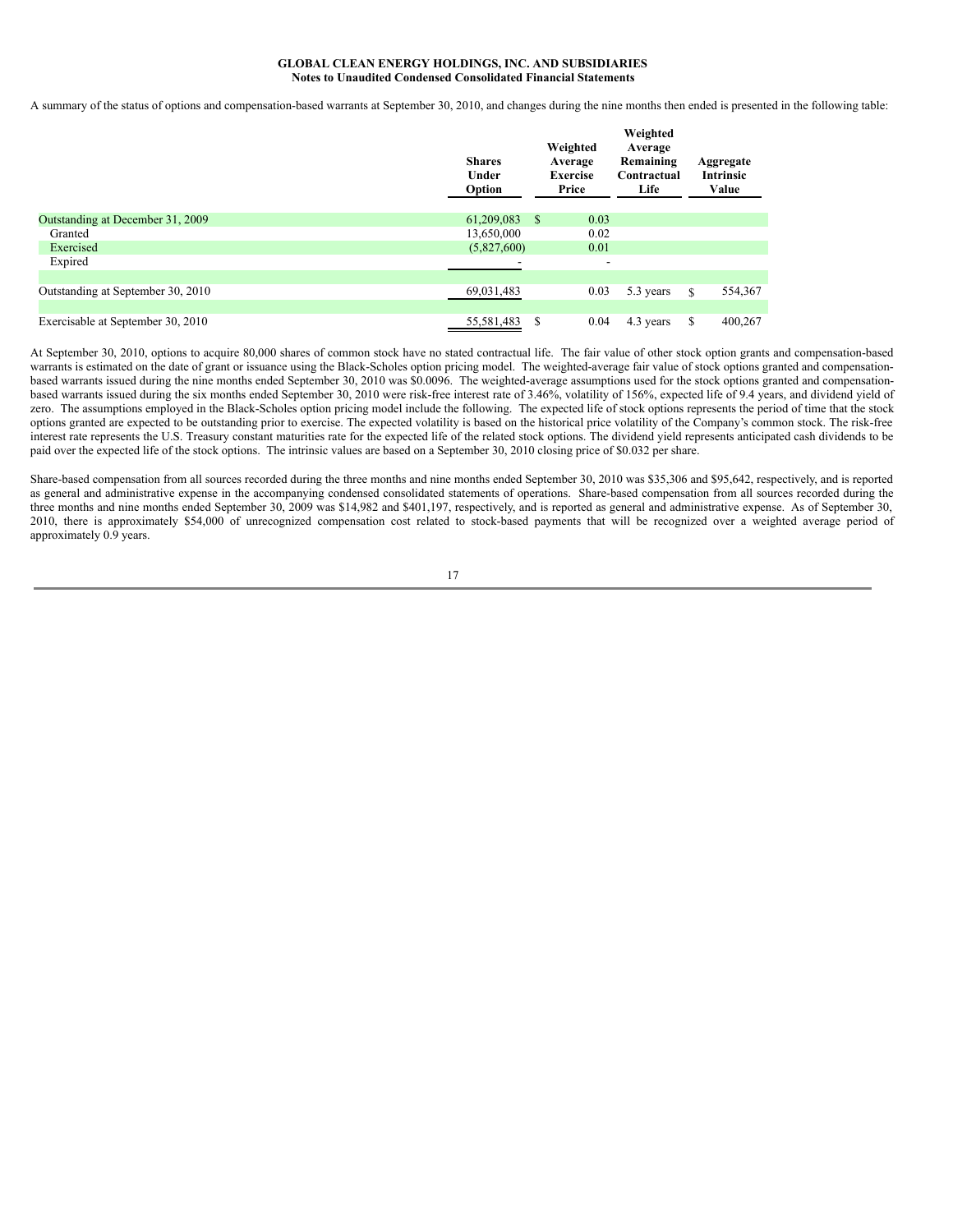#### *Stock Warrants*

A summary of the status of the warrants outstanding at September 30, 2010, and changes during the nine months then ended is presented in the following table:

|                                   | <b>Shares</b><br>Under<br>Warrant | Weighted<br>Average<br><b>Exercise</b><br>Price |
|-----------------------------------|-----------------------------------|-------------------------------------------------|
| Outstanding at December 31, 2009  | 29,742,552 \$                     | 0.01                                            |
| Issued                            | 1,890,000                         | 0.03                                            |
| Exercised                         | (4,575,495)                       | 0.01                                            |
| Expired                           | (581, 395)                        | 0.13                                            |
|                                   |                                   |                                                 |
| Outstanding at September 30, 2010 | 26,475,662                        | 0.01                                            |

On April 26, 2010, the Company received a notice for the exercise of 4,575,495 financing-based warrants and 5,827,600 compensation-based warrants to acquire common stock on a cashless basis. The warrants were exercisable at \$0.01 per share. The Company issued 8,545,399 shares of its common stock to the entity as a result of the cashless exercise.

#### **Note 9 – Employment Agreement**

On March 16, 2010, the Company and Richard Palmer, the Company's Chief Executive Officer, entered into an amendment of Mr. Palmer's employment agreement originally entered into in September 2007. Pursuant to the amendment, the Company extended the term of Mr. Palmer's employment as the Company's President, Chief Executive Officer and Chief Operating Officer for an additional two years through September 30, 2012. Thereafter, the term of employment shall automatically renew for successive one-year periods unless otherwise terminated by either party 90 days before the renewal period. In connection with the amendment, the Company granted Mr. Palmer an option to purchase up to 12,000,000 shares of the Company's common stock at an exercise price of \$0.02, subject to the Company's achievement of certain market capitalization goals. According to the terms of the option, the option to purchase up to 6,000,000 shares vests when the Company's market capitalization first reaches \$30 million and the option to purchase the other 6,000,000 shares vests when the Company's market capitalization first reaches \$60 million. The option expires on March 16, 2020, ten years after the date of amendment. The remaining terms of the original employment agreement remain in effect.

#### **Note 10 - Discontinued Operations**

On November 16, 2009, Global Clean Energy Holdings, Inc. and its subsidiary, MDI Oncology, Inc., entered into a Sale and Asset Purchase Agreement with Curadis Gmbh, an unaffiliated German company, for the sale and of substantially all of the intellectual property associated with the patents, patent applications, pre-clinical study data and ancillary clinical trial data concerning the SaveCream asset. The closing occurred on December 22, 2009. The SaveCream asset had no carrying value on the consolidated balance sheet of the Company. In connection with the sale, the Company recognized a gain of \$3,298,511 during the fourth quarter of 2009, consisting of cash received of \$518,655, the assumption of a research and development obligation with a carrying value of \$2,758,350 (1,850,000 Euros), and the assumption of accounts payable of \$21,506. Should the pharmaceutical product ever be commercialized, the entire transaction will be valued at 4.2 million Euros. Although management is hopeful that the pharmaceutical product will be commercialized, no assurance can be given if or when any additional consideration or cash will be provided to the Company after the closing. If additional consideration or cash is received, the Company will recognize additional gain at that time. The Company will hold a security interest in the sold assets until the final two million Euro payment is made, if ever.

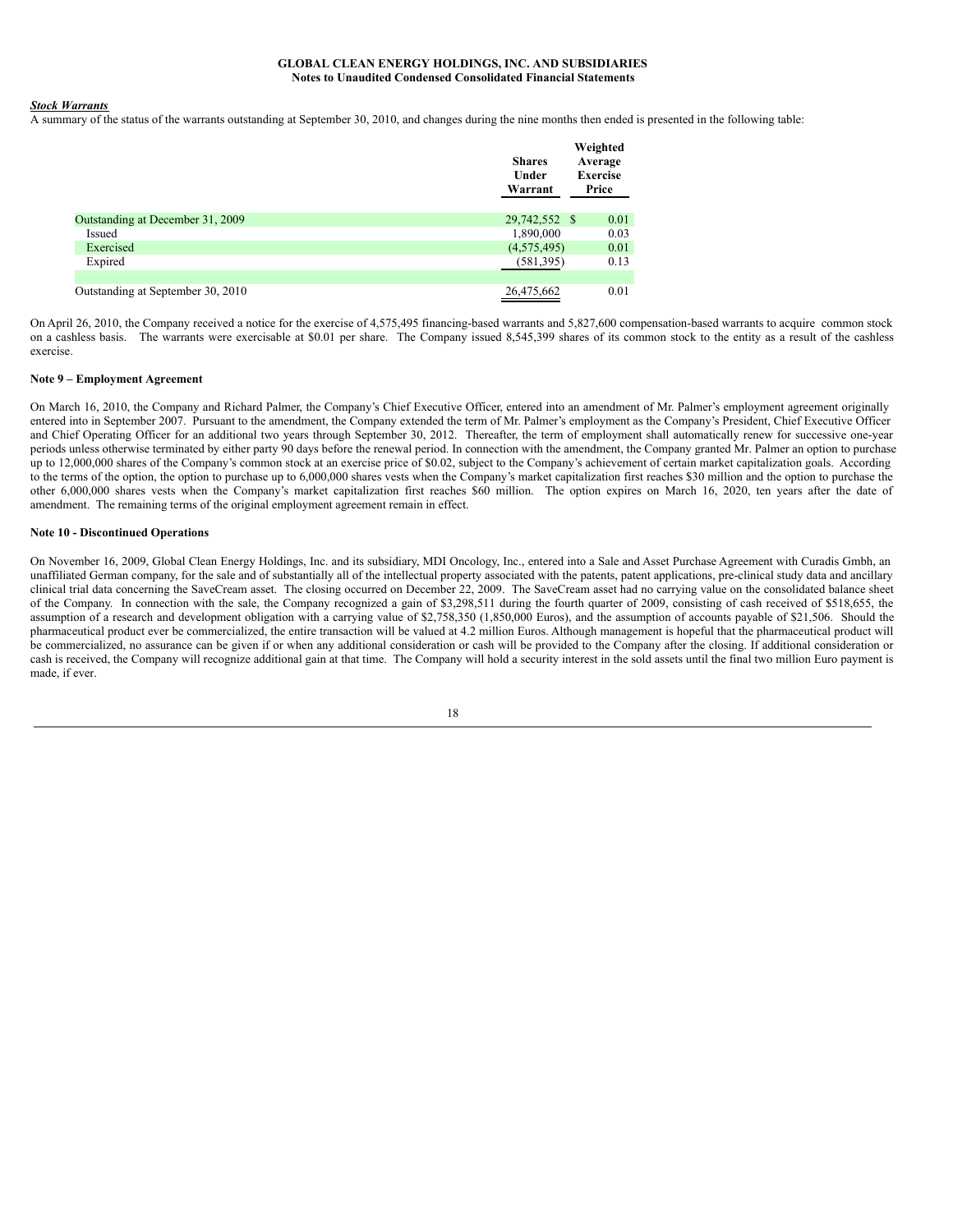Pursuant to accounting rules for discontinued operations, the Company has classified all gain, revenue and expense related to the operations, assets, and liabilities of its biopharmaceutical business as discontinued operations. For the three months and nine months ended September 30, 2010 and 2009, Income from Discontinued Operations consists of the foreign currency transaction gains related to current liabilities associated with the discontinued operations that are denominated in Euros.

# **Note 11 – Subsequent Events**

On October 27, 2010 a wholly owned subsidiary of our joint venture, GCE Mexico I, LLC, received the first grant from the Mexican Federal Government of approximately \$368,451 USD under the 2009 Forestry Commission Program for Jatropha Curcas. This grant is to be used to offset the cost of GCE Mexico's farm operations in Mexico. We anticipate receiving an additional \$76,530 USD under this program,and we anticipate receiving at least \$96,414 USD from the 2010 Forestry Commission Program for Jatropha Curcas.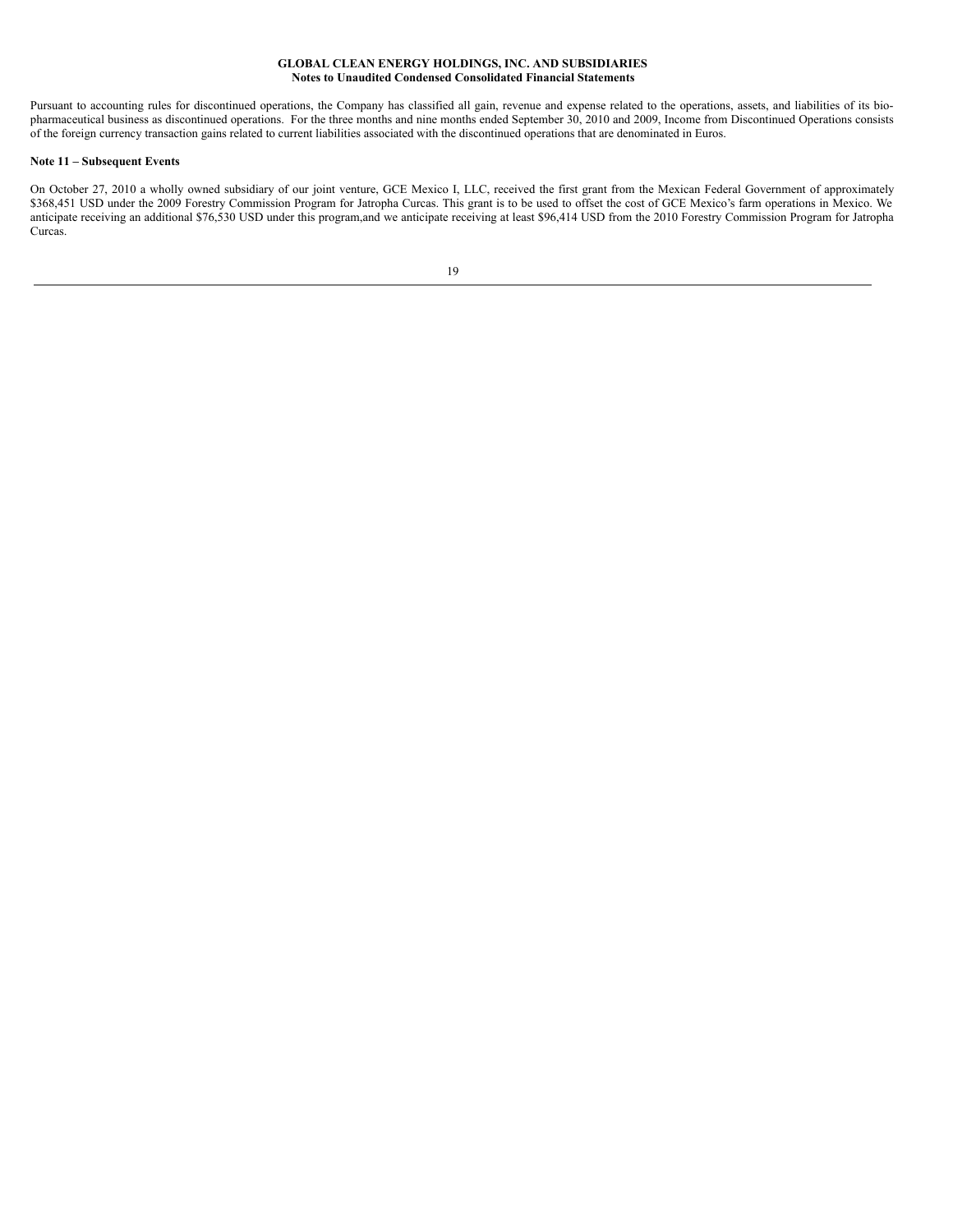#### **ITEM 2. MANAGEMENTS' DISCUSSION AND ANALYSIS OF FINANCIAL CONDITION AND RESULTS OF OPERATIONS.**

This Report, including any documents which may be incorporated by reference into this Report, contains "Forward-Looking Statements" within the meaning of Section 27A of the Securities Act of 1933, as amended, and Section 21E of the Securities Exchange Act of 1934, as amended. All statements other than statements of historical fact are "Forward-Looking Statements" for purposes of these provisions, including our plans to cultivate, produce and market non-food based feedstock for applications in the bio-fuels market, any projections of revenues or other financial items, any statements of the plans and objectives of management for future operations, any statements concerning proposed new products or services, any statements regarding future economic conditions or performance, and any statements of assumptions underlying any of the foregoing. All Forward-Looking Statements included in this document are made as of the date hereof and are based on information available to us as of such date. We assume no obligation to update any Forward-Looking Statement. In some cases, Forward-Looking Statements can be identified by the use of terminology such as "may," "will," "expects," "plans," "anticipates," "intends," "believes," "estimates," "potential," or "continue," or the negative thereof or other comparable terminology. Although we believe that the expectations reflected in the Forward-Looking Statements contained herein are reasonable, there can be no assurance that such expectations or any of the Forward-Looking Statements will prove to be correct, and actual results could differ materially from those projected or assumed in the Forward-Looking Statements. Future financial condition and results of operations, as well as any Forward-Looking Statements are subject to inherent risks and uncertainties, including any other factors referred to in our press releases and reports filed with the Securities and Exchange Commission. All subsequent Forward-Looking Statements attributable to the company or persons acting on its behalf are expressly qualified in their entirety by these cautionary statements. Additional factors that may have a direct *bearing on our operating results are described under "Risk Factors" and elsewhere in this report.*

#### **Introductory Comment**

Throughout this Quarterly Report on Form 10-Q, the terms "GCEH," "we," "us," "our," and "our company" refer to Global Clean Energy Holdings, Inc., a Delaware corporation (which used to be a Utah corporation until July 19, 2010), formerly known as Medical Discoveries, Inc., and, unless the context indicates otherwise, also includes: (i) MDI Oncology, Inc., a Delaware corporation, and a wholly-owned subsidiary; (ii) Global Clean Energy Holdings LLC, a wholly-owned Delaware limited liability company; (iii) Technology Alternative, Limited, a wholly-owned subsidiary formed under the laws of Belize; and (iv) Globales Energia Renewables, a wholly-owned subsidiary formed under the laws of Mexico. To the extent applicable, depending on the context of the disclosure, the terms ""we," "us," "our," and "our company" may also include GCE Mexico I, LLC a Delaware limited liability company, in which we manage and own approximately 50% of the common membership interests.

# Global Clean Energy Holdings, Inc. is not related to, or affiliated in any manner with "Global Clean Energy, Inc.", an unaffiliated public company. Readers are cautioned to confirm the entity that they are evaluating or in which they are making an investment before completing any such investment.

#### **Overview**

Global Clean Energy Holdings, Inc. ("GCEH") is a California-based energy agri-business focused on the development of non-food based bio-fuel feedstock. GCEH has full service in-house development and operations capabilities, which it provides for its own energy farms as well as farms it operates via joint venture arrangements. With international experience and capabilities in eco-friendly bio-fuel feedstock management, cultivation, production and distribution, GCEH is well suited to scale its business.

GCEH is focusing on the commercialization of oil and biomass derived from the seeds of*Jatropha curcas* ("Jatropha") - a native non-edible plant indigenous to many tropical and sub-tropical regions of the world, including Mexico, the Caribbean and Central America. Jatropha oil is high-quality plant oil used as a direct replacement for fossil fuels or as feedstock for the production of high quality first and second generation biofuels like bio-diesel, bio-jet or renewable diesel, which are direct replacements for jet fuel and diesel fuel. The residual material derived from the oil extraction process is called press cake, which is a high-quality biomass that can be used as a replacement for a number of fossil fuels.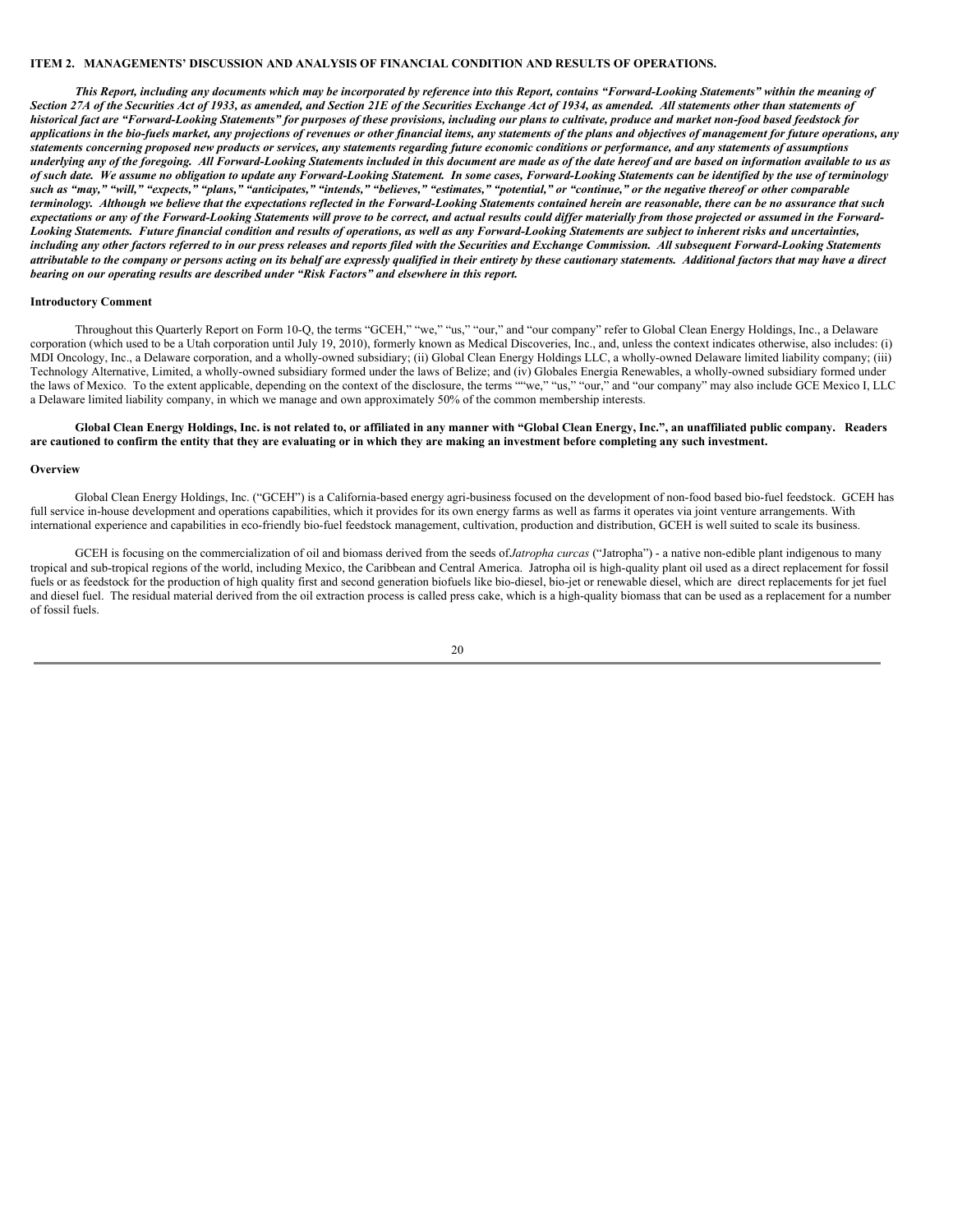Jatropha trees require less water and fertilizer than many conventional crops, and can be grown on land that is not suitable for the production of food. Jatropha oil is very high quality plant oil that is particularly well suited for the production of first and second generation biofuels. Without post processing, Jatropha oil can be used as a direct replacement for diesel and other fossil fuels in many applications. Bio diesel and renewable fuel is a diesel-equivalent, and bio-jet is a jet fuel-equivalent; both are processed fuels derived from biological sources (such as plant oils), which can be used as a replacement for fossil based fuels in diesel engines, jet engines or other fuel oil based combustion equipment.

Our business plan and current principal business activities include the planting, cultivation, harvesting and processing of Jatropha to generate plant based oils and biomass for use as replacements for fossil fuels. Our strategy is to leverage our Jatropha based bio-fuels knowledge, experience and capabilities through the following means:

- Own and operate Jatropha farms for our own account.
- · Own, operate and manage Jatropha farms through joint ownership agreements. We currently operate two farms located in Mexico under joint ownership arrangements: the first farm comprises 5,149 acres; the second farm, consisting of 3,700 acres, was acquired in March 2010. The first farm is fully planted and is expected to produce its first commercial quantities of Jatropha seeds by the end of 2010. We anticipate that the second farm will substantially planted by the end of February 2011.
- · Provide Jatropha farm development and management services to third party owners of Jatropha farms. We plan to greatly expand this initiative in the next 12 months.
- · Provide turnkey Franchise Operations for individuals and/or companies that wish to immediately establish Jatropha farms in suitable geographical areas.

In addition to generating revenues from the sale of non-food based plant oils and biomass, we plan to monetize the carbon credits from the farms we own and manage. Under the 1997 Kyoto Protocol, a worldwide carbon credit trading market has been established where sellers sell their excess carbon credits and buyers purchase the carbon credits they need to meet their greenhouse gas reduction requirements. We have commenced the certification process necessary to sell carbon credits, but have not yet made any carbon credit sales.

### **Organizational History**

This company was incorporated under the laws of the State of Utah on November 20, 1991. Until 2007, we were a developmental-stage bio-pharmaceutical company engaged in the research, validation, and development of two drug candidates. In 2007, the Company decided to change the course of its business and focus its efforts and resources on the emerging alternative energy fuels business. In order to be successful in this industry, we decided to acquire the intellectual property and expertise needed to develop and manage our new business. Accordingly, on September 7, 2007, we acquired Global Clean Energy Holdings, LLC, a Delaware limited liability company that owned certain trade secrets, know-how, business plans and relationships relevant to the cultivation and production of Jatropha. In addition, at that time, we hired Richard Palmer, our current Chief Executive Officer. In 2008 we changed our name to "Global Clean Energy Holdings, Inc." to reflect our energy agricultural business. For a comprehensive description of our business operations, please refer to the discussion included in "Item 1 – Business" of our Annual Report on Form 10-K for the year ended December 31, 2009, as filed with the Securities and Exchange Commission.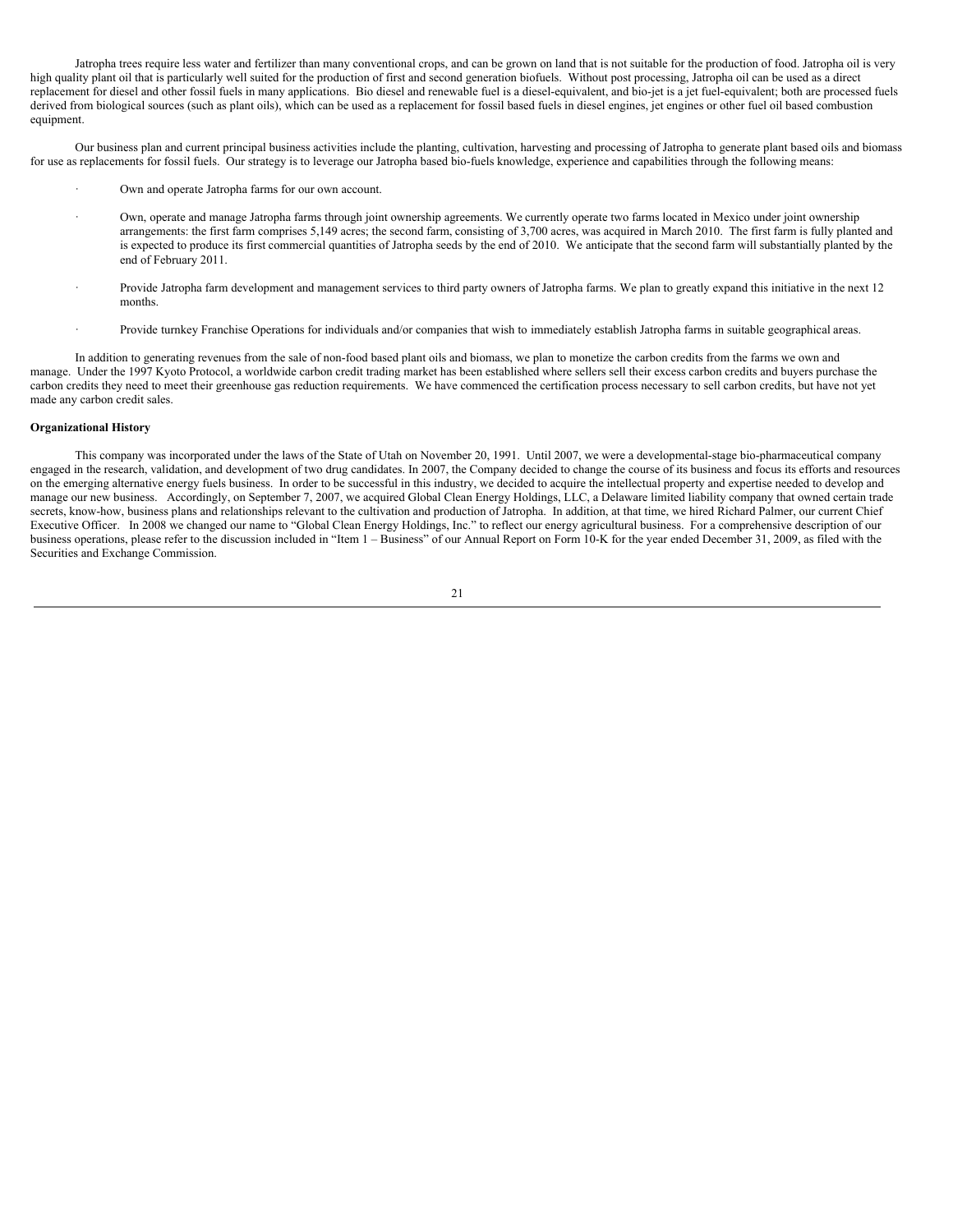On July 19, 2010, the Company completed a merger with a newly formed, wholly owned subsidiary to reincorporate in the State of Delaware. Our principal executive offices are located at 100 W. Broadway, Suite 650, Long Beach, Los Angeles County, California 90802, and our current telephone number at that address is (310) 641-GCEH (4234). We maintain a website at: www.gceholdings.com. Our annual reports, quarterly reports, current reports on Form 8-K and amendments to such reports filed or furnished pursuant to section 13(a) or 15(d) of the Securities and Exchange Act of 1934, as amended (the "Exchange Act"), and other information related to this company are available on our website as soon as we electronically file those documents with, or otherwise furnish them to, the Securities and Exchange Commission. Our Internet website and the information contained therein, or connected thereto, are not and are not intended to be incorporated into this Quarterly Report on Form 10-Q.

Our bio-fuels operations in Latin America are coordinated through our Globales Energia Renewables, our wholly owned subsidiary in Mexico. Our principal farming operations are conducted on our two joint venture farms, consisting of an aggregate of 8,849 acres located near the City of Tizimin in the State of Yucatan, Mexico. The following is a summary of certain factors relevant to an understanding of the operations of the Tizimin farms:

- 1. The Jatropha trees which were planted on the Tizimin farm approximately two years ago are now flowering, and we expect to begin harvesting commercial quantities of Jatropha fruit late in the fourth quarter of 2010. As a result, we expect to generate our first revenues from the commercial sale of Jatropha seeds/oil by the end of 2010 or the beginning of 2011. Jatropha seeds can be harvested twice a year. Accordingly, as the trees that were planted during the past two years mature, our harvests of Jatropha seeds will increase, improving our future revenues from our Tizimin operations.
- 2. Although some of our Jatropha trees will produce a commercial harvest of seeds later this year, the amount of this initial harvest is expected to be lower than previously anticipated due to the late and long rainy season, which has delayed the flowering and fruiting in sections of the Tizimin farms that will be harvested first.
- 3. Our Tizimin operations are eligible for agricultural and other subsidies provided to certain farming operations by the federal government of Mexico. We have applied for over \$900,000 in subsidies, which, if granted, will be funded over the next 12 months. In October 2010, we received \$368,000 as the first installment of the subsidy. These subsidies will help defray some of the initial start-up costs that we have incurred in establishing these farms.
- 4. We continue to operate two nurseries for new Jatropha trees in the Tizimin area, which provide seedlings for our new farm and any additional farms that we acquire in the future.
- 5. Fruit and seed handling, oil extraction facilities, germplasm resources, and sheep herding capabilities are all being expanded in anticipation of our expanding Jatropha operations. Oil extraction facilities are expected to be located offsite of the present farms.
- 6. Our Tizimin farms are being developed for the purpose of producing bio-fuels from Jatropha seeds. However, our development and cultivation of these farms has also enabled us to generate small amounts of ancillary revenues from these operations. For example, we now receive revenue from the sale of biomass (waste wood removed from our farms as the land is cleared for Jatropha planting), sales of sheep that graze on our lands and control weeds, and sale of the presscake from the Jatropha seeds that remain after oil extraction.
- 7. Total capital for expenses and operations, since inception, for the two farms in the Tizimin area (through September 30, 2010) was \$8,013,050. All funding has to date been provided by the investing partners of the joint venture that owns both Tizimin farms. These investment partners will have a priority right to receive revenues generated from these farms until their investment, plus a preferred return, have been paid.

We also own a 400 acre Jatropha research farm in Belize. The Belize farm currently is inactive, and we are currently evaluating the future use and/or disposition of this farm. Research efforts have now been centralized at our farms near Tizimin, Mexico.

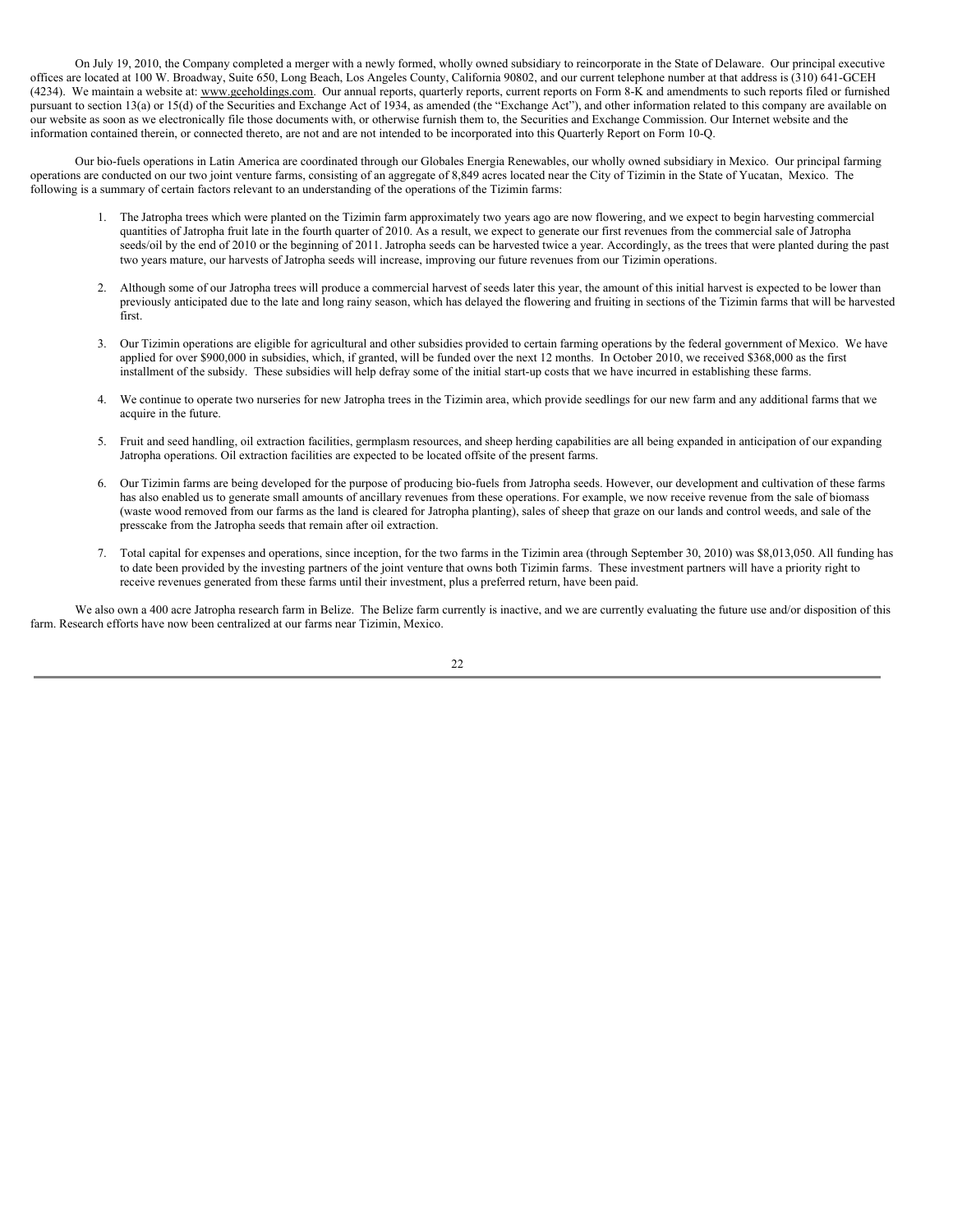#### **Critical Accounting Policies**

The preparation of financial statements in conformity with accounting principles generally accepted in the United States require management to make estimates and assumptions that affect the reported assets, liabilities, sales and expenses in the accompanying financial statements. Critical accounting policies are those that require the most subjective and complex judgments, often employing the use of estimates about the effect of matters that are inherently uncertain.

*Operational Company*. On October 1, 2009, we commenced our planned principal operations, which indicated that we were no longer subject to the accounting standards for accounting and reporting by development stage enterprises. Our financials therefore are presented for an operational company.

*Agricultural Producer.* All costs incurred until the actual planting of the Jatropha Curcas plant are capitalized as plantation development costs, and are included in "Property and Equipment" on the balance sheet. Plantation development costs are being accumulated in the balance sheet during the development period and will be accounted for in accordance with accounting standards for Agricultural Producers and Agricultural Cooperatives. The direct costs associated with each farm and the production of the Jatropha revenue streams have been deferred and accumulated as a noncurrent asset and are included in "Deferred Growing Costs" on the balance sheet. Other general costs without expected future benefits are expensed when incurred.

Certain other critical accounting policies, including the assumptions and judgments underlying them, are disclosed in Note A to the Consolidated Financial Statements included in the Annual Report on Form 10-K for the fiscal year ended December 31, 2009. However, we do not believe that there are any alternative methods of accounting for our operations that would have a material effect on our financial statements.

## **Results of Operations**

*Revenues and Gross Profit*. During the three months and nine months ended Sept. 30, 2010, we recognized revenues of \$169,653 and \$374,370, respectively, as compared with \$148,915 and \$218,151, respectively, for the same period in 2009. The revenues that we generated in 2010 and 2009 represented fees for Jatropha related advisory services we rendered to third parties and sales of Jatropha seeds and other products (waste wood, Jatropha seed husks, etc.) The Jatropha plants that we have planted over the last two years are maturing and starting to produce commercial quantities of Jatropha fruit that will be harvested later this year, or the beginning of 2011, for sale. The increase in revenues compared with the same period in 2009 is the result of an increase in our Jatropha farm advisory services to third parties and, to a lesser extent, from revenues generated from the sale of our Jatropha farm products. Our goal is to increase the amount of advisory services that we render to third parties in 2011. In addition, now that some of the Jatropha trees that we planted are maturing, we anticipate that sales of Jatropha seeds will become a material source of revenues for our Mexico operations commencing in 2011.

*Operating Expenses.* Our general and administrative expenses related to the three months and the nine months ended September 30, 2010, were \$654,336 and \$1,909,328, respectively, compared to \$264,217 and \$1,204,655, respectively, for the same period in 2009. General and administrative expense principally includes officer compensation; outside services, such as legal, accounting, and consulting expenses; share-based compensation; and other general expenses such as insurance, occupancy costs, travel, etc. The net increase in general and administrative expenses for the three months ended September 30, 2010, compared to the prior year was principally the result of a \$254,000 increase of administrative costs for the wholly owned subsidiaries of our joint venture, GCE Mexico I, LLC. As the operations have been expanded, the related administrative staffing and other administrative costs have increased, along with an increase in the cost of outside services for legal, accounting, and consulting services at the corporate level. The net increase in outside services costs for the nine months ended September 30, 2010, was principally the result of an increase in the cost of consulting services associated with our growing operations.

For the three months and nine months ended Sept. 30, 2010, we recorded Plantation Operating Costs of \$30,986 and \$480,424, respectively, from the operations of the farms. There were no Plantation Operating Costs recognized in the three months and nine months ended Sept. 30, 2009, as the Company was still a developmental stage entity.

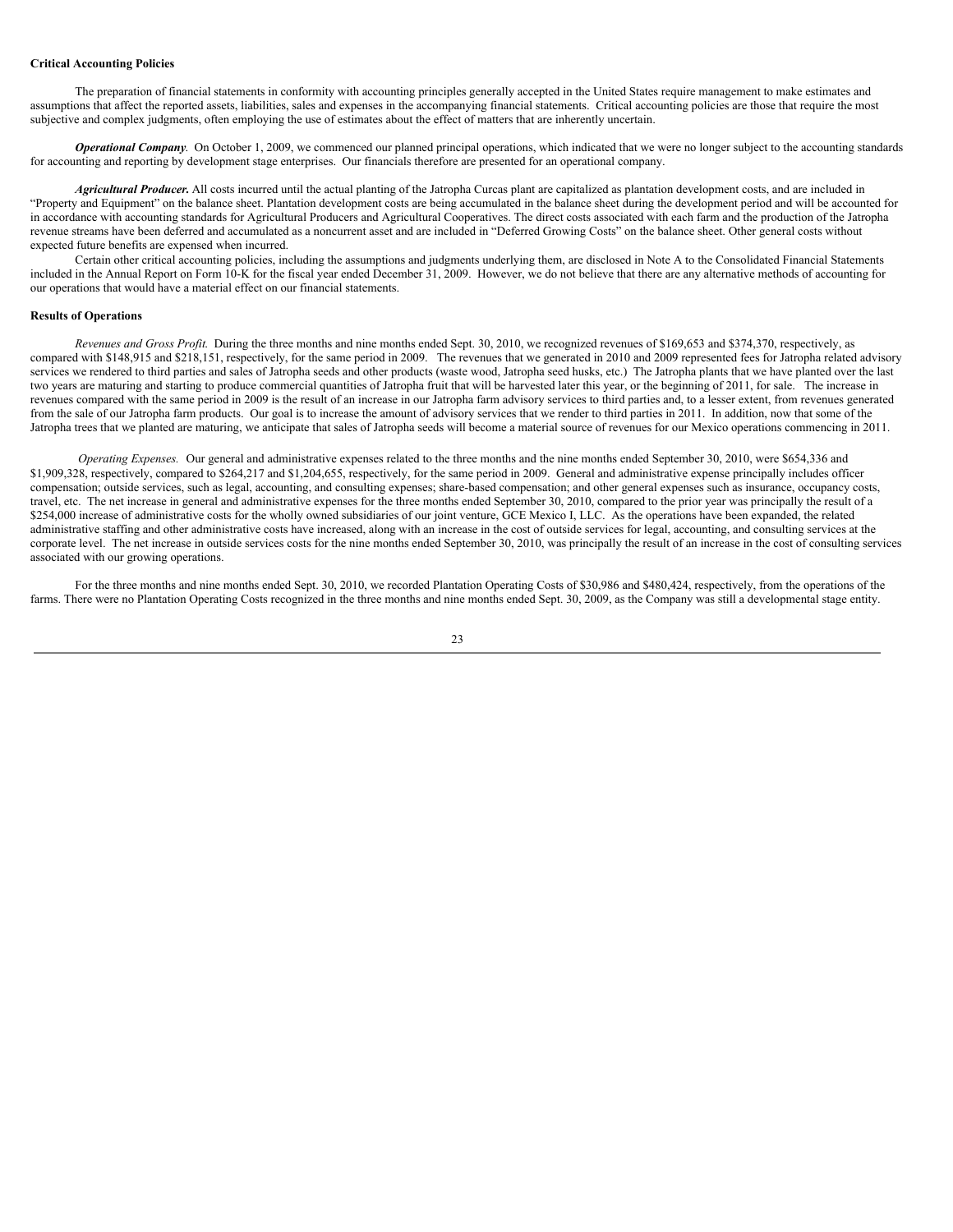*Other Income/Expense*. The principal component of Other Income/Expense for the current three month period is Interest Expense. Interest Expense for the three months and the nine months ended Sept. 30, 2010, was \$164,702 and \$362,367, respectively. Interest Expense for the three and nine months ended Sept. 30, 2009 was \$82,035 and \$245,560. This increase in interest expense is primarily due to the increase in debt associated with the acquisition of additional land for our farm operations in Tizimin, Mexico. We currently own 8,850 acres of land in Mexico that is subject to interest bearing mortgages, compared to 5,150 acres of such land owned in the third quarter of 2009.

Gain on Settlement of Liabilities represents gains we realized by discharging historic liabilities (most of which were incurred while this company operated as a developmental-stage bio-pharmaceutical company) at less than the accrued amount of such liabilities. There was no Gain on Settlement of Liabilities for the three months ended Sept. 30, 2010. However, for the Gain on Settlement of liabilities for the nine months ended Sept. 30, 2010 was \$600,802.

*Income (Loss) from Discontinued Operations.* During the three months and nine months ended Sept. 30, 2010, we recognized a loss from discontinued operations of \$39,778 and a gain of \$21,095, respectively, compared to loss from discontinued operations of \$161,126 and \$182,441 for the comparable period in 2009. The income or loss from discontinued operations for the three months and nine months ended September 30, 2010 and 2009 principally relates to foreign currency exchange rate gains or losses on liabilities associated with our former bio-pharmaceutical business, which are denominated in euros.

*Net loss attributable to the non-controlling interest*. Effective April 23, 2008, we entered into a limited liability company agreement ("LLC Agreement") to form GCE Mexico I, LLC, a Delaware limited liability company ("GCE Mexico"), with six unaffiliated investors (collectively, the 'Investors"). We own 50% of the common membership interests of GCE Mexico and five of the Investors own the other 50% of the common membership interests. The proceeds from the sale of the preferred membership units, and from subsequent capital contributions, have been used to fund the operations of Asideros Globales Corporativo 1 ("Asideros 1") and Asideros 2 ("Asideros 2"), each of which have acquired the land in Mexico that constitutes our Jatropha farms. We own 1% of Asideros 1 and Asideros 2, and the balance is owned by GCE Mexico. Accordingly, we own 50.5% of Asideros 1 and Asideros 2 either directly or through our common membership interest in GCE Mexico. As such, our consolidated financial statements include the accounts of both Asideros farm entities. Under the LLC Agreement, the net loss allocated from Asideros 1 and Asideros 2 to GCE Mexico is then further allocated to the members of GCE Mexico according to the investment balances. Accordingly, since the common membership interest did not make a capital contribution, all of the losses allocated to GCE Mexico have been further allocated to the preferred membership interest. The net loss attributable to the non-controlling interest in the accompanying Consolidated Statement of Operations represents the allocation of the net loss of GCE Mexico I, LLC to the preferred membership interests.

*Net income/loss attributable to Global Clean Energy Holdings, Inc.*The Company recorded net loss of \$282,287 for the three months ended September 30, 2010, as compared to a loss of \$194,478 for the same three-month period in 2009. For the nine months ended September 30, 2010 the net loss was \$581,787, as compared to a loss of \$909,978 for the nine months ended September 30, 2009.

# **Liquidity and Capital Resources**

As of September 30, 2010, we had \$1,086,324 in cash or cash equivalents and had a working capital deficit of \$4,871,982, as compared with \$833,584 in cash and a working capital deficit of \$4,985,518 as of December 31, 2009. However, substantially all of our cash balances represent funds provided to us by the investors for the operations of the Tizimin farms owned by Asideros 1 and Asideros 2 and, therefore, are not available to us for our working capital or other purposes, and are not available to us to reduce our legacy indebtedness. In order to fund our short-term working capital needs, we will have to obtain additional funding from the sale of additional securities or from an increase in operating revenues. Outstanding indebtedness at September 30, 2010 totaled \$9,739,535. The existence of the foregoing working capital deficit and liabilities is expected to negatively impact our ability to obtain future equity or debt financing and the terms on which such additional financing, if available, can be obtained.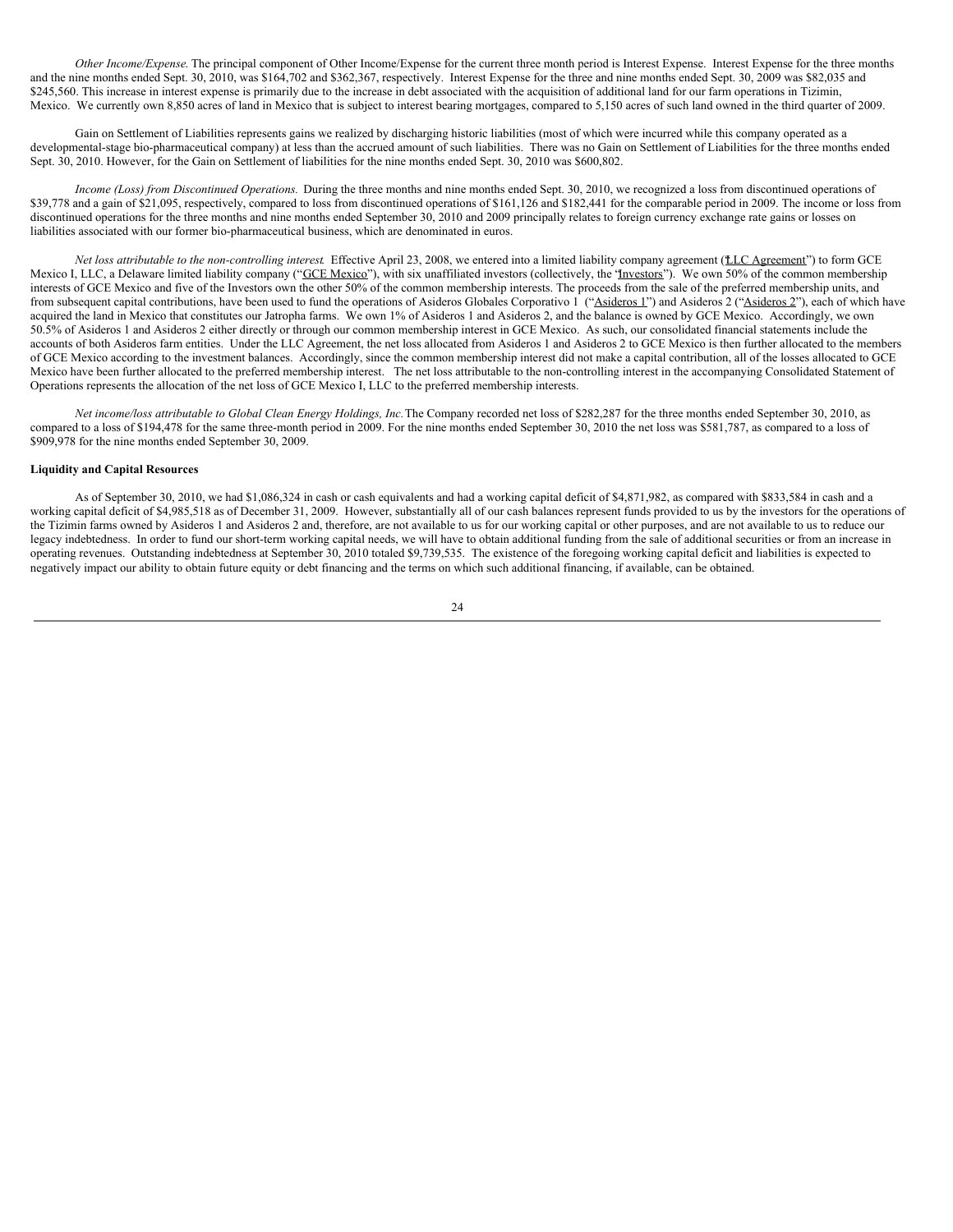On October 27, 2010 a wholly owned subsidiary of our joint venture, GCE Mexico I, LLC, received the first grant from the Mexican Federal Government of U.S. \$368,451 under Mexico's 2009 Forestry Commission Program for Jatropha Curcas. This grant is being used to offset the costs of our Mexico farm operations. We anticipate receiving an additional U.S. \$76,530 under this program. We also have applied for and anticipate receiving approximately U.S. \$96,000 from Mexico's 2010 Forestry Commission Program for Jatropha Curcas. These funds provide working capital to our Mexico subsidiaries, but the funds cannot be used to defray GCEH's operating costs.

On December 22, 2009, we sold all patents, rights, and data associated with our legacy pharmaceutical assets for 350,000 Euros and a revenue sharing arrangement that could pay up to 2,000,000 Euros should such legacy pharmaceutical assets ever be commercialized by the buyer. In connection with the sale, the Company recognized a gain of \$3,298,511, consisting of cash received of \$518,655, the assumption of research and development obligations with a carrying value of \$2,758,350, and the assumption of accounts payable of \$21,506. If such legacy pharmaceutical assets are ever commercialized by the buyer, the entire transaction would be valued at 4.2 million Euros (as of the date of the sale). Although we are hopeful that the legacy pharmaceutical assets will be commercialized, no assurance can be given if or when any additional cash will be provided to the Company from the pharmaceutical assets that we sold. We will continue to maintain a security interest in such assets until the final 2,000,000 Euro payment is made, if ever. Cash proceeds received on December 22, 2009, in connection with the sale of the legacy pharmaceutical assets, were used to finance our immediate working capital needs and to retire certain limited historic liabilities.

To date, we have funded our operations from loans we have obtained, from the proceeds of the sale of equity and debt securities of the Company, and from the management fees we have received from commercial clients and GCE Mexico I, LLC. Recently we have also commenced generating cash from Jatropha related consulting services that we currently provide to third parties. We anticipate that we will continue to generate such consulting services in the near term, and that such consulting fees will fund our immediate, short-term working capital needs. However, we do not have any long-term consulting agreements in place, nor do we have sufficient cash in hand to continue our current operations through the next twelve months. Accordingly, we may need to raise funds in the future in order to continue to operate. Although we anticipated that revenues from our Jatropha farms in Mexico will significantly increase in 2011 and thereafter, net cash generated from those operations will first have to be used to repay the capital contributed by the Investors (plus their preferred return), for a combined total of \$9,212,861 as of September 30, 2010. As a result, the improved operations of the Mexico farms will not produce short-term cash for this Company that we can use for working capital purposes or for additional Jatropha farms. In addition, our business plan calls for significant infusion of additional capital to establish additional Jatropha farms that are owned for our own account in Mexico and other locations. Because of our negative working capital position, we currently do not have the funds necessary to acquire and cultivate additional farms for our own account. Accordingly, in order to increase our farm ownership and operations, we will have to obtain significant additional capital through the sale of equity and/or debt securities, the forward sale of Jatropha oil and carbon offset credits, and from other financing activities, such as strategic partnerships and joint ventures. The formation and funding of the GCE Mexico I, LLC was the first of a series of planned transactions to expand our Jatropha operations. Under GCE Mexico I, LLC, our 5,150-acre farm in Tizimin, Mexico was recently expanded by the acquisition of approximately 3,700 additional acres.

Effective July 2, 2009, we purchased all of the outstanding capital stock of Technology Alternatives Limited, a company formed under the laws of Belize ("TAL"), from its four shareholders. TAL owns and operates a 400-acre farm in subtropical Belize, Central America. The Belize farm currently is inactive, and we are currently evaluating the future use and/or disposition of this farm. Research efforts have now been centralized at our farms near Tizimin, Mexico.

Under the Stock Purchase Agreement, as amended, in consideration for the purchase of all of the shares of TAL, (i) promissory notes were issued by TAL to the four former owners as evidence of its indebtedness to them in the aggregate amount of \$516,139 Belize Dollars (US \$268,036 based on exchange rates in effect at July 2, 2009), and (ii) an aggregate of 8,952,757 unregistered shares of our common stock were issued to the four former owners. The maturity date of the promissory notes has been extended through January 1, 2011. Since the TAL promissory notes are secured by a mortgage on the 400-acre farm, our failure to pay these notes upon their maturity could result in the loss of that farm and our investment in the Belizean Jatropha farm.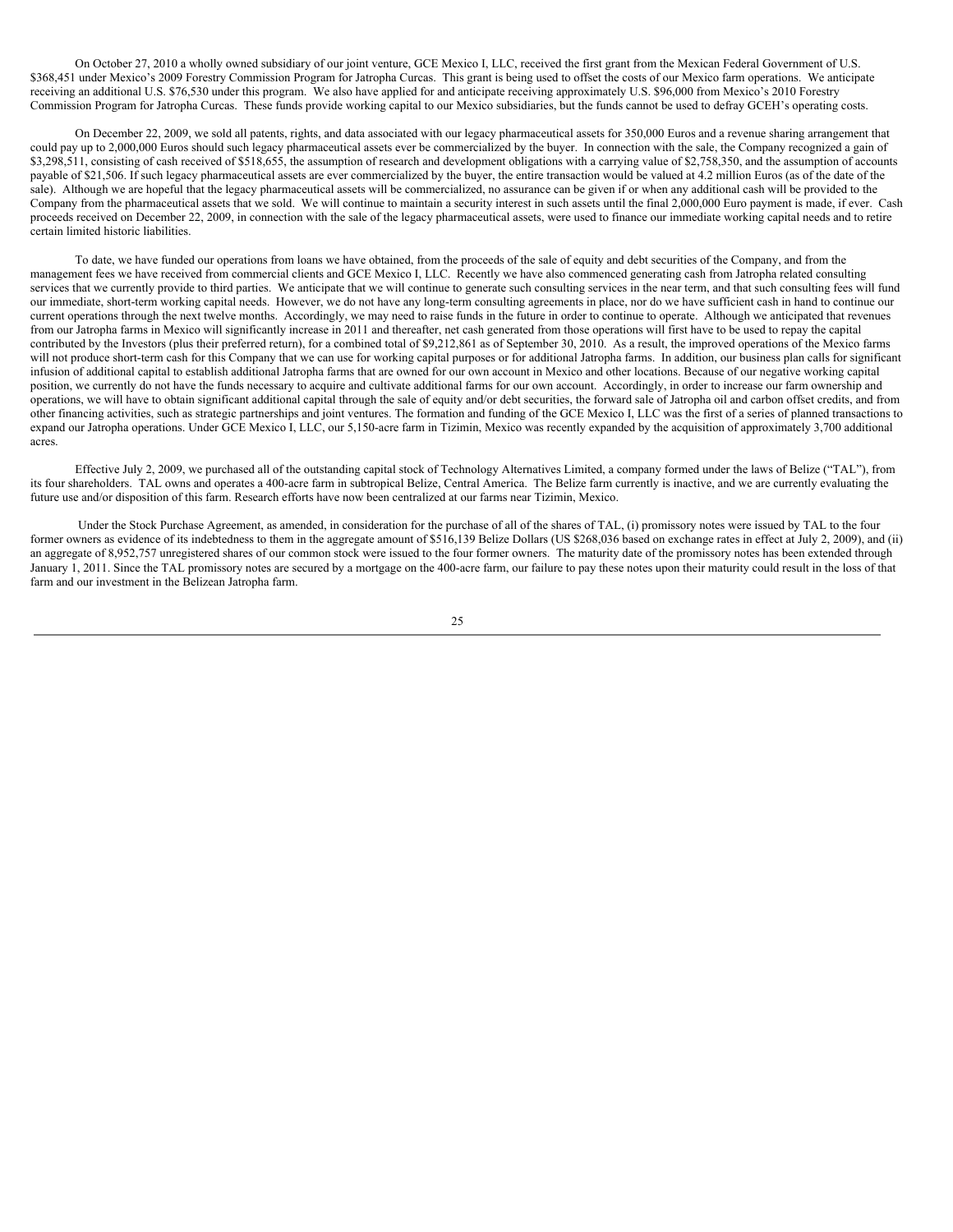While we have commenced negotiations with various third parties to obtain additional funding from strategic partnerships and for the sale of carbon credits, no assurance can be given that we will be able to enter into any agreements to obtain funding, sell carbon credits or form additional strategic partnerships. Without raising additional cash (through the sale of our securities, the sale or carbon credits, or strategic arrangements), we will not be able to implement our business plan in the Jatropha business and may have to reduce our current operations, revise our business plan to reduce the scope of our planned operations.

On March 16, 2010, we issued \$567,000 of convertible notes to two investors. The convertible notes mature on the earlier of (i) March 16, 2012, and (ii) upon written demand of payment by the investors following our default thereunder. The maturity date of these notes may be extended by written notice made by the investors at any time prior to March 16, 2012. Interest accrues on the convertible notes at a rate of 5.97% per annum, and is payable quarterly in cash, in arrears, on each three-month anniversary of the issuance of the notes. We may, at our option, in lieu of paying interest in cash, pay interest by delivering a number of unregistered shares of our common stock equal to the quotient obtained by dividing the amount of such interest by the arithmetic average of the volume weighted average price (VWAP) for each of the five consecutive trading days immediately preceding the interest payment date. At any time following the first anniversary of the issuance of the convertible notes, at the option of the investors, the outstanding balance thereof (including accrued and unpaid interest thereon) may be converted into shares of our common stock at a conversion price equal to \$0.03. The conversion price may be adjusted in connection with stock splits, stock dividends and similar events affecting our capital stock. These convertible notes rank senior to all other indebtedness of the Company, and will remain senior or pari passu with all accounts payable and other similar liabilities incurred by the Company in the ordinary course of business. We may not prepay the convertible notes without the prior consent of the investors. Virtually all of the proceeds from the sale and issuance of these notes were used to fully repay previous outstanding indebtedness of the Company.

We have submitted an application for funding to the Overseas Private Investment Corporation, ("OPIC"), an agency of the United States government that helps U.S. businesses invest overseas, fosters economic development in new and emerging markets, and assists the private sector in managing risks associated with foreign direct investment. The Company is applying to OPIC for up to \$19 million of loans to fund the expansion of our existing Jatropha farms in Mexico. However, the Company can make no assurance when, if ever, such funding will be made available. We anticipate approval or denial of our application in the fourth quarter of 2010. If approved, we would expect the initial funding within three months of final approval.

In the absence of additional outside funding (including from OPIC, proceeds from the sale of our securities or entering into other joint venture relationships), and unless our operating revenues significantly increase, we do not expect to have sufficient cash on hand to fund our projected working capital needs for the next twelve months. In such event, we may have to scale back our current and proposed operations or take other actions to preserve our on-going operations.

Inflation and changing prices have had no effect on our continuing operations over our two most recent fiscal years.

We have no off-balance sheet arrangements as defined in Item 303(a) of Regulation S-K.

## **ITEM 3. QUANTITATIVE AND QUALITATIVE DISCLOSURES ABOUT MARKET RISK.**

Not applicable.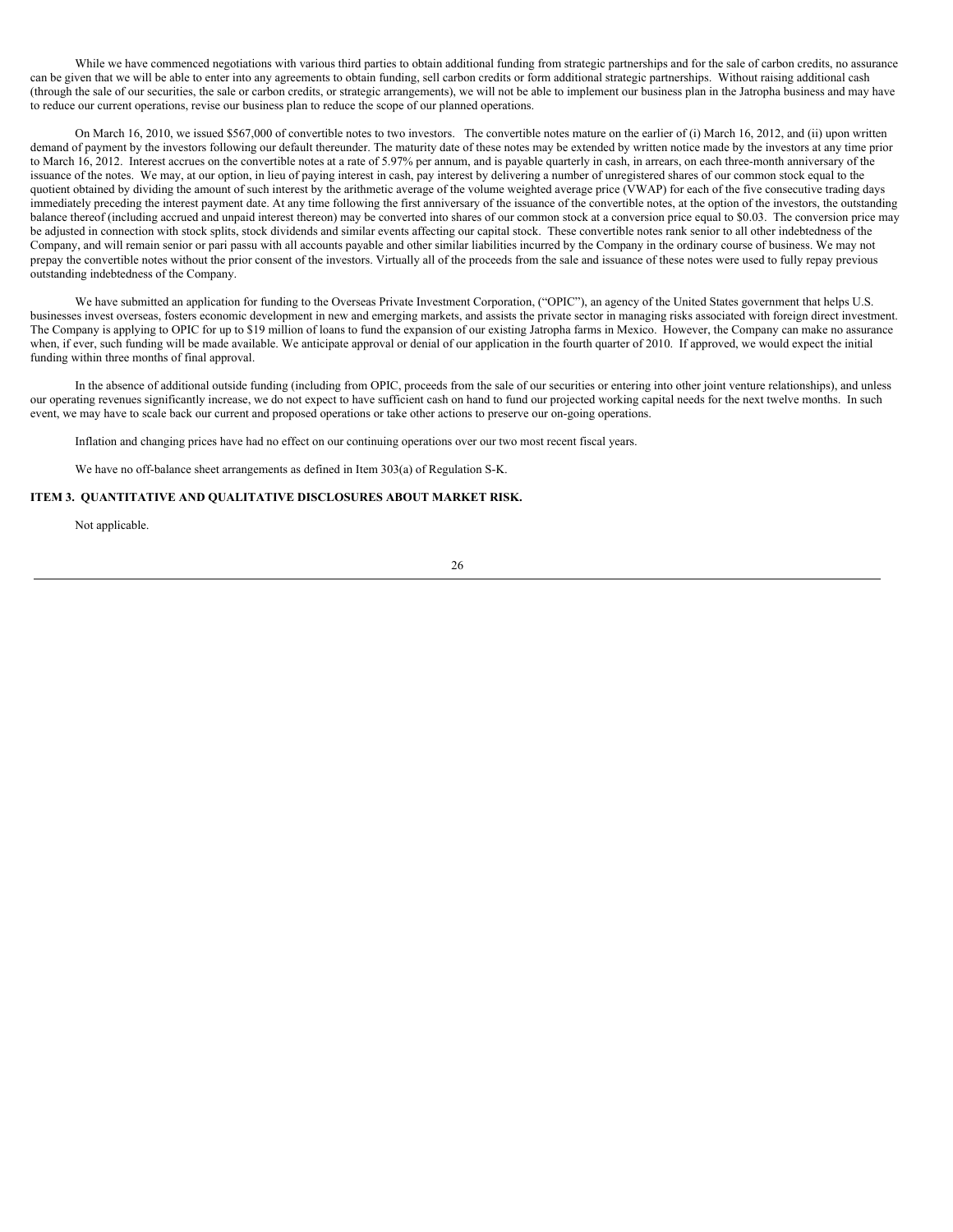# **ITEM 4. CONTROLS AND PROCEDURES.**

We maintain disclosure controls and procedures that are designed to ensure that information required to be disclosed in the reports that we file with, or submit to, the Securities and Exchange Commission (the "SEC") under the Securities Exchange Act of 1934 (the "Exchange Act") is recorded, processed, summarized and reported within the time periods specified in the SEC's rules and forms and that such information is accumulated and communicated to our management, including our chief executive and financial officers, as appropriate, to allow timely decisions regarding required disclosure. As required by SEC Rule 13a-15(b), we carried out an evaluation, under the supervision and with the participation of our management, including our chief executive and financial officers, of the effectiveness of the design and operation of our disclosure controls and procedures as of the end of the period covered by this report. Based on that evaluation, our chief executive and financial officers concluded that our disclosure controls and procedures were effective as of the end of the period covered by this report.

Based upon our evaluation, we also concluded that there was no change in our internal control over financial reporting during our most recent fiscal quarter that has materially affected, or is reasonably likely to materially affect, our internal control over financial reporting.

#### **PART II**

#### **ITEM 1. LEGAL PROCEEDINGS.**

Not applicable.

# **ITEM 1A. RISK FACTORS.**

Information regarding risk factors appears under "Risk Factors" included in Item 1A, Part I, and under Item 7, Management's Discussion and Analysis of Financial Condition and Results of Operations, of our Annual Report on Form 10-K for the year ended December 31, 2009. There have been no material changes from the risk factors previously disclosed in the above-mentioned periodic report.

#### **ITEM 2. UNREGISTERED SALES OF EQUITY SECURITIES AND USE OF PROCEEDS.**

We did not issue any unregistered securities during the three-month period ended September 30, 2010 that were not previously reported in a Current Report on Form 8-K.

# **ITEM 3. DEFAULTS UPON SENIOR SECURITIES.**

Not applicable

#### **ITEM 4. REMOVED AND RESERVED.**

#### **ITEM 5. OTHER INFORMATION**

Not applicable.

# **ITEM 6. EXHIBITS**

| 31.1 | Rule 13a-14(a) Certification, as adopted pursuant to Section 302 of the Sarbanes-Oxley Act of 2002                     |
|------|------------------------------------------------------------------------------------------------------------------------|
| 31.2 | Rule 13a-14(a) Certification, as adopted pursuant to Section 302 of the Sarbanes-Oxley Act of 2002                     |
| 32.1 | Certification pursuant to 18 U.S.C. Section 1350, as adopted pursuant to Section 906 of the Sarbanes-Oxley Act of 2002 |
| 32.2 | Certification pursuant to 18 U.S.C. Section 1350, as adopted pursuant to Section 906 of the Sarbanes-Oxley Act of 2002 |
|      |                                                                                                                        |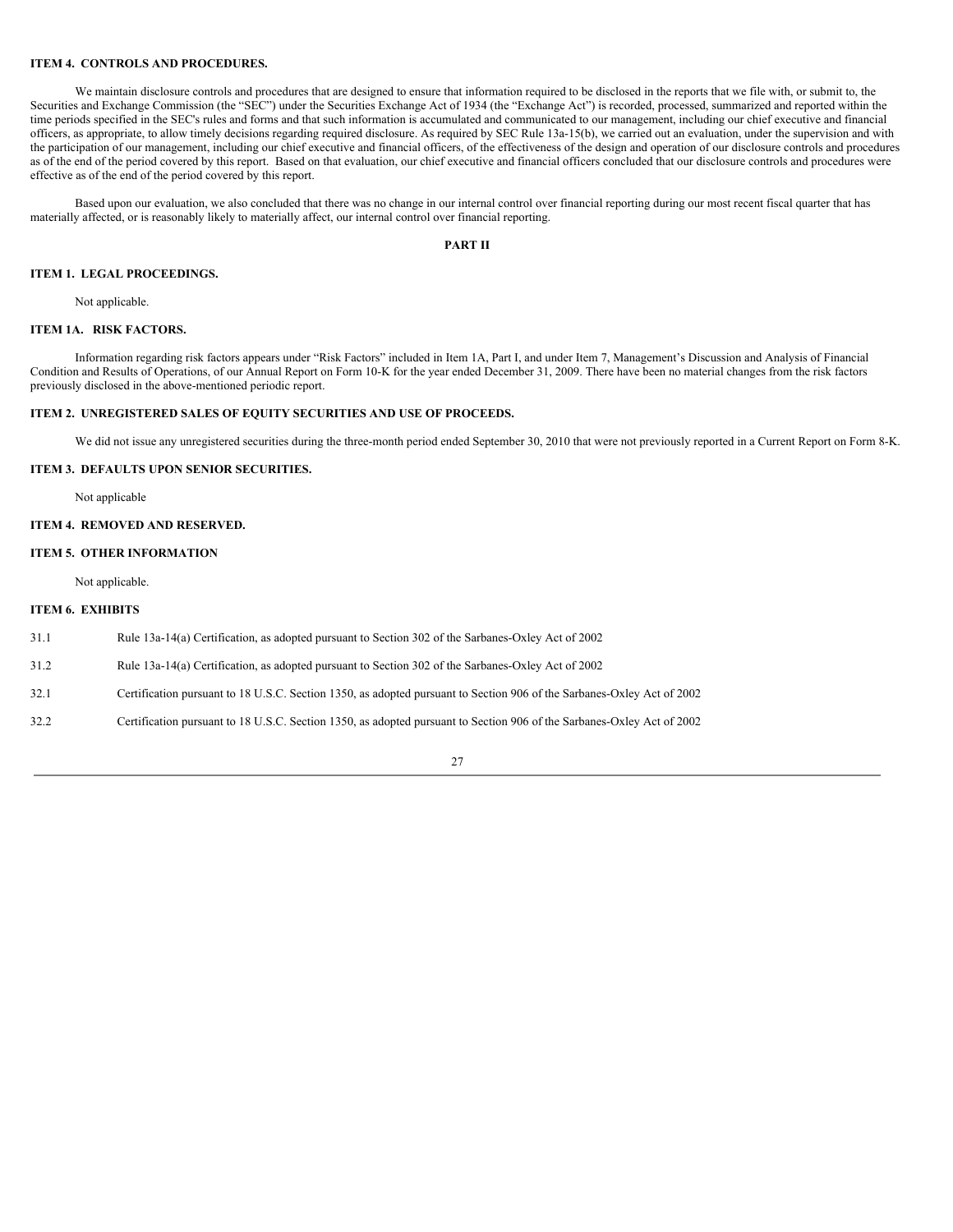# **SIGNATURES**

In accordance with Section 13 or 15(d) of the Securities Exchange Act of 1934, the registrant caused this report to be signed on its behalf by the undersigned, thereunto duly authorized.

Dated: November 10, 2010 GLOBAL CLEAN ENERGY HOLDINGS, INC.

By: /s/ BRUCE K. NELSON

Bruce K. Nelson Chief Financial Officer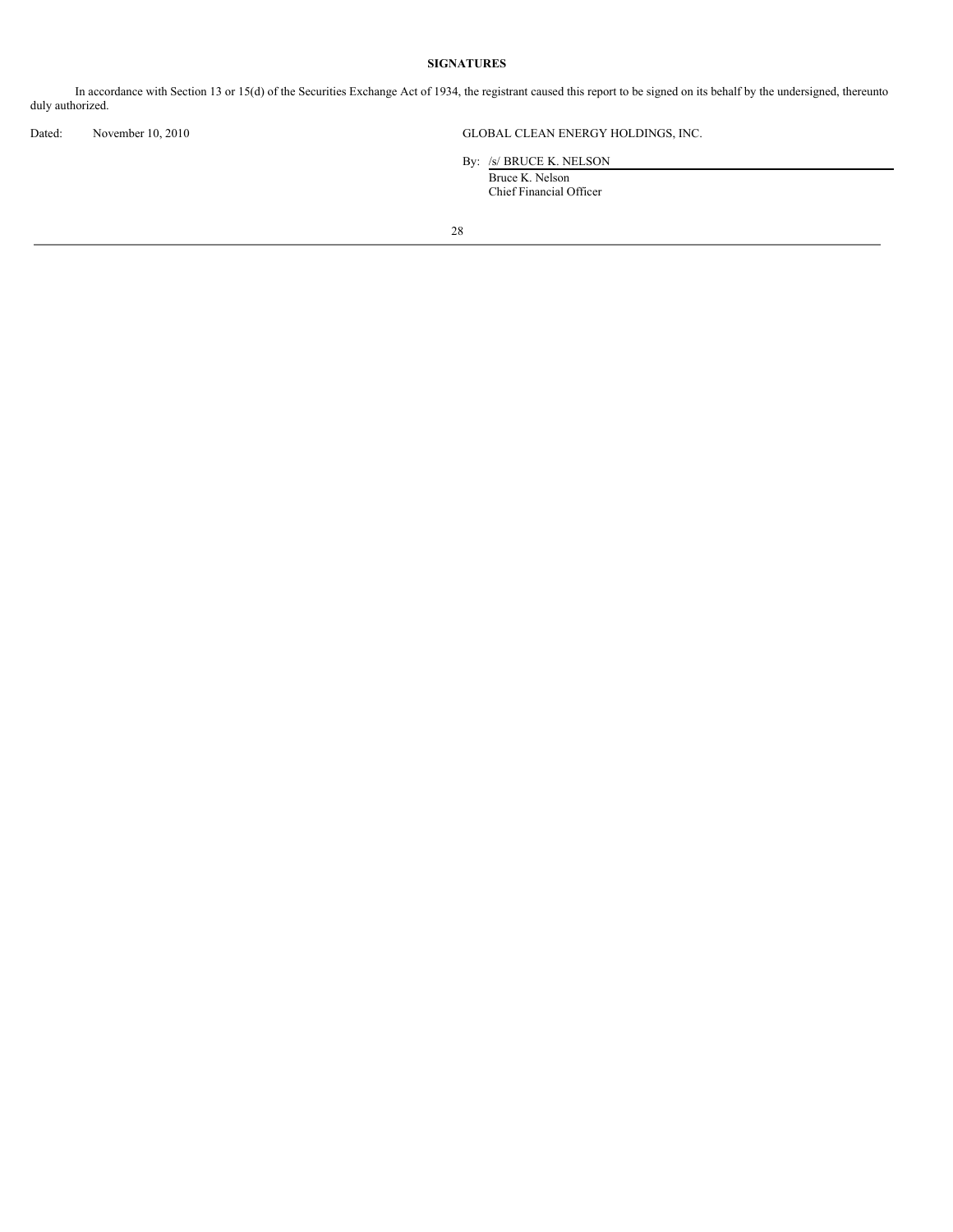## **CERTIFICATIONS PURSUANT TO SECTION 302 OF THE SARBANES-OXLEY ACT OF 2002**

I, Richard Palmer, certify that:

- 1. I have reviewed this report on Form 10-Q of Global Clean Energy Holdings, Inc.;
- 2. Based on my knowledge, this report does not contain any untrue statement of a material fact or omit to state a material fact necessary to make the statements made, in light of the circumstances under which such statements were made, not misleading with respect to the period covered by this report;
- 3. Based on my knowledge, the financial statements, and other financial information included in this report, fairly present in all material respects the financial condition, results of operations and cash flows of the registrant as of, and for, the periods presented in this report;
- 4. The registrant's other certifying officer(s) and I are responsible for establishing and maintaining disclosure controls and procedures (as defined in Exchange Act Rules 13a-15(e) and 15d-15(e)) and internal control over financial reporting (as defined in Exchange Act Rules 13a-15(f) and 15d-15(f)) for the registrant and have:
	- (a) Designed such disclosure controls and procedures, or caused such disclosure controls and procedures to be designed under our supervision, to ensure that material information relating to the registrant, including its consolidated subsidiaries, is made known to us by others within those entities, particularly during the period in which this quarterly report is being prepared;
	- (b) Designed such internal control over financial reporting, or caused such internal control over financial reporting to be designed under their supervision, to provide reasonable assurance regarding the reliability of financial reporting and the preparation of financial statements for external purposes in accordance with generally accepted accounting principles;
	- (c) Evaluated the effectiveness of the registrant's disclosure controls and procedures and presented in this report our conclusions about the effectiveness of the disclosure controls and procedures, as of the end of the period covered by this report based on such evaluation; and
	- (d) Disclosed in this report any change in the registrant's internal control over financial reporting that occurred during the registrant's most recent fiscal quarter (the registrant's fourth fiscal quarter in the case of an annual report) that has materially affected, or is reasonably likely to materially affect, the registrant's internal control over financial reporting.
- 5. The registrant's other certifying officer(s) and I have disclosed, based on our most recent evaluation of internal control over financial reporting, to the registrant's auditors and the audit committee of registrant's board of directors (or persons performing the equivalent functions):
	- (a) All significant deficiencies and material weaknesses in the design or operation of internal control over financial reporting which are reasonably likely to adversely affect the registrant's ability to record, process, summarize and report financial information; and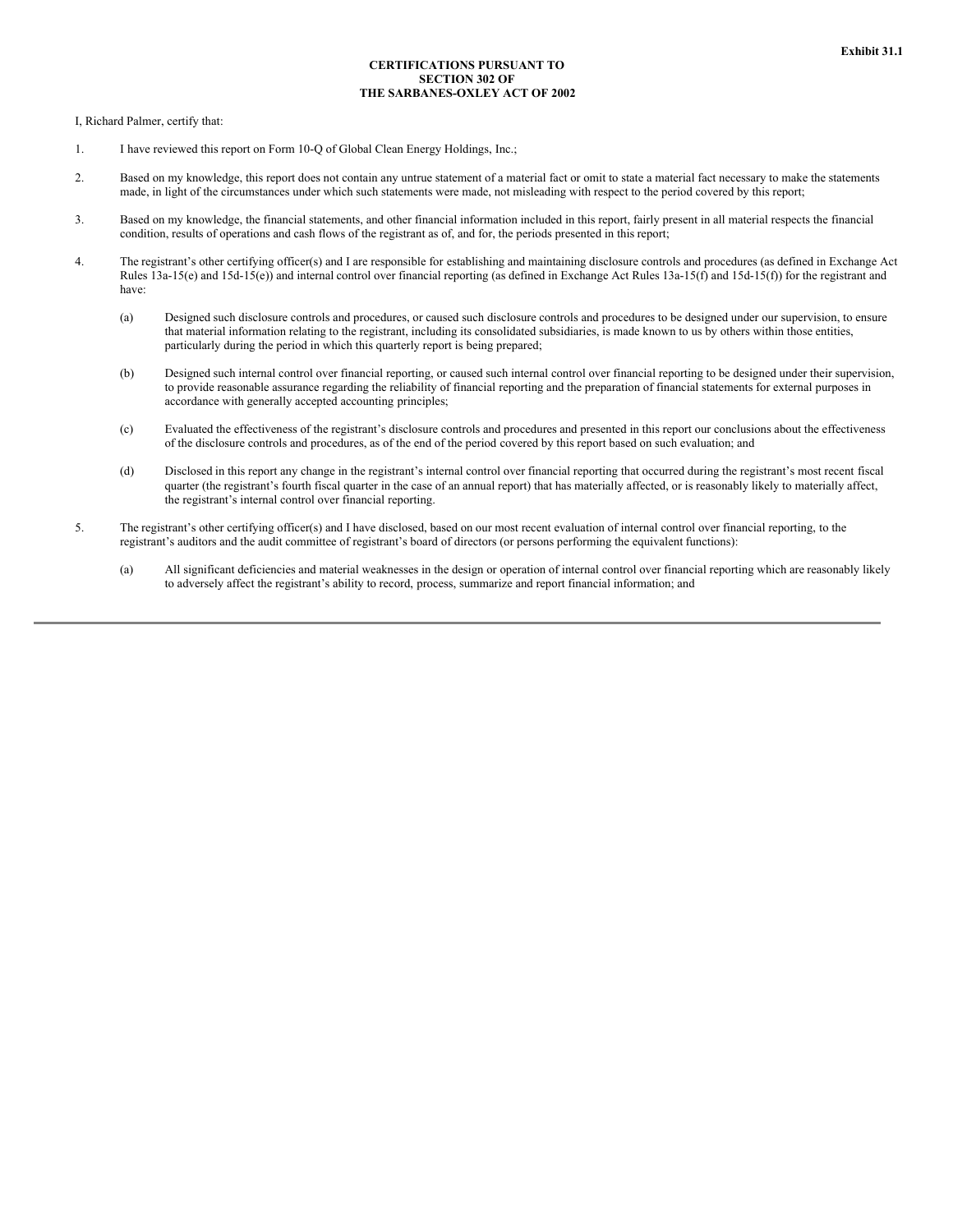(b) Any fraud, whether or not material, that involves management or other employees who have a significant role in the registrant's internal control over financial reporting.

Dated: November 10, 2010 **By:** /s/ RICHARD PALMER

Richard Palmer Chief Executive Officer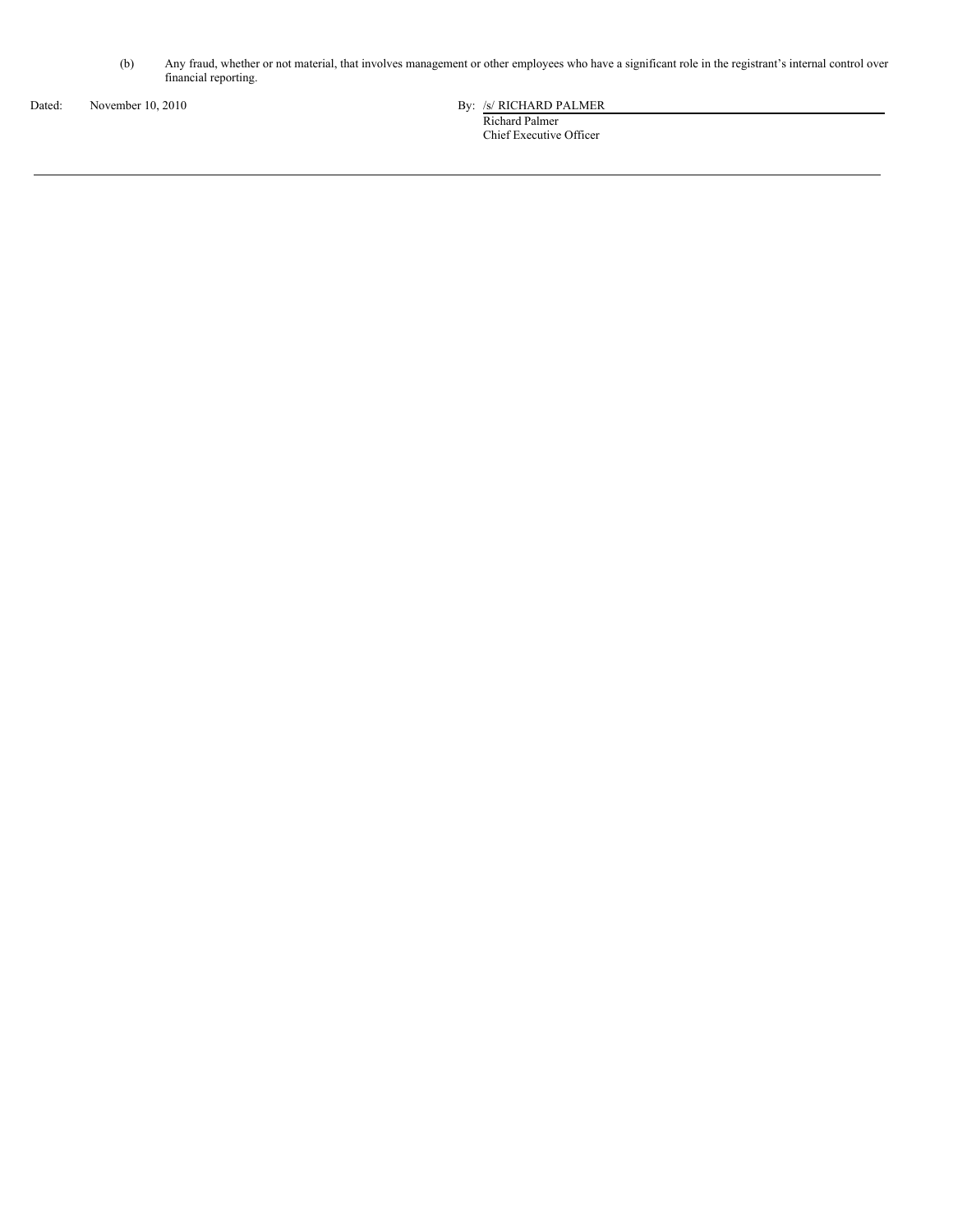## **CERTIFICATIONS PURSUANT TO SECTION 302 OF THE SARBANES-OXLEY ACT OF 2002**

I, Bruce Nelson, certify that:

- 1. I have reviewed this report on Form 10-Q of Global Clean Energy Holdings, Inc.;
- 2. Based on my knowledge, this report does not contain any untrue statement of a material fact or omit to state a material fact necessary to make the statements made, in light of the circumstances under which such statements were made, not misleading with respect to the period covered by this report;
- 3. Based on my knowledge, the financial statements, and other financial information included in this report, fairly present in all material respects the financial condition, results of operations and cash flows of the registrant as of, and for, the periods presented in this report;
- 4. The registrant's other certifying officer(s) and I are responsible for establishing and maintaining disclosure controls and procedures (as defined in Exchange Act Rules 13a-15(e) and 15d-15(e)) and internal control over financial reporting (as defined in Exchange Act Rules 13a-15(f) and 15d-15(f)) for the registrant and have:
	- (a) Designed such disclosure controls and procedures, or caused such disclosure controls and procedures to be designed under our supervision, to ensure that material information relating to the registrant, including its consolidated subsidiaries, is made known to us by others within those entities, particularly during the period in which this quarterly report is being prepared;
	- (b) Designed such internal control over financial reporting, or caused such internal control over financial reporting to be designed under their supervision, to provide reasonable assurance regarding the reliability of financial reporting and the preparation of financial statements for external purposes in accordance with generally accepted accounting principles;
	- (c) Evaluated the effectiveness of the registrant's disclosure controls and procedures and presented in this report our conclusions about the effectiveness of the disclosure controls and procedures, as of the end of the period covered by this report based on such evaluation; and
	- (d) Disclosed in this report any change in the registrant's internal control over financial reporting that occurred during the registrant's most recent fiscal quarter (the registrant's fourth fiscal quarter in the case of an annual report) that has materially affected, or is reasonably likely to materially affect, the registrant's internal control over financial reporting.
- 5. The registrant's other certifying officer(s) and I have disclosed, based on our most recent evaluation of internal control over financial reporting, to the registrant's auditors and the audit committee of registrant's board of directors (or persons performing the equivalent functions):
	- (a) All significant deficiencies and material weaknesses in the design or operation of internal control over financial reporting which are reasonably likely to adversely affect the registrant's ability to record, process, summarize and report financial information; and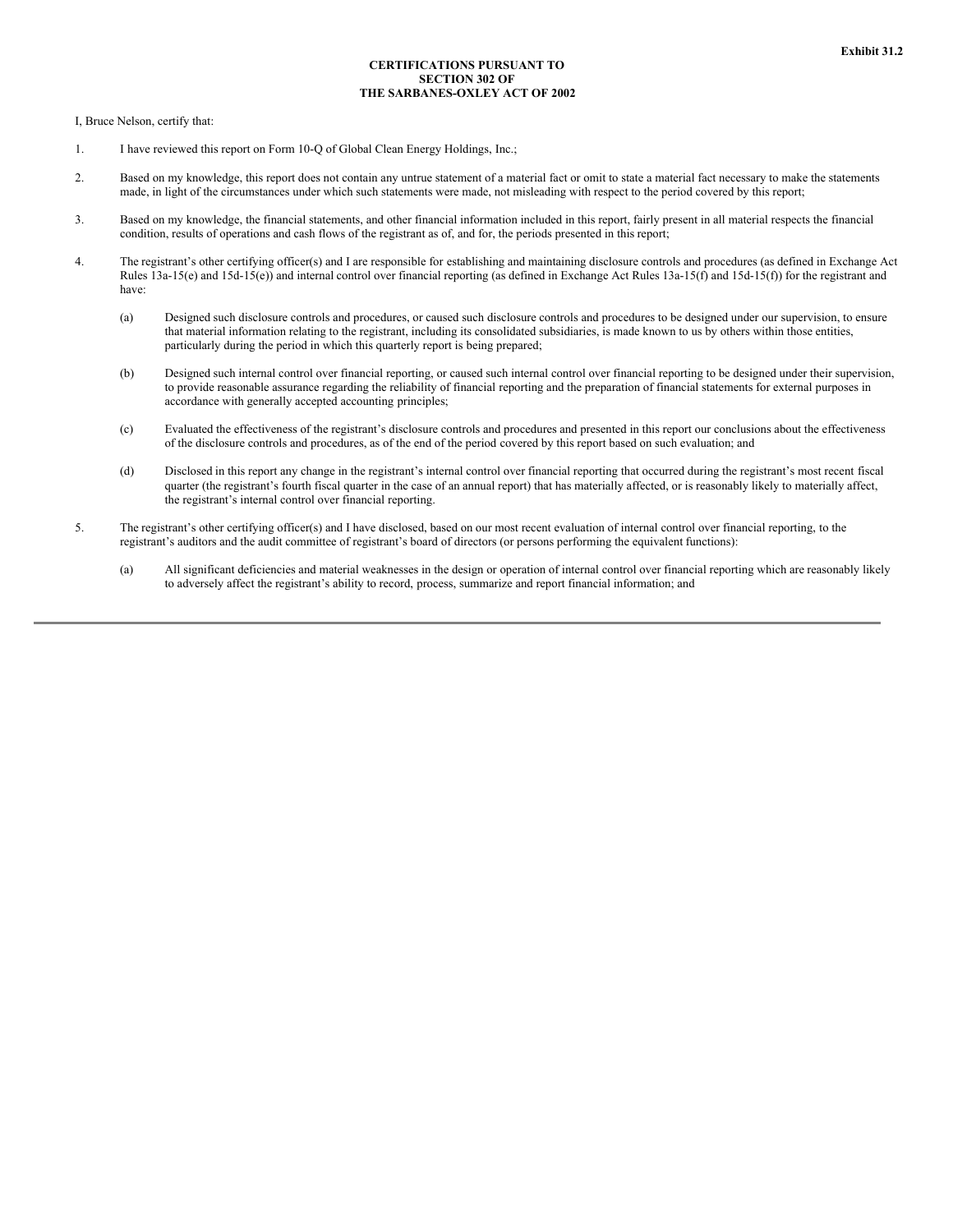(b) Any fraud, whether or not material, that involves management or other employees who have a significant role in the registrant's internal control over financial reporting.

Dated: November 10, 2010 By: /s/ BRUCE NELSON

Bruce Nelson Chief Financial Officer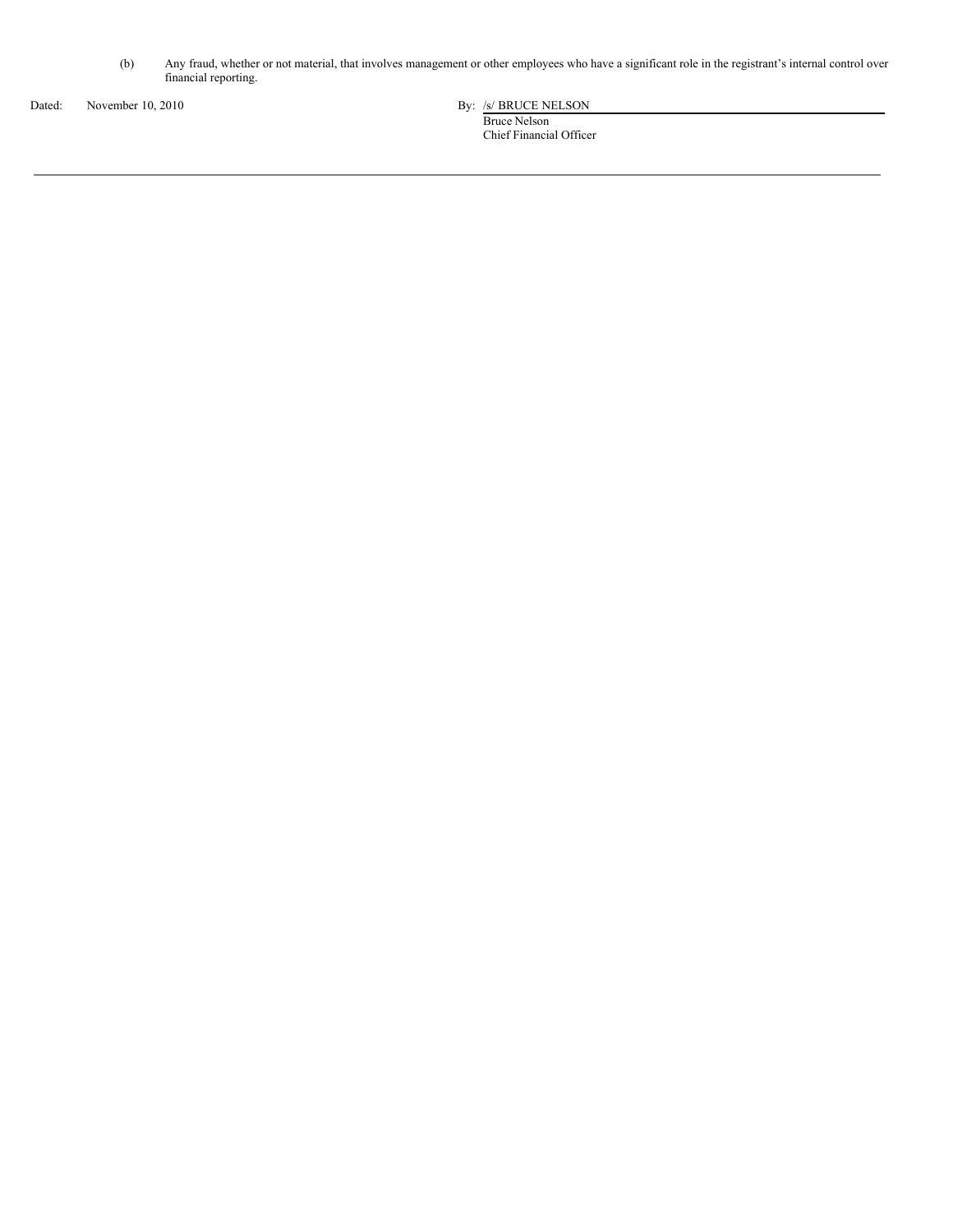## **CERTIFICATION PURSUANT TO 18 U.S.C. SECTION 1350, AS ADOPTED PURSUANT TO SECTION 906 OF THE SARBANES-OXLEY ACT OF 2002**

Pursuant to 18 U.S.C. § 1350, as created by Section 906 of the Sarbanes-Oxley Act of 2002, the undersigned officer of Global Clean Energy Holdings, Inc. (the "Company") hereby certifies that, to the best of his knowledge:

- (i) The Quarterly Report on Form 10-Q of the Company for the quarter ended September 30, 2010 (the "Report") fully complies with the requirements of Section 13(a) or Section 15(d), as applicable, of the Securities Exchange Act of 1934, as amended; and
- (ii) The information contained in the Report fairly presents, in all material respects, the financial condition and results of operations of the Company.

Dated: November 10, 2010 By: /s/ RICHARD PALMER

Richard Palmer Chief Executive Officer